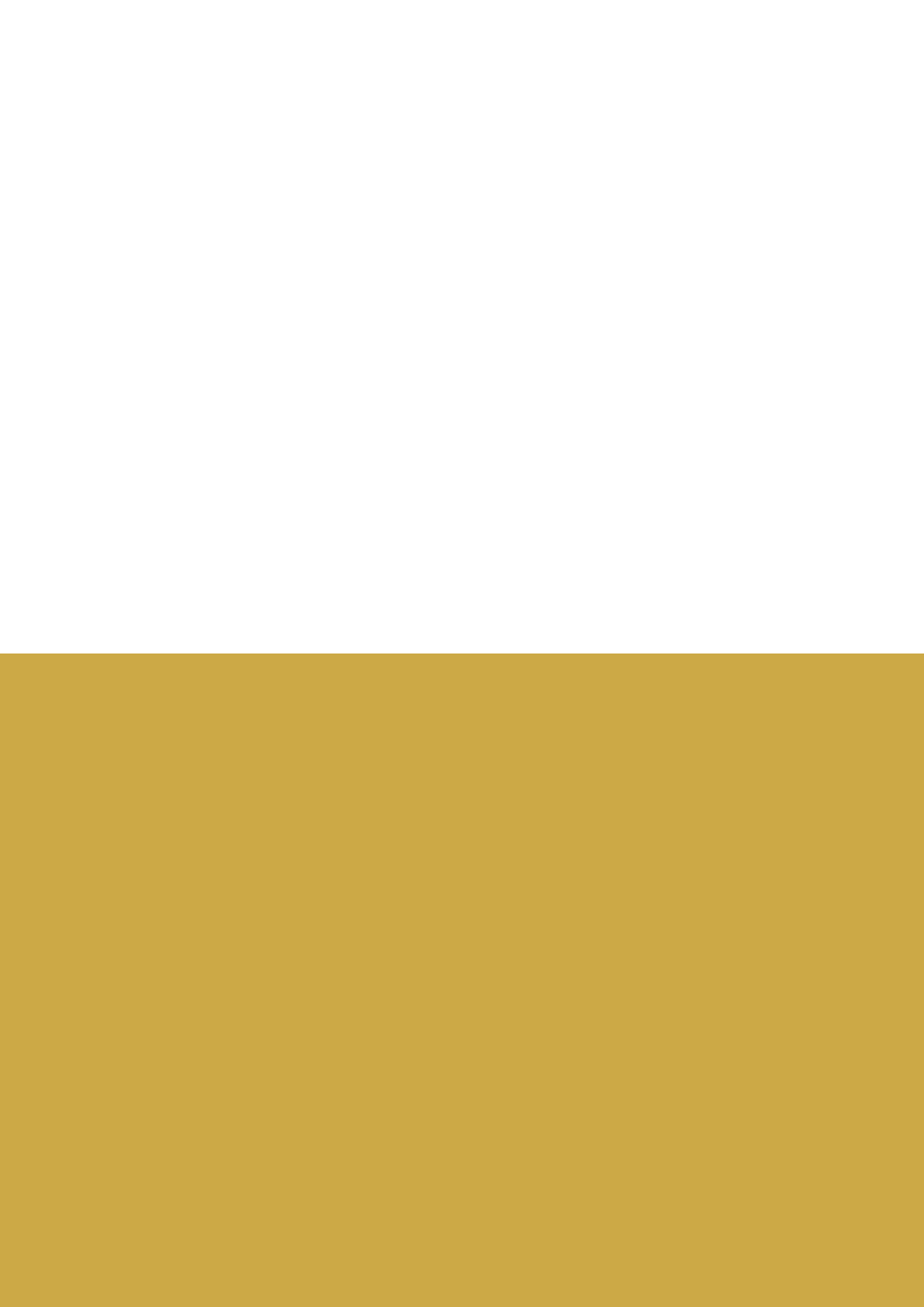# TABLE OF CONTENTS

| <b>IMPORTANT INFORMATION</b>                                       | $\overline{A}$ |
|--------------------------------------------------------------------|----------------|
| <b>Taxation Disclaimers</b>                                        | 6              |
| PRINCIPAL PARTIES AND ADVISERS                                     | 7              |
| LETTER FROM CHAIRMAN OF PORTILLION CAPITAL LIMITED                 | 8              |
| <b>DEFINITIONS</b>                                                 | 9              |
| OFFER STATISTICS AND TIMETABLE                                     | 12             |
| <b>HOW TO APPLY</b>                                                | 12             |
| <b>KEY FEATURES OF THE INVESTMENT</b>                              | 13             |
| Different Business Sectors for Investment                          | 14             |
| Mentoring Services                                                 | 14             |
| PART ONE: INVESTMENT OPPORTUNITY                                   | 15             |
| Investment Objective                                               | 15             |
| <b>Investment Restrictions</b>                                     | 15             |
| Risk Mitigation Strategy                                           | 15             |
| <b>Exit Strategy</b>                                               | 15             |
| Shariah Compliance                                                 | 16             |
| Prospective Seed Investee Companies                                | 17             |
| PART TWO: THE FUND'S ADVISERS                                      | 18             |
| Sapphire Capital Partners LLP                                      | 18             |
| <b>Investment Committee</b>                                        | 18             |
| Seed Mentors Limited                                               | 18             |
|                                                                    |                |
| Key features of the Seed Mentors agreement                         | 19             |
| Distributor                                                        | 20             |
| Shariah Adviser                                                    | 20             |
| Custodian                                                          | 20             |
| <b>PART THREE: ILLUSTRATIVE RETURNS</b>                            | 21             |
| ILLUSTRATIVE RETURNS - Investment realised after three years       | 21             |
| <b>ILLUSTRATIVE MAXIMUM EXPOSURE</b>                               | 22             |
| <b>CGT</b> Exemption Relief                                        | 22             |
| Business Property Relief or IHT Relief                             | 22             |
| ILLUSTRATIVE RETURNS - Inheritance Tax                             | 23             |
| <b>PART FOUR: CHARGES</b>                                          | 24             |
| PART FIVE: GOVERNANCE AND REPORTING                                | 25             |
| <b>Fund Structure</b>                                              | 25             |
| Life of the Fund                                                   | 25             |
| Fund Reporting                                                     | 25             |
| Investment Conflicts Committee                                     | 25             |
| The Custodian                                                      | 25             |
| Financial Services Compensation Scheme                             | 26             |
| <b>PART SIX: RISK FACTORS</b>                                      | 27             |
| <b>PART SEVEN: SEIS TAXATION BENEFITS</b>                          | 29             |
| <b>SEIS Tax Reliefs</b>                                            | 29             |
| Investment Suitability                                             | 29             |
| SEIS Relief                                                        | 30             |
| Tax Relief for Investors                                           | 30             |
| 1. SEIS Income Tax Relief                                          | 31             |
| 2. Exemption from CGT                                              | 31             |
| 3. Loss Relief against Income or Gains                             | 31             |
| 4. CGT Reinvestment Relief                                         | 31             |
| 5. Inheritance Tax and Business Property Relief                    | 32             |
| APPENDIX 1: APPLICATION FORM AND ANTI-MONEY LAUNDERING CERTIFICATE | 33             |
| Procedure for Application                                          | 33             |
| <b>APPLICATION FORM</b>                                            | 35             |
| Anti-Money Laundering Due Diligence Form                           | 38             |
| APPENDIX 2: INVESTMENT MANAGEMENT AGREEMENT                        | 39             |
| APPENDIX 3: SHARIAH COMPLIANCE CERTIFICATE                         | 51             |
|                                                                    |                |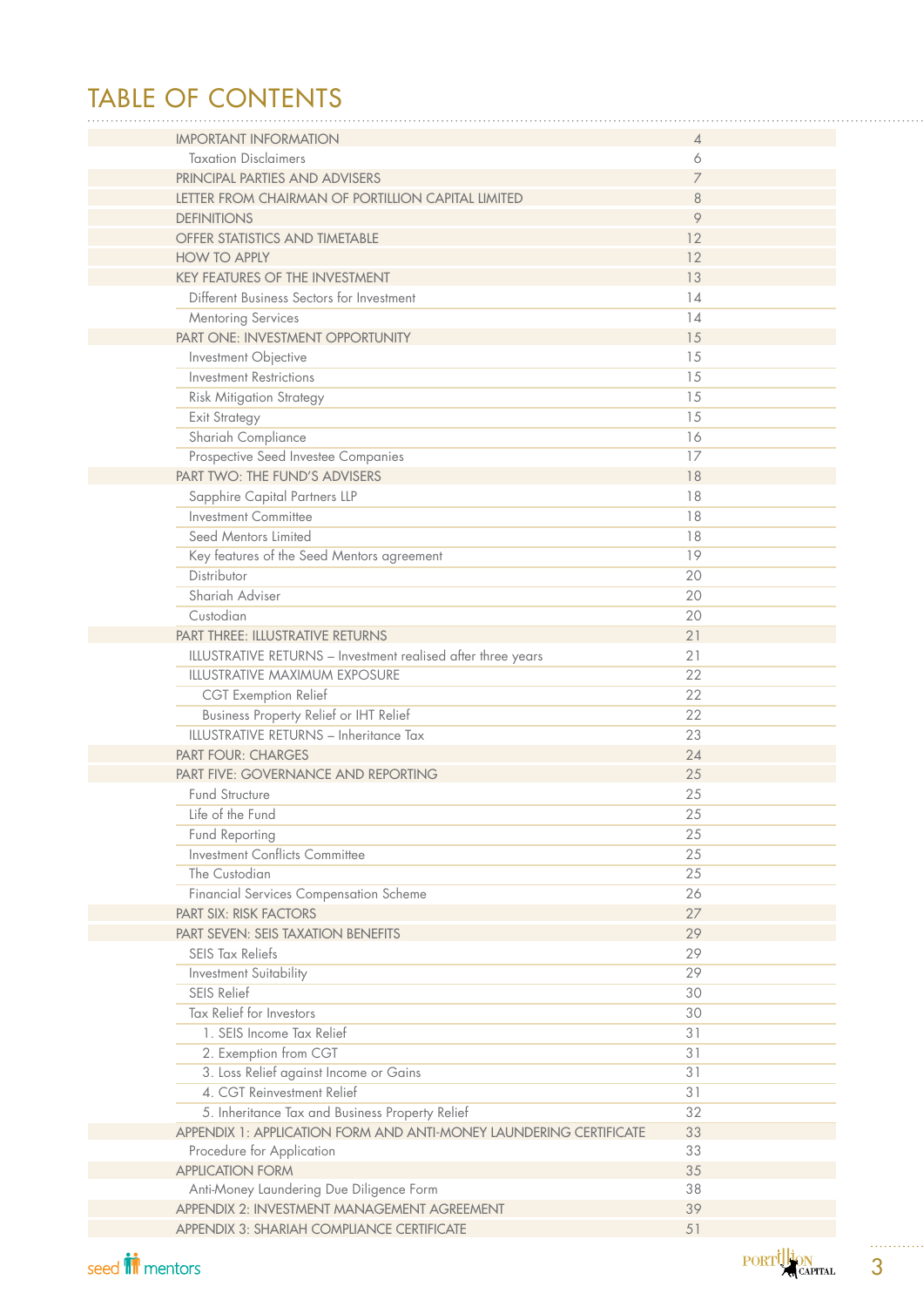# IMPORTANT INFORMATION

THIS NOTICE IS IMPORTANT AND REQUIRES YOUR IMMEDIATE ATTENTION. IF YOU ARE IN ANY DOUBT ABOUT THE ACTION YOU SHOULD TAKE IN REGARD TO THE CONTENTS OF THIS INFORMATION MEMORANDUM AND APPENDICES (INCLUDING THE APPLICATION FORM ON PAGE 35), YOU SHOULD CONTACT AN INDEPENDENT FINANCIAL ADVISER OR OTHER PROFESSIONAL ADVISER AUTHORISED UNDER THE FINANCIAL SERVICES AND MARKETS ACT 2000 (FSMA) WHO SPECIALISES IN ADVISING ON INVESTMENTS OF THIS TYPE. RELIANCE ON THIS INFORMATION MEMORANDUM FOR THE PURPOSE OF ENGAGING IN ANY INVESTMENT ACTIVITY MAY EXPOSE AN INDIVIDUAL TO A SIGNIFICANT RISK OF LOSING ALL OF THE PROPERTY OR OTHER ASSETS INVESTED. YOUR ATTENTION IS DRAWN TO PART SIX HEADED "RISK FACTORS" ON PAGES 27 TO 28. NOTHING IN THIS DOCUMENT CONSTITUTES INVESTMENT, TAX, FINANCIAL, REGULATORY OR OTHER ADVICE BY SAPPHIRE CAPITAL PARTNERS LLP OR SEED MENTORS LIMITED. BEFORE INVESTING IN THIS FUND YOU SHOULD SEEK ADVICE FROM YOUR OWN INDEPENDENT INVESTMENT AND/OR TAX ADVISER.

This Information Memorandum constitutes a financial promotion pursuant to section 21 of FSMA. It is issued by Seed Mentors Limited and its contents have been approved for the purpose of section 21 of FSMA by Portillion Capital Limited (the "Authorised Person"), which is authorised and regulated by the Financial Conduct Authority in the United Kingdom and whose registered office is at 1 Brook Court, Blakeney Road, Beckenham, Kent, BR3 1HG.

Seed Mentors Limited is not an FCA authorised firm and will not be providing any investment services or undertaking any regulated activities in connection with the Fund.

The Information Memorandum is issued solely for the purpose of seeking subscriptions from prospective Investors for Investments in the Fund. This Information Memorandum is confidential and must not be copied, reproduced or distributed in whole or in part to any other person at any time without the prior written consent of Seed Mentors Limited.

The communication of this Information Memorandum and the contents thereof is made to and directed at persons reasonably believed to be such persons as are referred to below and must not be passed on, directly or indirectly, to any other person in the United Kingdom:

- (a) professional clients or eligible counterparties as defined in the Conduct of Business Sourcebook ("COBS") forming part of the FCA's Handbook of Rules and Guidance;
- (b) retail clients who confirm that they will receive advice on the investments referred to in this Information Memorandum from a financial adviser authorised and regulated by the FCA;
- (c) to the extent that the recipient is a retail client who does not fall within category (b) above, only clients falling within the following categories and subject to the condition referred to below (the "Condition"):
	- (i) certified high net worth investor in terms of COBS 4.7.9R;
	- (ii) certified sophisticated investors in terms of COBS 4.7.9R;
	- (iii) self-certified sophisticated investors in terms of COBS 4.7.9R;
	- (iv) certified restricted investors in terms of COBS 4.7.10R; and
- (d) any person to whom the communication may otherwise lawfully be made.

The transmission of this Information Memorandum or the contents thereof to any other person is prohibited and persons not falling within the description set out above should not act or otherwise rely upon it.

#### Retail investors who will receive advice

Retail investors who do not fall within any of the categories in paragraph (c) above should confirm, to a financial adviser authorised and regulated by the FCA that they intend to receive advice on the investments referred to in this Information Memorandum. The financial adviser will receive that confirmation on behalf of the person who has approved this Information Memorandum for the purpose of Section 21 of FSMA. The financial adviser will be required to countersign the Application Form.

#### Certified high net worth investors

The requirements that must be met for a person to qualify as a certified high net worth individual are that such person has signed, within the period of 12 months ending on the day on which the communication is made, a statement in the prescribed terms under COBS 4.7.9R. An Application Form from such a person will only be accepted if the Condition is satisfied.

The requirements that must be met for a person to qualify as a certified sophisticated investor are that such a person (a) has a current certificate in terms of COBS 4.7.9R being one signed and dated not more than three years before the date on which the promotion is made, in writing or other legible form, signed by an authorised person in terms of FSMA to the effect that the recipient of that promotion is sufficiently knowledgeable to understand the risks associated with investments of the kind set out in this Information Memorandum, and (b) has signed, within a period of 12 months ending with the day on which the communication is made, a statement in the prescribed terms under COBS 4.7.9R. An Application Form from such a person will only be accepted if the Condition is satisfied.

## Self-certified sophisticated investors

The requirements that must be met for a person to qualify as a self-certified sophisticated investor are that such person has signed, within the period of 12 months ending on the day on which the communication is made, a statement in the prescribed terms under COBS 4.7.9 R. An Application Form from such a person will only be accepted if the Condition is satisfied.

Self-certified sophisticated investors are advised in particular to consult an authorised person in terms of FSMA specialising in advising on investments of the kind set out in this Information Memorandum in order to assist in understanding and evaluating the risks involved.

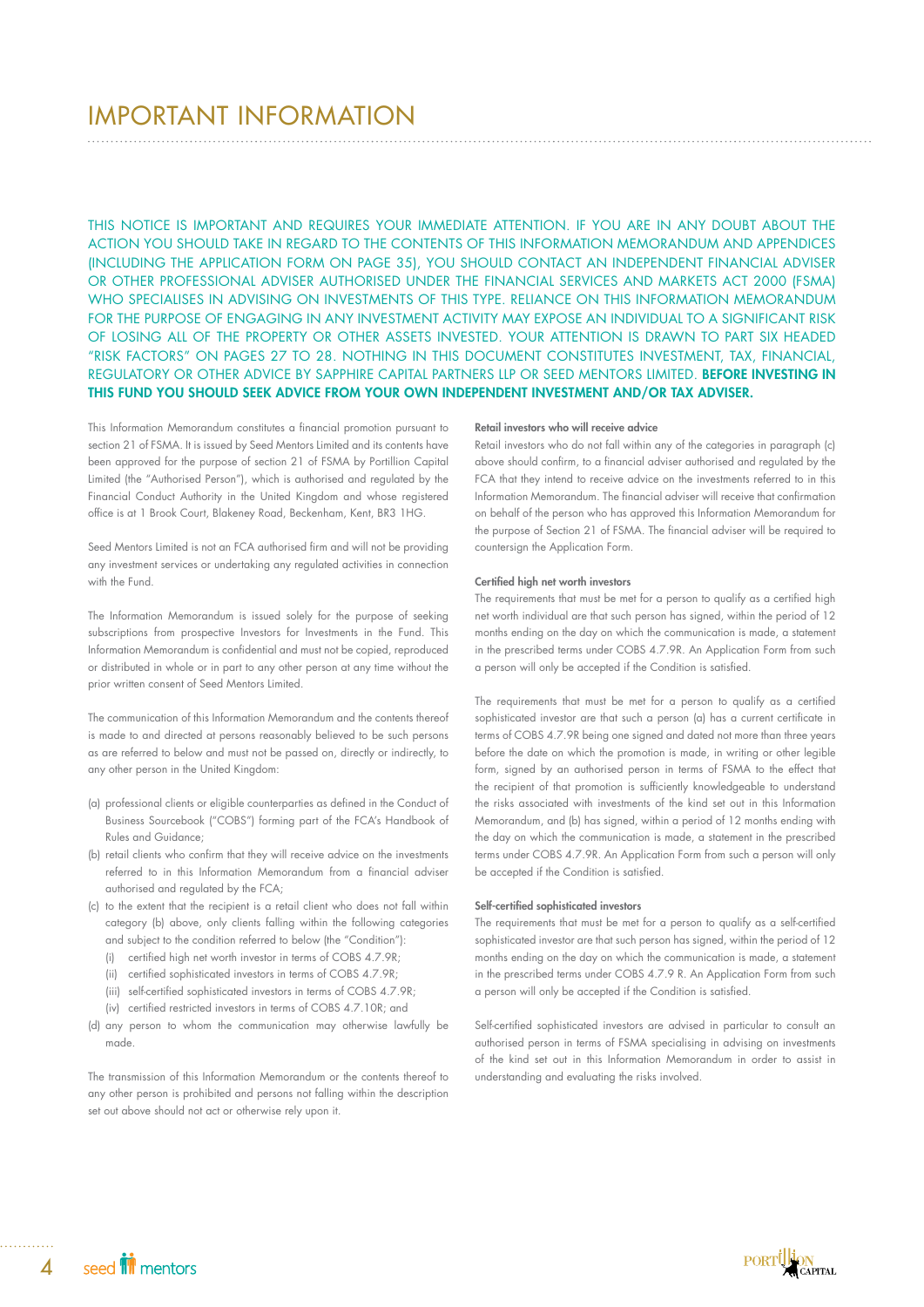#### Certified restricted investors

The requirements that must be met for a person to qualify as a certified restricted investor are that such person has signed, within the period of 12 months ending on the day on which the communication is made, a statement in the prescribed terms under COBS 4.7.10R. An Application Form from such a person will only be accepted if the Condition is satisfied.

### The Condition

The Condition referred to above is that either:

- (a) the person who will arrange or deal in relation to the investments which are the subject of this Information Memorandum will comply with the FCA's rules on appropriateness set out in COBS 10, or equivalent requirements, for any application or order made in response to this Information Memorandum; or
- (b) the recipient has confirmed that they are a retail client of a firm authorised in terms of FSMA that will comply with the FCA's rules on suitability set out in COBS 9 in relation to the investments set out in this Information Memorandum.

To confirm compliance, the relevant financial adviser should complete and countersign the relevant section of the Application Form.

Reliance on this promotion for the purpose of engaging in investment activity may expose an individual to a significant risk of losing all of the property invested.

The tax treatment referred to in this document depends on the individual circumstances of each Investor and may be subject to change in the future. In addition, the availability of any tax reliefs depends on the Investee Companies maintaining their qualifying status. Past performance is not a guide to future performance and may not be repeated. The value of an Investment may go down as well as up and an Investor may not get back the full amount invested and may therefore lose some or all of their Investment.

Investment in the Fund carries substantial risk. Any Investment in the Fund should be regarded as being medium to long term in nature. There can be no assurance that the Fund's Investment Objective will be met and results may vary substantially over time. Investors' money subscribed to the Fund will be committed to Investments which may be of a long term and illiquid nature. The companies in which the Fund invests will not be quoted on any regulated market and, accordingly, there will not be an established or ready market for any such shares. It may be difficult to obtain information regarding how much an Investment is worth or how risky it is at any given time and the Manager may experience difficulty in realising the Investments (for value or at all).

An Investment in the Fund may only be made on the basis of this Information Memorandum and the Investment Management Agreement. Prospective Investors should not regard the contents of this Information Memorandum as constituting a recommendation or advice relating to any legal, taxation, regulatory or Investment matters and are advised to consult their own professional advisers before contemplating any Investment. Neither Seed Mentors Limited, the Authorised Person, the Manager or any of their respective directors, officers, employees, agents and the Shariah Adviser accept any liability for any direct, indirect or consequential loss or damage suffered by any person as a result of relying on any information or opinions contained herein or in any other communication in connection with an Investment in the Fund except where such liability arises under FSMA, regulations made under FSMA or the FCA Rules and may not be excluded.

Seed Mentors Limited believes that the factual content hereof is accurate and that statements of opinion herein are reasonably held. Subject to the Authorised Person's overriding duty under the FCA Rules to ensure that the content of this Information Memorandum is presented in a manner which is fair, clear and not misleading with respect to the persons to whom the Fund is promoted by it, neither Seed Mentors Limited , the Authorised Person, the Manager nor the Shariah Adviser accepts any responsibility to any recipient of this Information Memorandum for inaccuracies in factual representation or for any consequences to such persons of placing reliance upon statements of the Manager's, the Authorised Person's, Shariah Adviser or Seed Mentors Limited's opinion except to the extent required by law. Additionally, some material included in this Information Memorandum is derived from public or third party sources, and each of the Authorised Person, Seed Mentors Limited, the Manager and the Shariah Adviser disclaims all liability for any errors or misrepresentations which any such inclusions may contain. The Information Memorandum contains certain information that constitutes "forward-looking statements" which can be recognised by use of terminology such as "may", "will", "should", "anticipate", "estimate", "intend", "continue", or "believe" or their respective negatives or other comparable terminology. Forward-looking statements are provided for illustrative purposes only. Due to various risks and uncertainties, actual events, results or performance may differ materially from those reflected or contemplated in such forward-looking statements.

No person has been authorised to give any information, or to make any representation concerning the Fund other than the information set out in this Information Memorandum, and if given or made, such information or representation must not be relied on. This Information Memorandum is only intended for release in the United Kingdom and does not constitute an offer, or the solicitation of an offer, in any jurisdiction in which such offer or solicitation is unlawful. It is the responsibility of any person outside the United Kingdom wishing to make an application to invest in the Fund to satisfy himself as to full observance of the laws of any relevant territory in connection therewith.

Prospective Investors should be aware that the arrangements described in this Information Memorandum represent a discretionary portfolio management service subject to the terms of the Investment Management Agreement set out in Appendix 2. Investors appoint the Manager to invest their subscription monies on a discretionary basis into a portfolio of SEIS Qualifying Companies. All Investments made will be held in the name of the Nominee in a way that enables each Investor's entitlement to be separately identified. The Fund is not treated as an unregulated collective investment scheme (as defined in section 235 of FSMA).

The Fund has not been approved by HMRC under section 251 of the Income Tax Act 2007. Seed Mentors Limited reserves the right to update this Information Memorandum from time to time.

By submitting an Application Form, you agree to be bound by the terms and conditions set out above.

# seed **in** mentors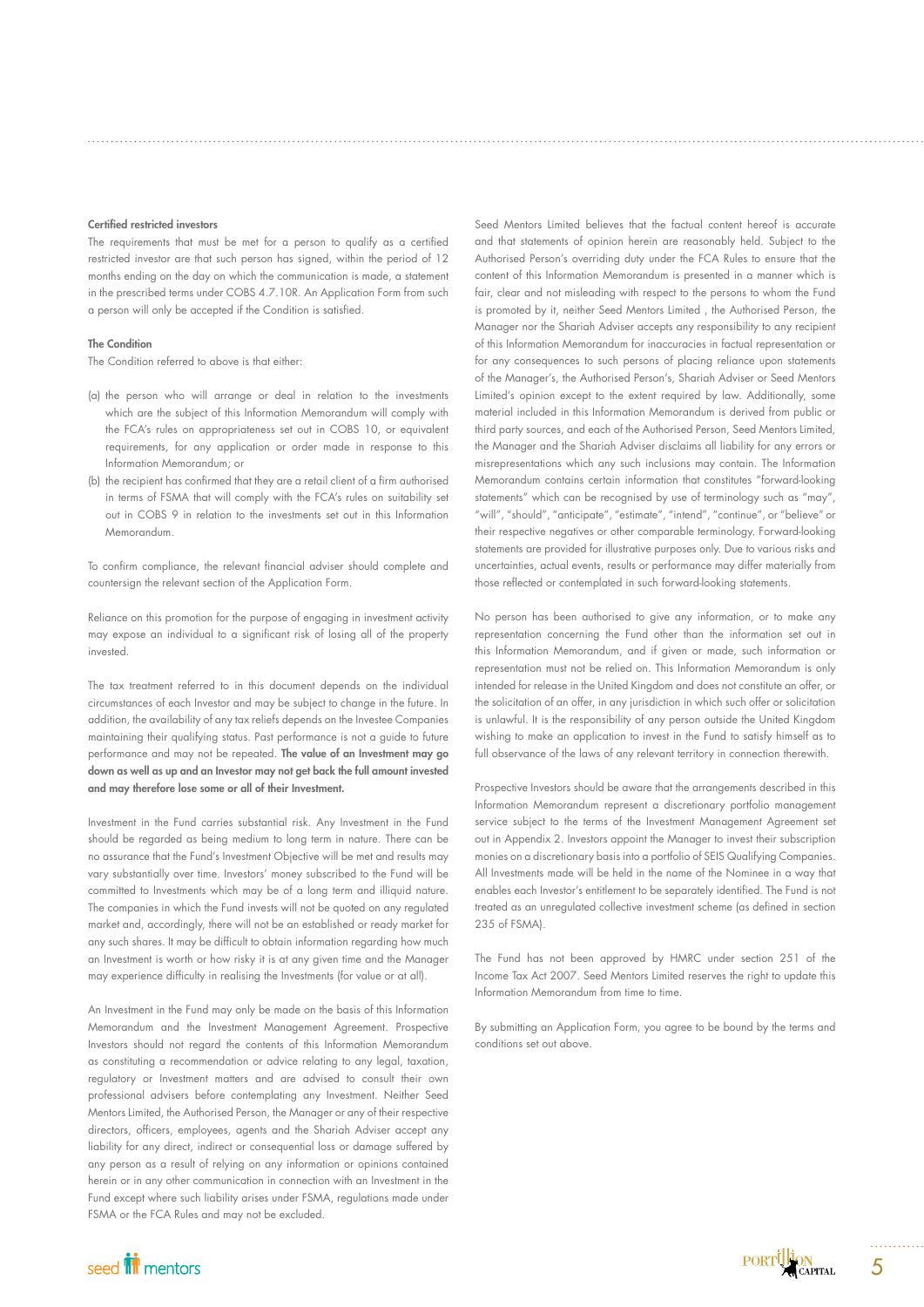# IMPORTANT INFORMATION

#### Taxation Disclaimers

The information contained in this Information Memorandum makes reference to the current laws concerning SEIS Income Tax Relief, SEIS Carry Back Relief and SEIS Loss Relief (together, the SEIS Reliefs), CGT Reinvestment Relief and the CGT Exemption (together, the CGT Reliefs), and IHT Relief. These levels and bases of relief may be subject to change. The tax reliefs referred to in this Information Memorandum are those currently available and their value depends on individual circumstances.

It is the intention that the Fund would invest in companies which are Qualifying Companies for the purposes of the Seed Enterprise Investment Scheme (SEIS) regime set out in Finance (No.4) Act 2012 which has become incorporated within the Income Tax Act 2007 (ITA). Following each qualifying Investment which the Fund makes, it is envisaged that the appropriate SEIS Compliance Certificates will be issued to Investors which will enable them to claim SEIS Reliefs in respect of that qualifying investment. There is no guarantee however that SEIS Reliefs or CGT Reliefs will be available on any Investment made by the Fund or that if it is initially available it will not be subsequently withdrawn. Any references to tax laws or rates in this Information Memorandum are based on current legislation and the proposed changes described in the next paragraph, all of which are subject to change and provided as a guide only. Prospective Investors are advised to take their own taxation advice and should consult their own professional advisers on the implications of investing in the Fund.

The provisions have already received State-aid approval and are proposed to apply in respect of qualifying investments made in the tax years 2012/13 to 2016/17. The Manager intends to make Investments that meet the criteria for qualification and intends to ensure that the Qualifying Companies obtain provisional advance assurances from HMRC that the proposed Investee Companies will meet the qualification criteria.

This Information Memorandum is dated 20 October 2014.

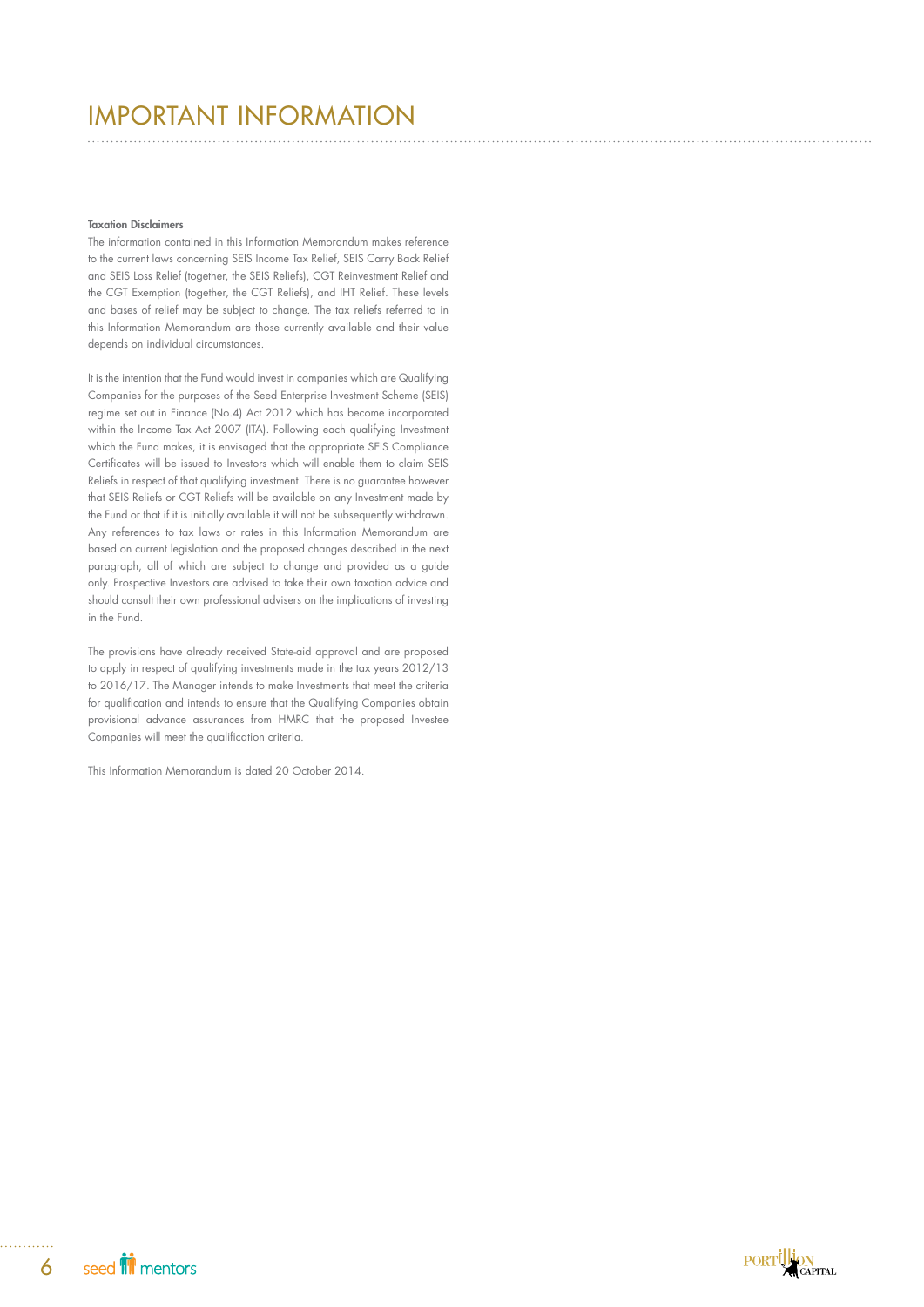# PRINCIPAL PARTIES AND ADVISERS

| Manager                | Sapphire Capital Partners LLP<br>34 South Molton Street<br>London W1K 5RG                     |
|------------------------|-----------------------------------------------------------------------------------------------|
| <b>Distributor</b>     | Portillion Capital Limited<br>Level 33<br>Canada Square<br>Canary Wharf<br>London, E14 5LQ    |
| <b>Seed Mentors</b>    | Seed Mentors Limited<br><b>Station House</b><br>9-13 Swiss Terrace<br>London NW6 4RR          |
| <b>Shariah Adviser</b> | <b>IFAAS UK Limited</b><br>Faraday Wharf<br>Holt Street<br>Birmingham<br>West Midlands B7 4BB |
| <b>Tax Advisers</b>    | <b>BDO LLP</b><br>16 The Havens<br>Ransomes Europark<br>Ipswich<br>Suffolk IP3 9SJ            |
| Custodian              | Woodside Corporate Services Limited<br>4th Floor<br>50 Mark Lane<br>London EC3R 7QR           |
| <b>Nominee</b>         | <b>WCS Nominees Limited</b><br>4th Floor<br>50 Mark Lane<br>London EC3R 7QR                   |

. . . . .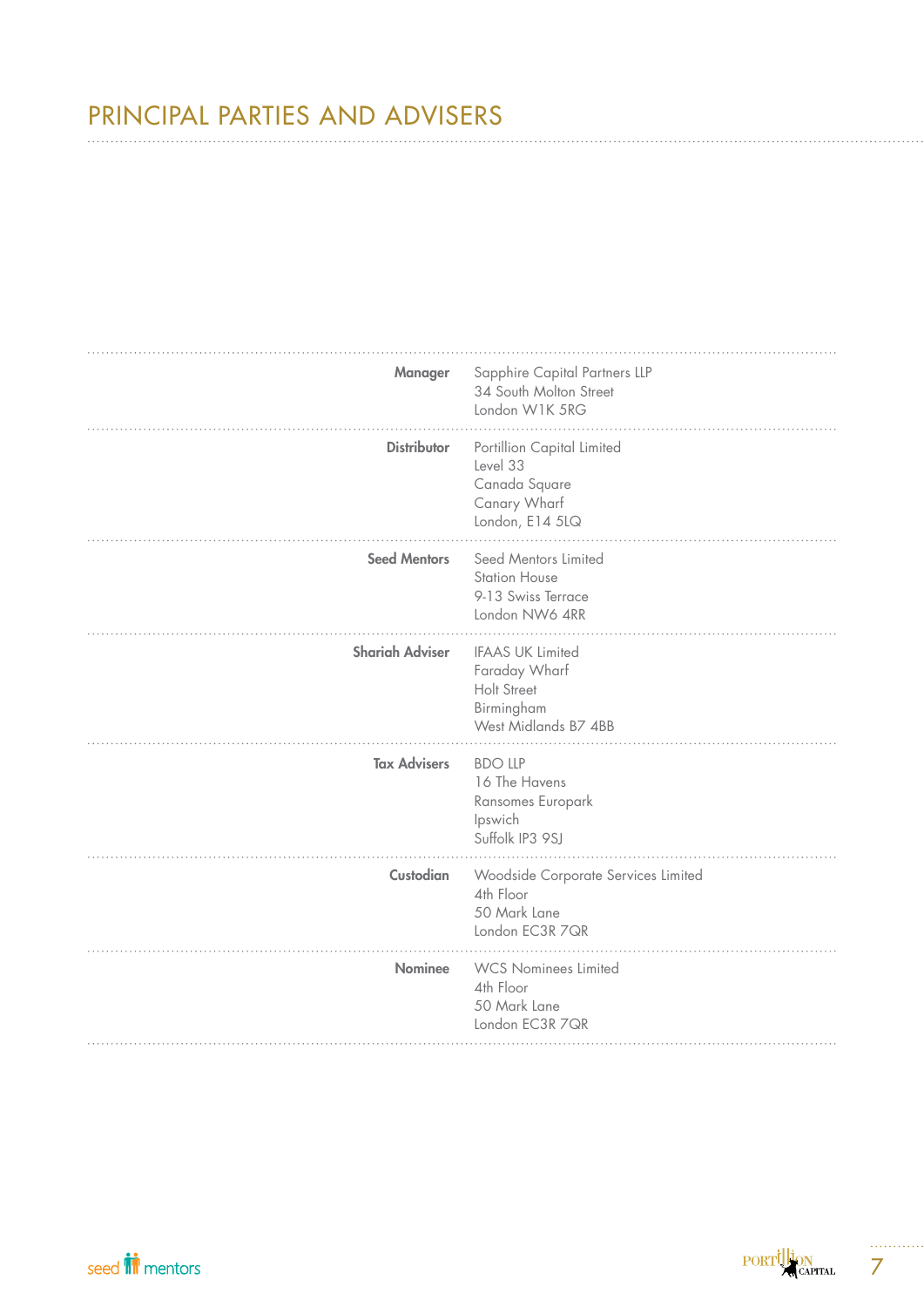20 October 2014

## Dear Investor

In offering this Shariah compliant Fund we hope to fill a major gap in the Seed Enterprise Investment Scheme market.

This Fund is open to all investors but it gives an opportunity for those whom Shariah Compliance is of importance to invest with confidence that procedures are in place to ensure that the Fund and all the Investee Companies are Shariah compliant and will remain so throughout the investment period.

We are working together with Seed Mentors who have provided mentoring services to a number of SEIS funds and have the ability to introduce potential Investee Companies and carry out due diligence prior to investment as well as providing ongoing support for these companies.

The tax incentive offered by the Government for those who invest in these companies have been described by one former Dragon's Den panelist as "one of the most extraordinary incentives ever created." They are considerably greater than those offered by the Enterprise Investment Scheme. Full details of the tax benefits are set out in pages 29 to 32 of this document.

By implementing a strategy of seeking out companies in a range of different Shariah compliant business areas, by pursuing a risk mitigation approach and by backing entrepreneurs who know their business sectors it is reasonable to believe that we have carefully addressed the risks. It is not possible to remove all risk and this Fund does not try to do so but by applying these criteria it is hoped that investors can make some significant profits on their after tax investment.

Seed Mentors will be on hand with technical and other business development advice in a range of disciplines to optimise the impact of the individual chosen Investee Companies. The team at Portillion have a range of investment skills which will also be available to the Fund.

The objective is to demonstrate that a Shariah compliant Fund, we believe the first one to focus on SEIS, can make a major contribution to the UK economy in providing employment and encouraging new businesses.

Yours sincerely

Kamran Sattar Chairman

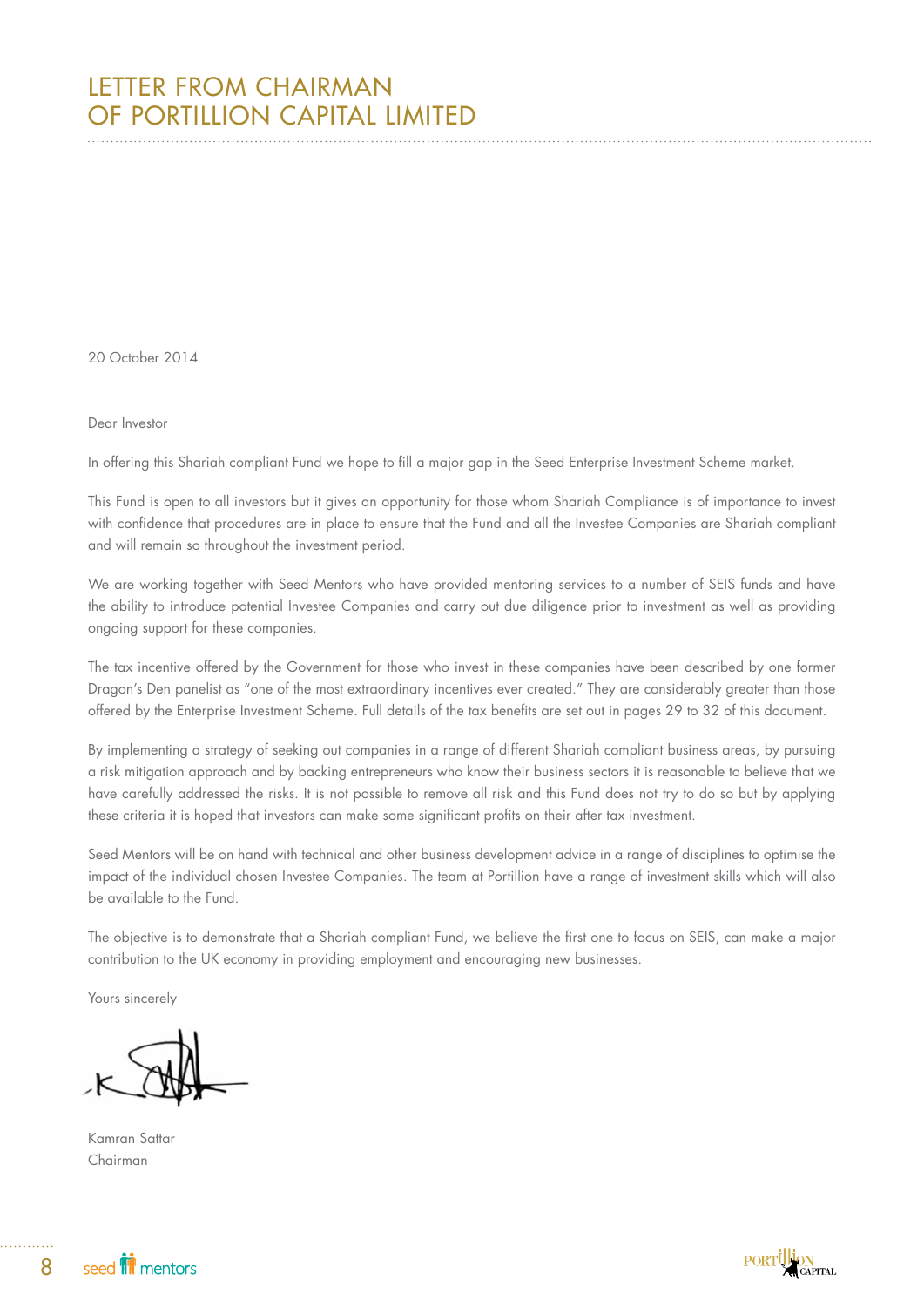# DEFINITIONS. . . . . . . . . . . . . .

The following definitions apply throughout this Information Memorandum unless the context otherwise requires:



| <b>TERM</b>                                      | <b>DEFINITION</b>                                                                                                                                                                                                                                                                                           |
|--------------------------------------------------|-------------------------------------------------------------------------------------------------------------------------------------------------------------------------------------------------------------------------------------------------------------------------------------------------------------|
| Applicable Laws                                  | Relevant UK laws and regulations, including the FCA Rules.                                                                                                                                                                                                                                                  |
| <b>Application Form</b>                          | An application form to invest in the Fund completed by the prospective Investor in the form<br>set out at Appendix 1 of this Information Memorandum.                                                                                                                                                        |
| Associate                                        | Any person or entity that controls or is controlled by the Manager. "Control" refers to the ability<br>to exercise significant influence over the operating or financial policies of any person or entity.                                                                                                  |
| <b>Business Property Relief</b><br>or IHT Relief | Relief from IHT pursuant to sections 103-114 of the IHTA.                                                                                                                                                                                                                                                   |
| <b>CAGR</b>                                      | The compound annual growth rate. This means the average year on year cumulative growth rate.                                                                                                                                                                                                                |
| <b>CGT</b>                                       | Capital Gains Tax.                                                                                                                                                                                                                                                                                          |
| <b>CGT</b> Exemption                             | Exemption from CGT on realised capital gains on a disposal of shares in a Qualifying Company.                                                                                                                                                                                                               |
| <b>CGT Reinvestment Relief</b>                   | Relief by way of exemption of CGT claimed through reinvestment of a capital gain in<br>Qualifying Shares in a Qualifying Company (Section 150G and Schedule 5BB of Taxation<br>of Chargeable Gains Act 1992).                                                                                               |
| <b>CGT Reliefs</b>                               | The CGT Exemption and CGT Reinvestment Reliefs.                                                                                                                                                                                                                                                             |
| <b>Closing Date</b>                              | A date determined by the Manager as the last date upon which the Investor may make a<br>Subscription in the Fund, which at the date of this Information Memorandum is 15 December<br>2014. This date is subject to change at the Manager's absolute discretion following<br>consultation with Seed Mentors. |
| <b>COBS</b>                                      | The Conduct of Business Sourcebook forming part of the FCAs Handbook on Rules and<br>Guidance.                                                                                                                                                                                                              |
| Custodian                                        | Woodside Corporate Services Limited an entity which is authorised and regulated by the<br>FCA under number 467652 with company registration number 06171085 and having its<br>registered office at 4th Floor, 50 Mark Lane, London EC3R 7QR.                                                                |
| <b>EIS</b>                                       | The Enterprise Investment Scheme set out in ITA Sections 156-257.                                                                                                                                                                                                                                           |
| <b>FCA</b>                                       | Financial Conduct Authority whose registered address is 25 The North Colonnade, Canary<br>Wharf, London E14 5HS or successor organisation(s).                                                                                                                                                               |
| <b>FCA Rules</b>                                 | The FCA rules made under powers given to the FCA by the Financial Services and Markets<br>Act 2000.                                                                                                                                                                                                         |
| <b>FSMA</b>                                      | Financial Services and Markets Act 2000 as amended.                                                                                                                                                                                                                                                         |
| Fund                                             | The Portillion Capital Shariah Compliant SEIS Fund, a discretionary investment management<br>service managed by the Manager with support from Seed Mentors as described in this<br>Information Memorandum.                                                                                                  |
| <b>HMRC</b>                                      | HM Revenue & Customs.                                                                                                                                                                                                                                                                                       |
| <b>IHT</b>                                       | Inheritance Tax.                                                                                                                                                                                                                                                                                            |
| <b>IHTA</b>                                      | Inheritance Tax Act 1984.<br>.tllt                                                                                                                                                                                                                                                                          |

 $\text{PORT}^{\text{t}}_{\text{CAPT}}^{\text{Lip}}$ 

9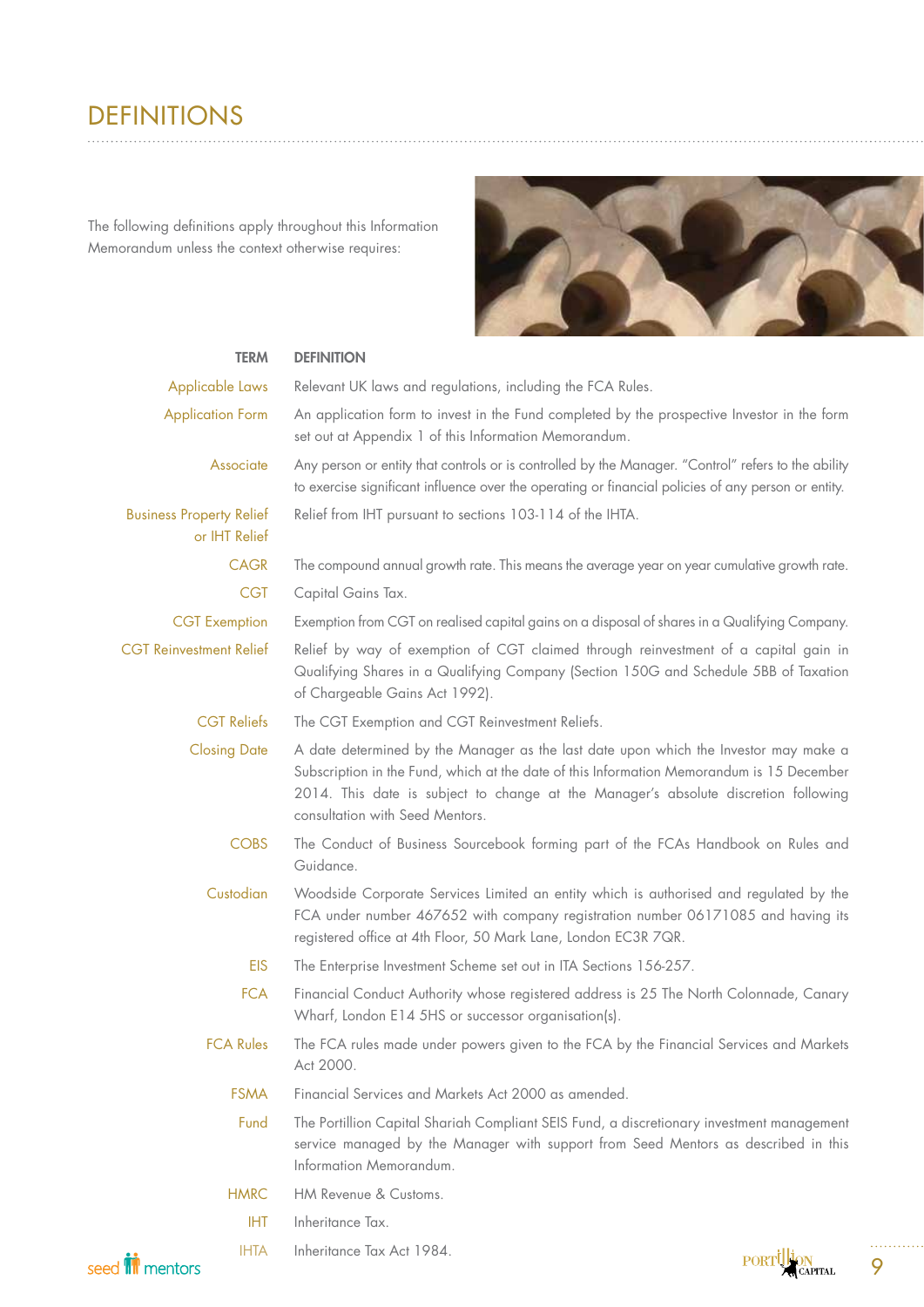# DEFINITIONS

| <b>TERM</b>                   | <b>DEFINITION</b>                                                                                                                                                                                                                                                                                                                                          |
|-------------------------------|------------------------------------------------------------------------------------------------------------------------------------------------------------------------------------------------------------------------------------------------------------------------------------------------------------------------------------------------------------|
| Income Tax Act or ITA         | The Income Tax Act 2007.                                                                                                                                                                                                                                                                                                                                   |
| <b>Information Memorandum</b> | This information memorandum issued in relation to the Fund and dated 20 October 2014.                                                                                                                                                                                                                                                                      |
| Intermediary                  | An Independent Financial Adviser or other appropriately qualified professional, regulated by<br>the FCA for the conduct of business.                                                                                                                                                                                                                       |
| <b>Investee Company</b>       | A company in which the Fund invests.                                                                                                                                                                                                                                                                                                                       |
| Investment                    | A subscription in one or more Investee Companies on the terms of this Information Memorandum.                                                                                                                                                                                                                                                              |
| <b>Investment Management</b>  | The agreement to be entered into between Investors and the Manager and the Agreement<br>Custodian the terms of which are set out in Appendix 2 of this Information Memorandum.                                                                                                                                                                             |
| Investor                      | A person who is accepted by the Manager and so enters into an Investment Management<br>Agreement and invests through the Fund.                                                                                                                                                                                                                             |
| Manager                       | Sapphire Capital Partners LLP an entity which is authorised and regulated by the Financial<br>Conduct Authority under firm reference number 565716 with registration number NC000562<br>and having its registered office at 28 Deramore Park, Belfast BT9 5JU, Northern Ireland.                                                                           |
| Maximum Fund Size             | Aggregate Subscriptions of £1,500,000 unless increased or decreased at the absolute<br>discretion of the Manager, following consultation with Seed Mentors.                                                                                                                                                                                                |
| <b>Mentoring Agreement</b>    | The agreement to be entered into between Seed Mentors Limited and any Investee<br>Company (see page 19 for further details).                                                                                                                                                                                                                               |
| <b>Mentoring Services</b>     | Services provided or procured by Seed Mentors Limited to Investee Companies including<br>legal, taxation, marketing, accounting, public relations, information technology and other<br>areas in which start-up companies may need expert advice.                                                                                                           |
| Minimum Subscription          | The minimum Investment per Investor of £5,000.                                                                                                                                                                                                                                                                                                             |
| Nominee                       | WCS Nominees Limited or such other nominee or agent as the Manager or Custodian may<br>appoint from time to time to be the registered legal holder of Investments on behalf of Investors.                                                                                                                                                                  |
| Offer                         | The offer for Subscriptions in respect of the Fund as set out in this Information Memorandum.                                                                                                                                                                                                                                                              |
| Portfolio                     | In respect of an Investor, the Subscriptions made through the Fund which are allocated to<br>him or her in consideration for his or her investment (together with any uninvested cash from<br>time to time constituting a part of that investment) and which shall at all material times be<br>registered in the name of the Nominee on his or her behalf. |
| <b>Qualifying Company</b>     | A company that meets the requirements for SEIS Reliefs as set out in section 257D of the ITA.                                                                                                                                                                                                                                                              |
| Qualifying Investment         | An Investment by a Qualifying Investor in a Qualifying Company which satisfies all the<br>conditions for SEIS Reliefs.                                                                                                                                                                                                                                     |
| Qualifying Investors          | UK taxpayers eligible to claim SEIS Reliefs.                                                                                                                                                                                                                                                                                                               |
| <b>Qualifying Shares</b>      | Newly issued shares in the Investee Company, subscribed for by the Fund on behalf of Investors,<br>that qualify for SEIS Reliefs.                                                                                                                                                                                                                          |

. . . . . . .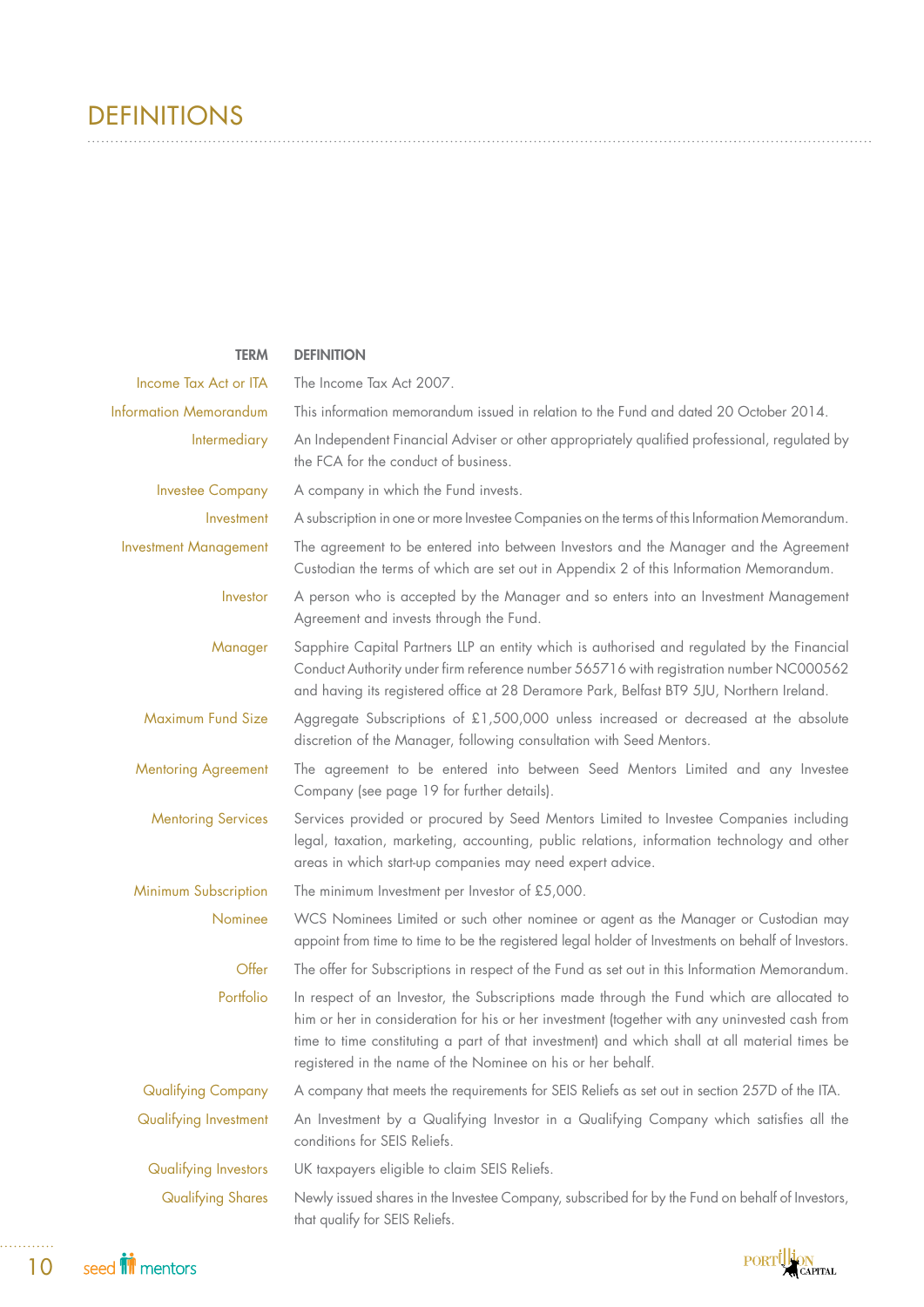

| <b>TERM</b>                           | <b>DEFINITION</b>                                                                                                                                                                                                                                                                                                                                                                                                                                                                                                                                                                                                                                                  |
|---------------------------------------|--------------------------------------------------------------------------------------------------------------------------------------------------------------------------------------------------------------------------------------------------------------------------------------------------------------------------------------------------------------------------------------------------------------------------------------------------------------------------------------------------------------------------------------------------------------------------------------------------------------------------------------------------------------------|
| Seed Mentors or SML                   | Seed Mentors Limited is a private limited company incorporated in England and Wales with<br>company registration number 08078439 and having its registered office at Station House,<br>9-13 Swiss Terrace, London NW6 4RR.                                                                                                                                                                                                                                                                                                                                                                                                                                         |
| <b>SEIS</b>                           | The Seed Enterprise Investment Scheme set out in Finance (No.4) Act 2012 which is incorporated<br>at Sections 257A-257HJ of the ITA and Schedule 5BB of the TCGA.                                                                                                                                                                                                                                                                                                                                                                                                                                                                                                  |
| <b>SEIS Carry Back Relief</b>         | SEIS Income Tax Relief for the full amount of an investment in Qualifying Companies up to<br>£100,000, multiplied by the SEIS tax relief rate for 2013/2014 of 50%, which is the credit<br>available against an individual's income tax liability for the tax year preceding that in which<br>Qualifying Shares are subscribed for (assuming this to be in 2014/15), save to the extent that<br>SEIS Income Tax Relief has already been claimed for the preceding year.                                                                                                                                                                                            |
| <b>SEIS Compliance Certificate</b>    | Compliance Certificates to be issued by an Investee Company following receipt of approval<br>from HMRC authorising the Investee Company to issue them to Investors in order for Investors to<br>claim SEIS Reliefs.                                                                                                                                                                                                                                                                                                                                                                                                                                                |
| <b>SEIS Income Tax Relief</b>         | Reliefs from income tax available under the SEIS.                                                                                                                                                                                                                                                                                                                                                                                                                                                                                                                                                                                                                  |
| <b>SEIS Reliefs</b>                   | SEIS Income Tax Relief, SEIS Carry Back Relief and SEIS Loss Relief.                                                                                                                                                                                                                                                                                                                                                                                                                                                                                                                                                                                               |
| <b>SEIS Three Year Period</b>         | The period beginning on the date that the Qualifying Shares are issued by the Investee Company<br>and ending three years after that date.                                                                                                                                                                                                                                                                                                                                                                                                                                                                                                                          |
| <b>Share Loss Relief</b>              | Relief in respect of income tax for allowable losses pursuant to section 131 of the ITA.                                                                                                                                                                                                                                                                                                                                                                                                                                                                                                                                                                           |
| <b>Shariah Adviser</b>                | IFAAS UK Limited or such other appropriate adviser used to ensure Shariah Compliance.                                                                                                                                                                                                                                                                                                                                                                                                                                                                                                                                                                              |
| <b>Shariah Compliance</b>             | The Shariah Adviser will review the documentation of the Fund, the activities of any Investee<br>Company and all related agreements for any Investee Company and if all relevant Shariah<br>requirements according to the assessment of the Shariah Adviser are fulfilled, a Shariah<br>Compliance Certificate shall be issued. This exercise will specifically include, reviewing,<br>evaluating, examining and assessing from Shariah point of view the Fund investment mechanism,<br>documents and all its related agreements in light of the pertinent standards of the Accounting<br>and Auditing Organisation for Islamic Financial Institutions ("AAOIFI"). |
| <b>Shariah Compliance Certificate</b> | A certificate to be issued by the Shariah Adviser following the completion of all the required<br>Shariah compliance due diligence to confirm compliance with the Shariah Compliance<br>Guidelines. This certificate will be signed and stamped by an AAOIFI Certified Shariah<br>Adviser and Auditor. A copy of the Shariah Compliance Certificate relating to this Information<br>Memorandum can be found at Appendix 3.                                                                                                                                                                                                                                         |
| <b>Start-up Company</b>               | A company that has not traded for more than two years.                                                                                                                                                                                                                                                                                                                                                                                                                                                                                                                                                                                                             |
| Subscription                          | A subscription in one or more Investee Companies on the terms of this Information Memorandum.                                                                                                                                                                                                                                                                                                                                                                                                                                                                                                                                                                      |
| <b>Target Minimum Fund Size</b>       | Aggregate Subscriptions of £250,000 unless increased or decreased at the absolute discretion<br>of the Manager, following consultation with Seed Mentors.                                                                                                                                                                                                                                                                                                                                                                                                                                                                                                          |





11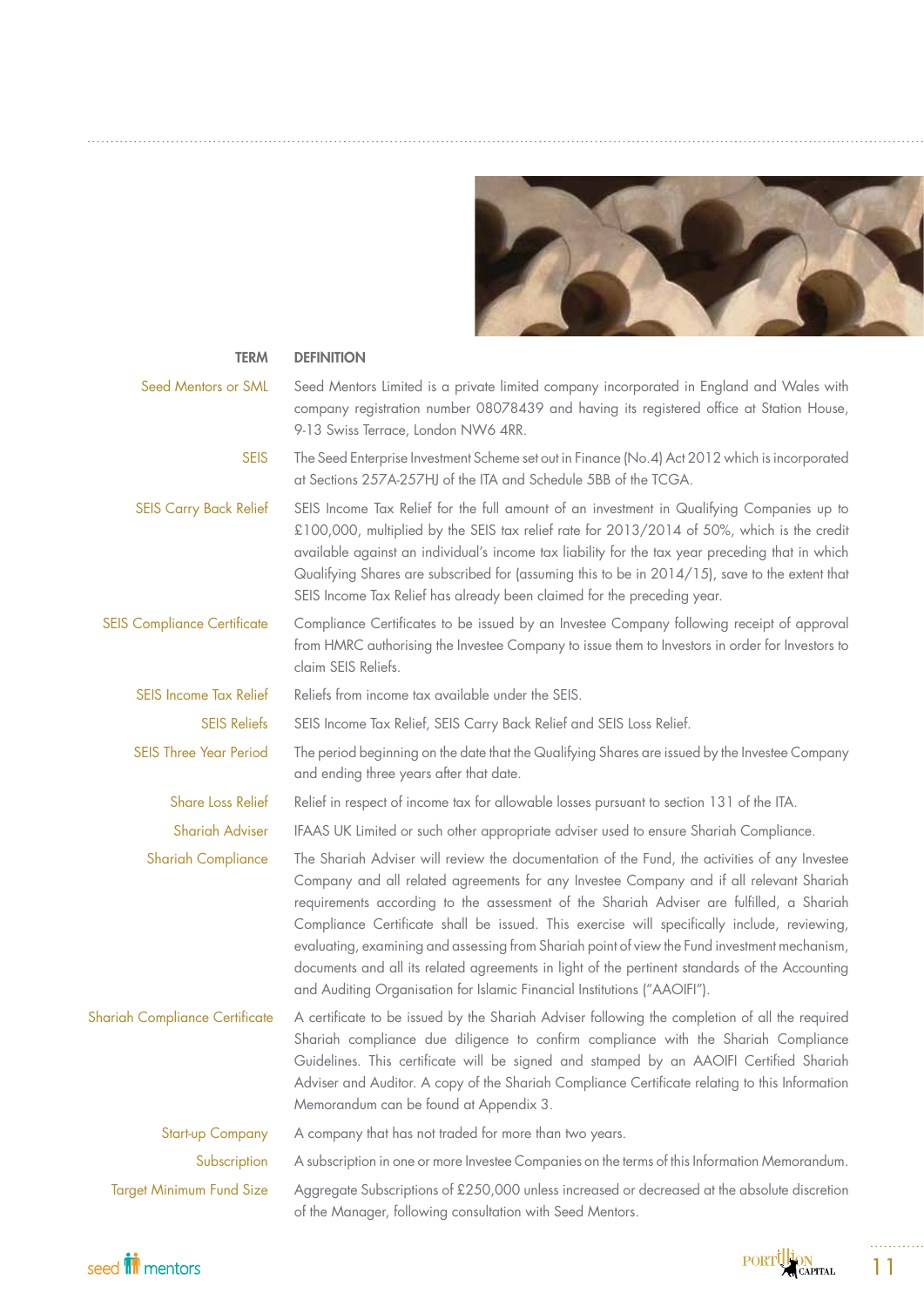Subject as set out under "Closing Date" the Fund will close in the tax year ending 5 April 2015 and the Manager anticipates that Subscriptions will be substantially invested within 12 months of the final close of the Fund. The Manager may, in its absolute discretion, undertake a number of closes in respect of the Fund prior to, and on, the Final Closing Date in tranches of £250,000 (or such other amount as the Manager and Seed Mentors may agree) in order to commence investment into the Investee Companies. The Manager will notify each Investor which closing the Investor's investment will be employed in following investment. In the event that the Manager undertakes multiple closes of the Fund, Investors may not hold shares in all of the Investee Companies in which the Fund invests.

| Minimum Subscription £5,000  |                               |
|------------------------------|-------------------------------|
| Minimum Fund Size £250,000   |                               |
| Maximum Fund Size £1,500,000 |                               |
|                              | Closing Date 15 December 2014 |
|                              |                               |

# HOW TO APPLY

If you wish to invest in the Fund, you should complete, sign and return the Application Form located in Appendix 1 of this Information Memorandum, in accordance with the instructions on the Application Form.

You cannot make a joint application using this form, but your spouse may apply separately. Please ensure that you satisfy the money laundering requirements (as explained in the accompanying notes in Appendix 1) and enclose the relevant documentation with your application.

Please make your cheque payable to "Woodside Corporate Services Limited Portillion Capital Sharia Compliant SEIS Fund Client Account" and send it together with your Application Form to:

Woodside Corporate Services Limited 4th Floor 50 Mark Lane London EC3R 7QR

You have 14 days from the date upon which the Application Form is received by the Custodian in which to cancel your investment through the Fund. You may exercise this right of cancellation in writing and without fee or penalty. The Custodian shall return any Subscription(s) to an Investor who exercises this right of cancellation promptly (less any charges the Manager has already incurred) and, in any event, within 30 days of the date the written notice of cancellation is received by the Custodian.

The Manager may at its absolute discretion increase or decrease the Target Minimum Fund Size and the Maximum Fund Size and may undertake a number of closes of the Fund in tranches of £250,000 (or such other amount as the Manager and Seed Mentors may agree) in order to commence investment into the Investee Companies.

The Closing Date will be 15 December 2014 but may be extended or brought forward at the absolute discretion of the Manager.

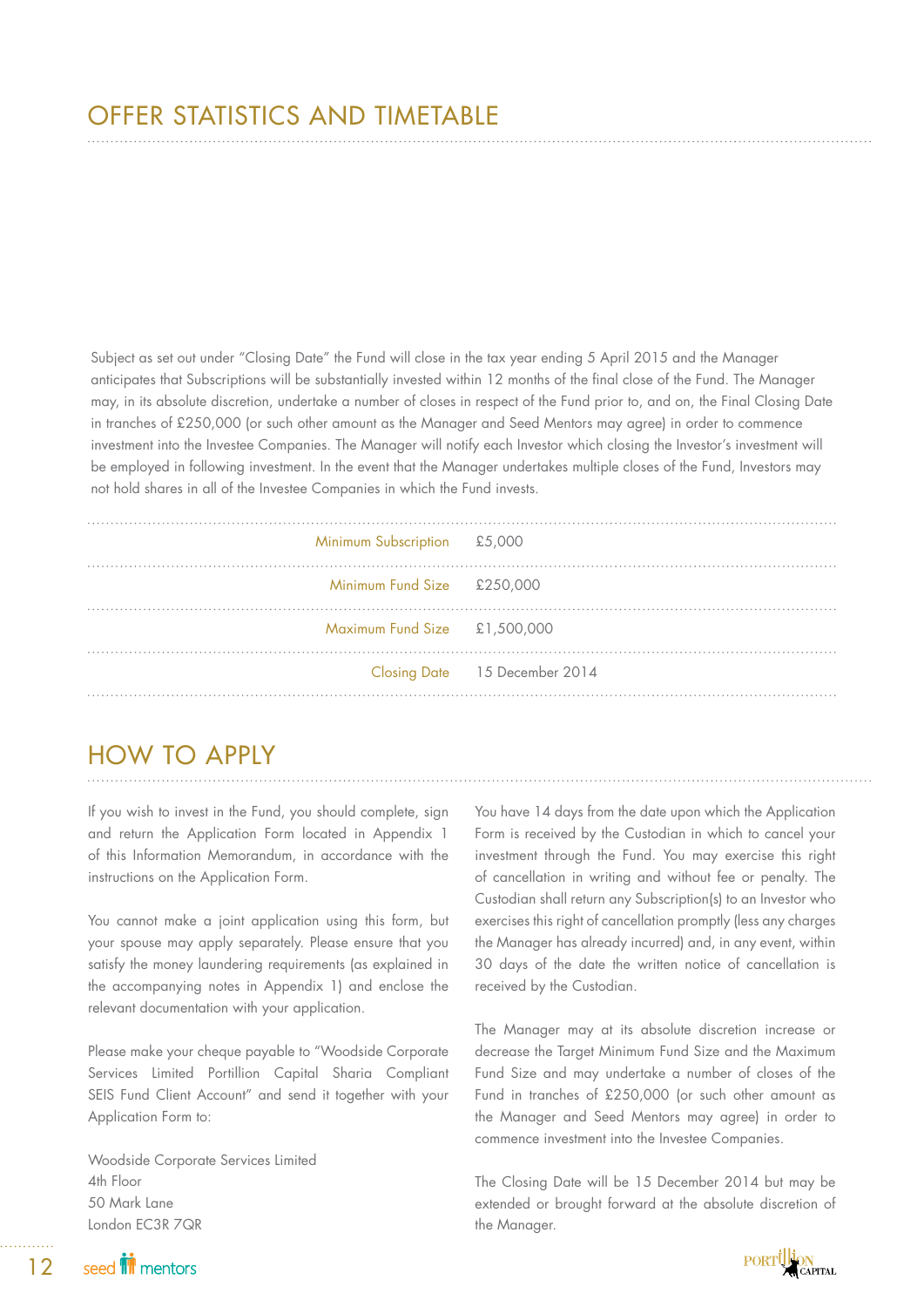# KEY FEATURES OF THE INVESTMENT

Seed Mentors believes the Fund represents an attractive opportunity to invest with the benefits of SEIS Reliefs and CGT Reliefs in a number of small, Shariah compliant businesses in different business sectors. This effectively spreads the risk for the Investor compared to concentrating investment in one business sector alone. In summary, an investment in the Fund offers Qualifying Investors:

- A Shariah Compliant Investment the Fund has been established as a Shariah Compliant SEIS Fund. To ensure Shariah Compliance the Shariah Adviser has reviewed the Information Memorandum and all other ancillary agreements in connection with the Fund. The Shariah Adviser will also audit any Investee Company before it receives any investment to confirm the company is Shariah compliant. Investee Companies will then be subject to annual Shariah audit to ensure the Investee Companies remain compliant.
- Attractive Targeted Returns a targeted return of 120p on every 100p subscribed after three years, equivalent to a 28.9% targeted return per annum for a 45% taxpayer or 49.1% for a 45% taxpayer claiming CGT Reinvestment Relief at 28% in addition to SEIS Income Tax Relief (see page 21 for further details).
- No Performance Fee every penny of the increase in value of the Qualifying Shares will belong to the Investors. Seed Mentors which has project managed this Offer by seeking suitable companies are sufficiently incentivised in their agreement with each company to make the Investee Company successful. Seed Mentors seeks no other reward for its services.
- Seed Mentors' expertise Investee Companies will be advised and monitored through Seed Mentors which will use a team of experienced mentors all with experience in advising small companies (see page 14 for further details). Seed Mentors' appointment can be terminated after three years of trading if the targeted returns are not achieved.
- 50% SEIS Income Tax Relief may be claimed on subscriptions from 6 April 2014 against income tax paid or payable in relation to the tax year 2013/14 or 2014/15 on total Investments up to £100,000 (even if an Investor pays tax at less than 45%, even 20%, the SEIS Income Relief is still 50%, provided the Investor has a sufficient tax liability).
- CGT Reinvestment Relief UK resident Investors can obtain an exemption for capital gains in 2014/15 or, by claiming carry back relief in 2013/14, allowing them to obtain CGT



relief of up to 14%, making a total of up to 64% from SEIS Income Tax Relief and CGT Reinvestment Relief combined (see page 31 for further details).

- SEIS Loss Relief if the shares in an Investee Company were to be sold at a loss, that loss may be offset against income tax or CGT, subject to individual Investors' circumstances and the overall limits described on page 22. Therefore the maximum exposure for investments where tax relief has been obtained by reference to the year 2012/13, may be as little as 27.5 pence in the pound, representing potential downside protection of up to 72.5% if only SEIS Income Tax Relief is claimed, or 86.5% if both SEIS Income Tax Relief and CGT Reinvestment Relief are claimed, in certain circumstances dependent on the Investor's personal tax position.
- CGT Exempt Disposal no CGT is payable on realised capital gains on the disposal of Qualifying Shares, provided they are held for at least three years and SEIS Income Tax relief has not been withdrawn
- 100% IHT Relief may be claimed on an Investor's estate in most circumstances once Qualifying Shares have been held for two years
- Low initial and annual fees (see Part Four: Charges) to be paid by Investee Companies – by way of arrangement fees, the Investee Companies are to cover the costs of initial establishment of the Fund and on-going Fund and Seed Mentors management fees. As a result of the arrangement fee structure, all of the fees and costs associated with the Fund will be payable by the Investee Companies, therefore the full amount of Subscriptions should be available to invest in Qualifying Investments under the SEIS maximising the SEIS Reliefs for Investors.
- Risk Mitigation strategy a number of measures will be taken to reduce risk exposure to Investors as described on page 15.
- Creating Opportunities supporting entrepreneurs and providing employment opportunities.
- Further Investment Investors can get in on the ground floor for further fund raisings for successful start-ups.

# seed **in** mentors

13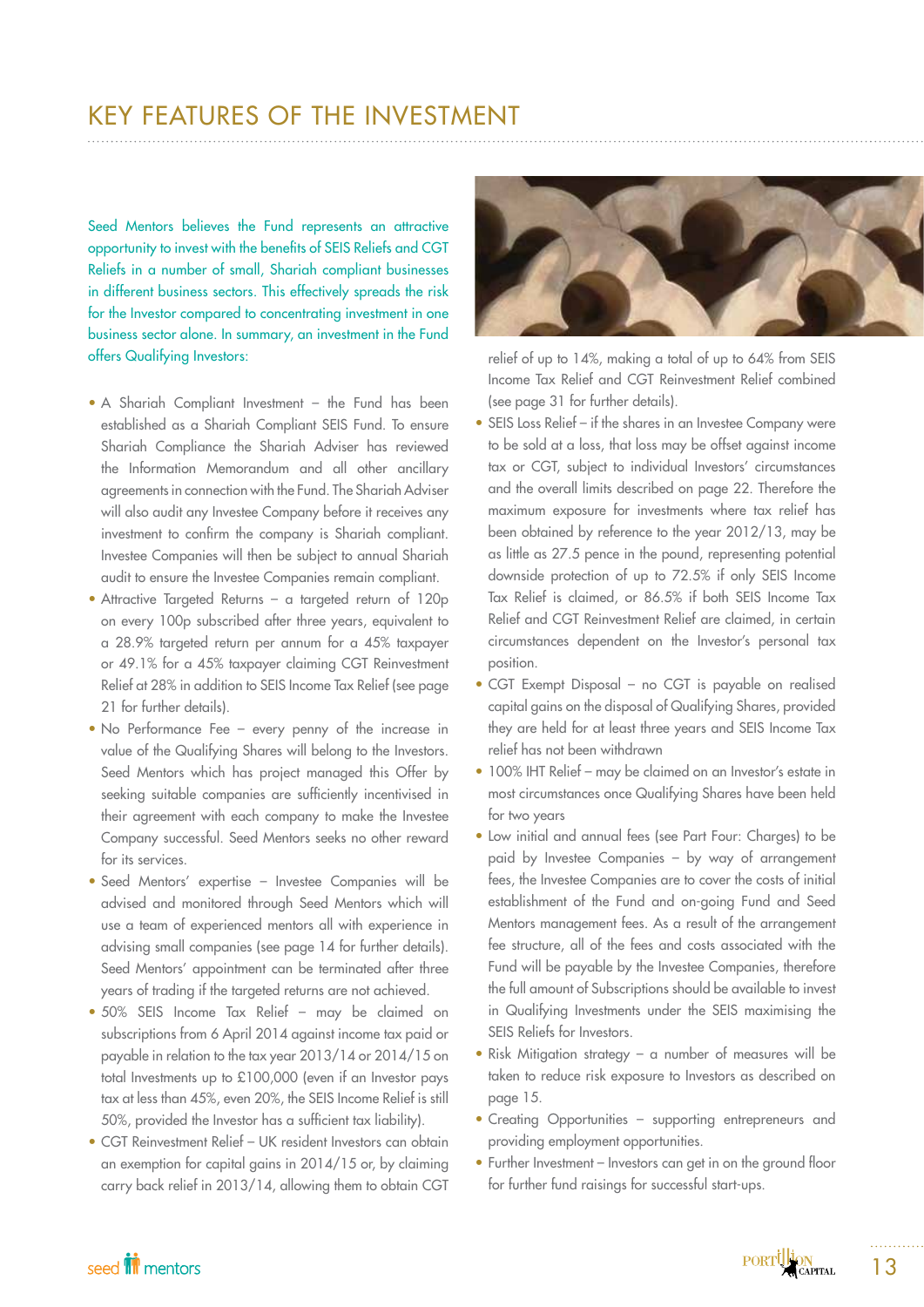The tax treatment referred to in this document depends on the individual circumstances of each Investor and may be subject to change in future. In addition, the availability of any tax reliefs depends on the Investee Companies maintaining their qualifying SEIS status.

The attention of Investors is drawn to the information set out in Part Six (see 24 and 25 ) of this document which sets out the principal risk factors associated with an Investment in the Fund.

## Different Business Sectors for Investment

The Fund will invest in a portfolio of Investee Companies. Wherever possible, each Investee Company will be a separate legal entity.

The Investee Companies will span a range of business sectors compared to investment in one sector alone so as to reduce the risk of overdependence on any one sector. Only companies that operate in Shariah compliant sectors will be considered.

## Mentoring Services

Start-up companies may find it hard to start and succeed owing to a lack of funds available for the requisite startup advice. Seed Mentors will provide or procure advice for this purpose from expert specialist sources, covering legal, taxation, marketing, accounting, public relations, information technology and other areas in which start-up companies may need expert advice. One of the factors which Seed Mentors believes contributes to start-up failures is not having access to the expert knowledge in technical areas which can avoid serious mistakes often due to lack of finance or lack of awareness. Seed Mentors intends to minimise this problem and will be providing up to 20 hours per annum of free advice to each Investee Company as requested of which 12 hours must be on finance and accounting.

Further advice which Seed Mentors considers is needed will be charged at below market rates of just £100 plus VAT per hour. Seed Mentors will also provide an independent director who will be appointed to the Board of each Investee Company. Seed Mentors will not control the day to day management of any Investee Company or seek to do so. They will be on hand to mentor and support the Investee Company so that it has the best opportunity to achieve success.

Seed Mentors will have a five year contract with each Investee Company. Seed Mentors' standard terms will provide for a fee to be paid to them equivalent to 5% of turnover for the various services including their assistance to each Investee Company in relation to the setting up of their business. Seed Mentors will however reduce the percentage of turnover it takes as a fee based on the performance of any Investee Company. The 5% fee will ratchet down as the Investee Company's turnover increases, so that if an Investee Company has a turnover of over £1 million Seed Mentors fee will only charge 2% of turnover (see Part 4 Charges for further details). These terms may be varied by agreement with Seed Mentors in special circumstances, for example, if the Investee Company has not yet began to generate revenue. Seed Mentors will also provide the services of an independent director for which a fee of 2% of turnover will be charged. Other business services will be provided at fixed competitive rates. Seed Mentors' appointment can be terminated by a special resolution of shareholders in an Investee Company if targeted returns have not been achieved after three years of trading. Further details can be seen on page 19.

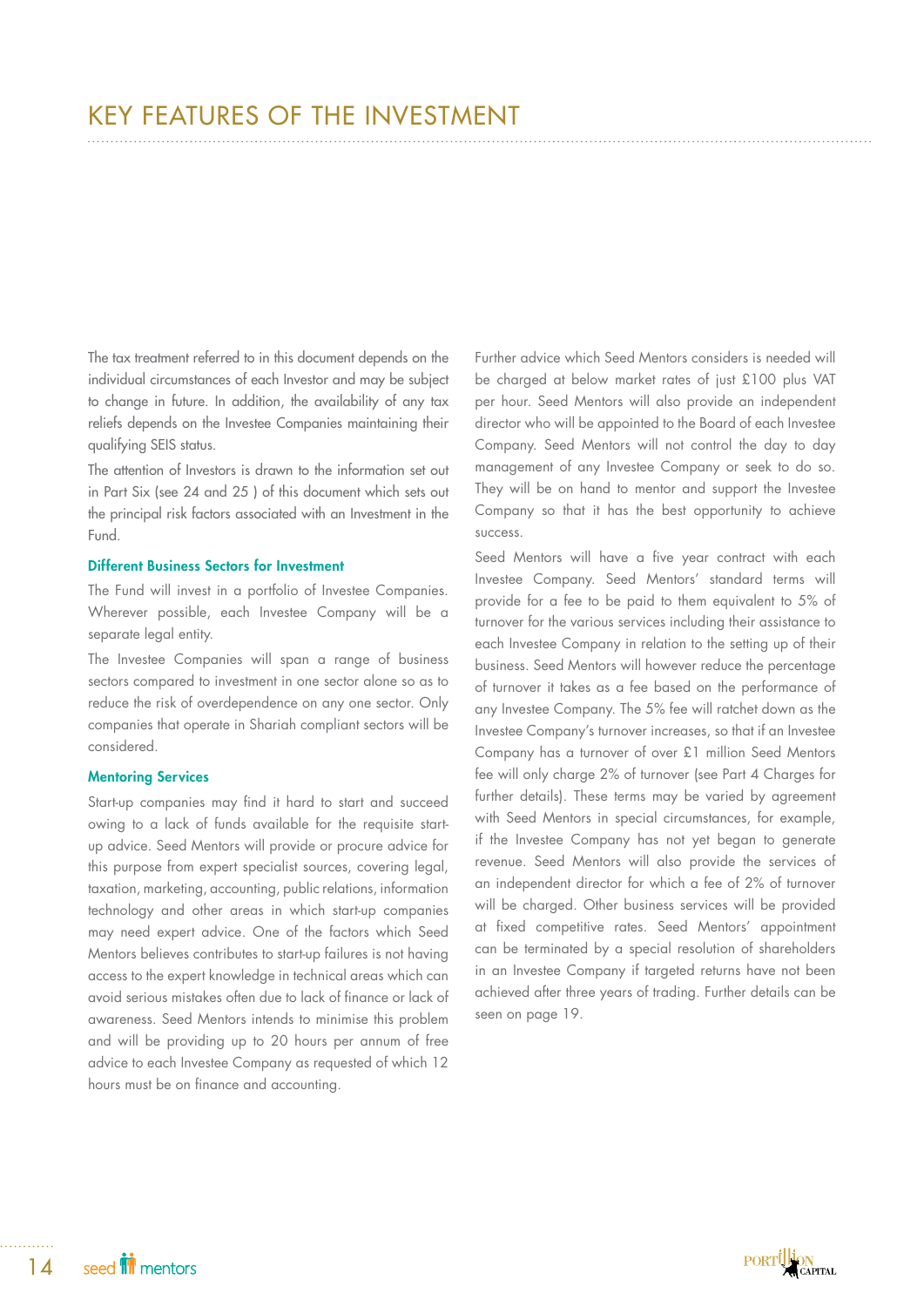# PART ONE: INVESTMENT OPPORTUNITY

### INVESTMENT OPPORTUNITY

### Investment Objective

The objective of the Fund is to invest in Shariah compliant companies eligible for SEIS Reliefs. The Manager will invest the Fund in Investee Companies that will, in most cases, require between £100,000 and £150,000 in seed and early stage funding with most of the Investee Companies being start-up companies. It is anticipated that successful Investee Companies will seek second and subsequent rounds of investment which may take place under the EIS scheme. The Fund may also invest in Investee Companies which have previously received investments under the SEIS scheme, typically at a higher price per share than the original investment round. Seed Mentors will provide the Manager with strategic advice on potential exit routes. In order for Investors to qualify for the SEIS Reliefs, Investments will need to be held for a minimum of three years from the date of issue of the Qualifying Shares in the Investee Company. It is the Manager's intention, as advised by Seed Mentors, to consider options for realising Investments and commence initial distributions from the Fund soon after the SEIS Three Year Period, for those Investors wishing to exit.

## Investment Restrictions

Before an Investment is made in any Investee Company, the Investee Company must do four things:

(1) obtain HMRC advanced assurance for the Investee Company; (2) be approved as Shariah Compliant by the Shariah Adviser and obtained a Shariah Compliance Certificate; (3) receive approval from the Investment Committee and (4) enter into the mentoring agreement with Seed Mentors as described below.

## Risk Mitigation Strategy

The tax relief within the SEIS legislation is substantial in reducing risk of loss but the following additional measures will be in place to further reduce the risk to Investors namely:

- No Performance Fee will accrue that reduces the upside to the Investor.
- The Mentoring Services are to be provided by Seed Mentors.



- Seed Mentors will provide an independent director to the Board of each Investee Company.
- An Executive Director of each Investee Company will have a minimum of five years' experience in their respective business sectors.
- An Investment Committee to advise on suitable Investments.
- The Manager will not advance monies or approve an Investment in any Investee Company until provisional approval has been obtained from HMRC.
- Key person insurance.

## **Exit Strategy**

The object of the Fund is to help in building successful businesses which will provide employment and further business opportunities. However, recognising that Investors may wish to exit after three years, the following methods have been identified as potential methods for realising Investments:

- Raising more money for the Investee Companies so that Investors may be bought out by the Investee Companies. Further fund raising for one or more of the Investee Companies may permit Investors to exit.
- Acquisition of an Investee Company by a third party (for example, a trade sale for a successful business).
- The merging or amalgamation of some or all of the Investee Companies into a larger trading entity leading to an exit for those shareholders who wish to do so.
- In the event that any Investee Company generates large amounts of surplus cash it may be possible to consider dividends as a method of realisation.
- Seed Mentors itself may make an offer for one or more of the Investee Companies to enable shareholders who wish to exit to do so. Any offer will have to be recommended by the Manager on independent advice.

Although the exit route is important many Investors may feel that if the Fund performs well they may wish to continue with a performing investment with the capital gains holiday which becomes even more attractive if the Fund expands profitably year on year.

# seed **in** mentors

15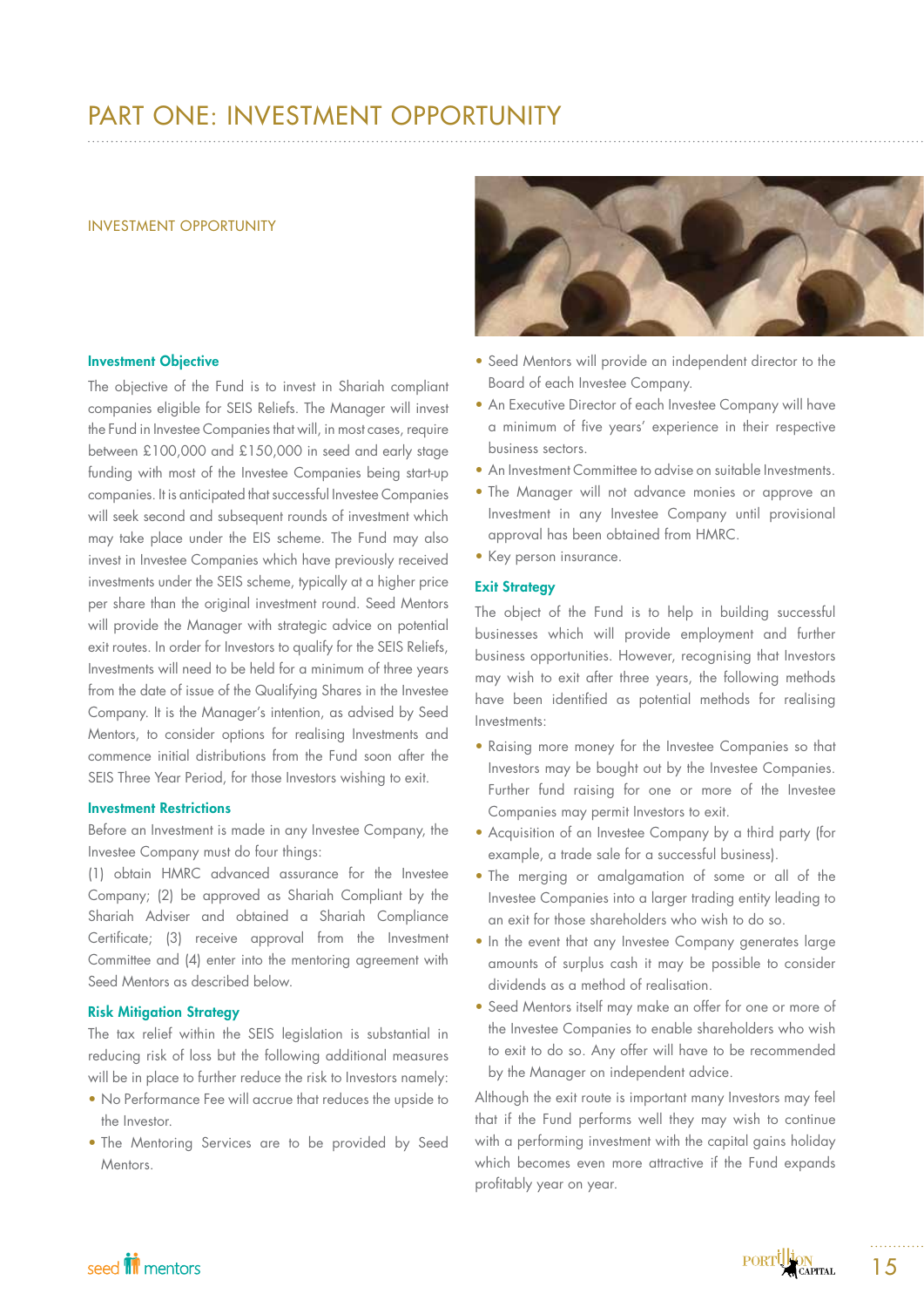# PART ONE: INVESTMENT OPPORTUNITY

## Shariah Compliance Guidelines

The Fund has been established as a Shariah compliant discretionary investment management service. "Shariah" is an Arabic word for Islamic law and governs life of a devout Muslim. It covers religious rituals and many aspects of day to day living, politics, economics, banking and law.

In addition to the Fund's responsibilities in terms of compliance with all conventional regulation that applies to it, the Fund is managed in accordance with Shariah principles, which are applicable to investment funds. Accordingly, the Fund's investment activity is reviewed and audited by the Shariah Adviser to ensure compliance.

## Shariah Compliance Procedures for the Fund

The Shariah Adviser will be responsible for the following:

- Reviewing the structure and the legal documentation of the Fund from a Shariah compliance perspective including this Information Memorandum;
- Developing the Shariah Compliance Guidelines for the Fund;
- Meeting the potential Investee Companies to conduct an initial Shariah compliance due diligence and assessment;
- Subject to the findings of the initial due diligence, issuing an initial Shariah Compliance Certificate to confirm that each potential Investee Company is compliant with Shariah requirements;
- Providing bespoke Shariah guidance and mentoring as and when required by the Fund or any of the Investee Companies on any matters relating to Shariah compliance;
- Conducting an annual Shariah audit on the Fund and the Investee Companies and accordingly reporting the findings and highlighting any identified Shariah non-compliance issues;
- Subject to the annual audit findings, issuing an annual Shariah Compliance Certificate for the Fund and for each of the Investee Companies.

## Eligibility criteria for selecting the Investee Companies

Underlying Business

- The core underlying business of the Investee Companies should be Shariah compliant. Therefore, investing is not permitted in any of the following types of companies:
	- Conventional interest-based financial services providers, advisors and brokers etc;
	- Manufacturers/distributors/operators/sellers of alcohol, pork, tobacco, adult entertainment including pornographic productions, music and cinemas/theatres, and gambling;
	- Hotels/restaurants except for those where their income generated from selling alcohol will not exceed 5% of the total income;
	- Manufacturers/distributors/operators/sellers of any kind of military weaponry/machines/equipment.

# Financial Screening Ratios

- The total amount of interest-based loans (whether long-term or short-term including overdraft) does not exceed 30% of the total assets of the Investee Company;
- The total amount of interest-generating deposits (whether long-term or short-term) shall not exceed 30% of total assets of the Investee Company;
- The total sum of the liquid assets shall not exceed 70% of the total assets of the Investee Company; and
- The amount of income generated from Shariah noncompliant activities shall not exceed 5% of the total income generated by the Investee Company.

The latest verified/ audited financial statements shall be used for the calculations of the aforementioned ratios.

The Fund is not permitted to invest in companies that have issued preference shares with special financial features leading to the granting of priority to these shares at the time of liquidation or the distribution of profits.

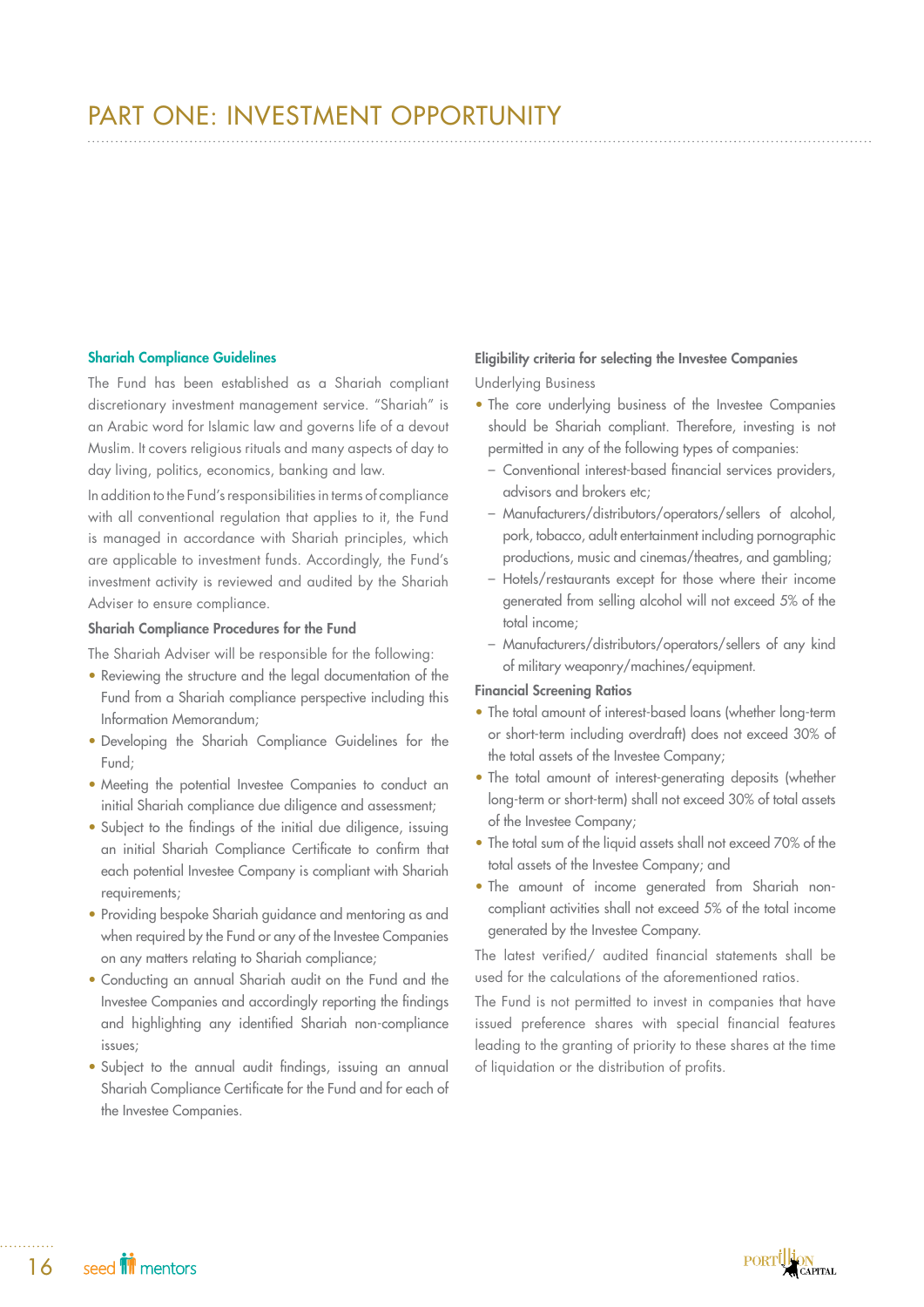

# Calculation and Purification of Shariah non-compliant income

Any Shariah non-compliant income generated by any of the Investee Companies shall be dealt with as follows:

- Any Shariah non-compliant income generated by the Investee Companies will be calculated by the Shariah Adviser and divided by the number of shares to calculate the amount per share;
- The Shariah Adviser, on an annual basis and after conducting the Shariah audit, will inform the Manager about the amount of the Shariah non-compliant income per share in each of the Investee Companies. The Manager will then issue a statement with this information to all Investors who will then be responsible to calculate their total amount of Shariah non-compliant income by multiplying the noncompliant income per share for each Investee Company by the number of shares owned by each Investor.

The purification of the Shariah non-compliant income is an obligation from a Shariah compliance perspective on the owner of the share at the end of each financial year, whether or not the profits have been distributed and whether or not the Investee Company has declared a profit or suffered a loss.

## Prospective Seed Investee Companies

Seed Mentors believes there will be no difficulty in finding a sufficient number of suitable Shariah Compliant, socially responsible and ethical start-up companies for investment by the Fund.

Seed Mentors believes that The Portillion Capital Shariah Compliant SEIS Fund represents an attractive opportunity to invest with the benefits of SEIS Reliefs and CGT Reliefs in a number of small businesses in different business sectors.

Before any Investment is made in any prospective Investee Company Seed Mentors will undertake appropriate due diligence and provide a report to the Investment Committee.

seed **in** mentors

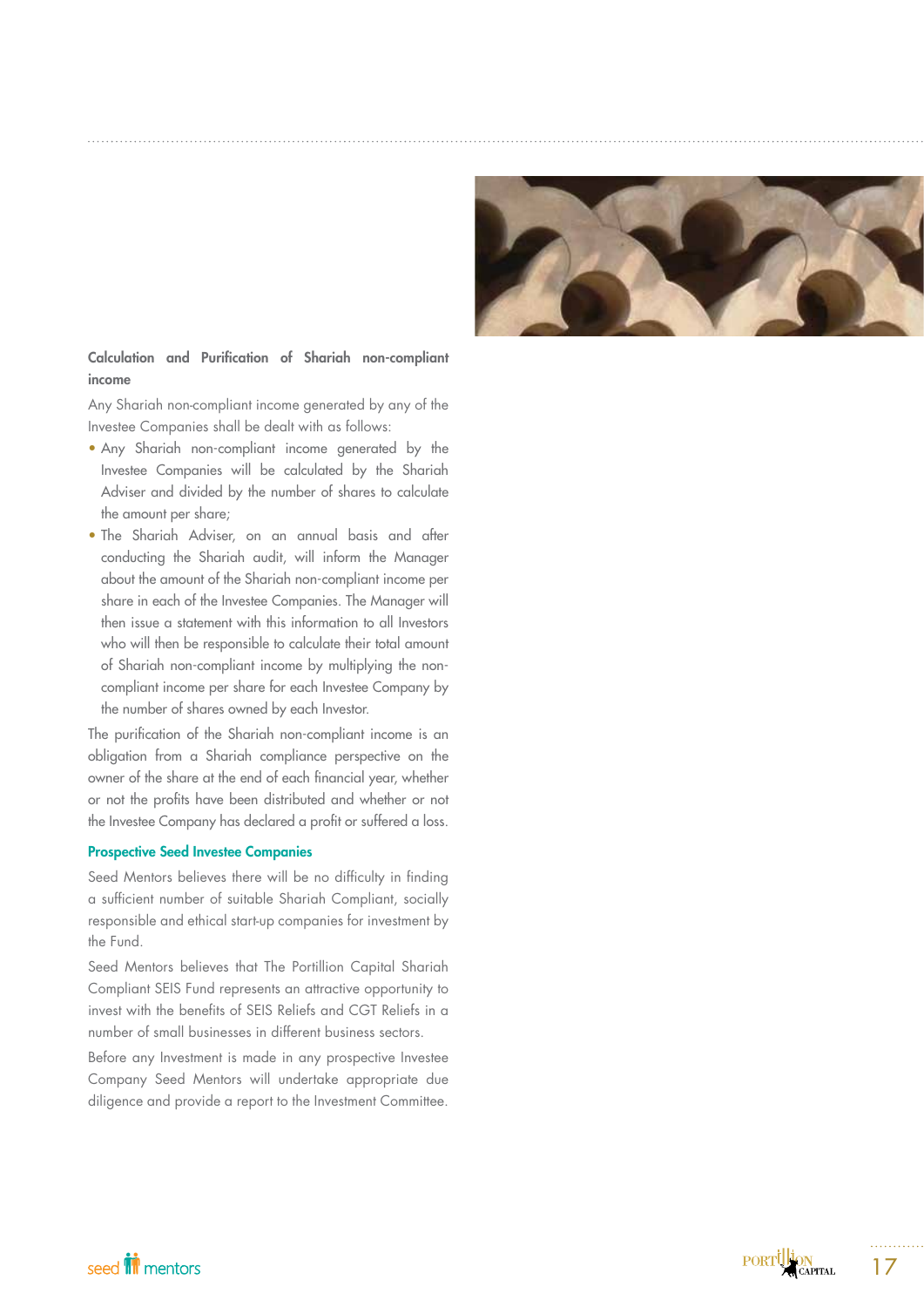# PART TWO: THE FUND'S ADVISERS

#### THE FUND'S ADVISERS

## Sapphire Capital Partners LLP

Sapphire Capital Partners LLPThe Manager is an investment management firm authorised and regulated by the Financial Conduct Authority with firm reference number 565716. The Manager is a specialist investment management firm established to provide, among other services, portfolio management services to regulated investment advisory firms and other specialist advisers fund management services, bespoke SEIS and EIS solutions and corporate advice. The Manager is a limited liability partnership under the laws of Northern Ireland, with registered number NC000562 and having its registered office at 28 Deramore Park, Belfast, BT9 5JU. The Manager is registered on the Data Protection Public Register with registered number Z3330253.

Further details of the Manager can be found on their website http://www.sapphirecapitalpartners.co.uk/.

The Manager will charge fees for their services as detailed on page 24.

## Investment Committee

The Investment Committee will review potential Investments to be made by the Fund and make recommendations to the Manager regarding Investments. Meetings of the Investment Committee will require a minimum of three members of the Investment Committee.

Seed Mentors will nominate a number of suitably qualified persons as members of the Investment Committee.

No member of the Committee will be allowed to give a view on whether a company should be the subject of investment if that person has any shares in such company or is related to any person who is a director of such company or who has any other conflict of interest. In that way, the Manager will receive independent recommendations on the merits of each prospective investee company.

## Seed Mentors Limited

Seed Mentors Limited is a privately owned company incorporated in England & Wales, with registered number 08078439 and having its registered office at Station House, 9-13 Swiss Terrace, London, NW6 4RR. Seed Mentors is dedicated to finding start-up businesses suitable for investment and then supporting them when investment funds have been provided.

Seed Mentors both seek out and have many companies approach them for assistance in securing start-up funds.

These companies span a wide spectrum of business activity. To facilitate the funding process, Seed Mentors carry out initial due diligence and with companies they believe merit further consideration, they arrange for them to be interviewed on Seed Mentor pitching days, held at a variety of venues, where their plans are subjected to scrutiny and the key entrepreneurs behind the business are questioned in detail.

It is usual on such days to have accountants and lawyers in attendance to consider and answer any issues that may arise. Those companies that pass the pitching day event and the accompanying rigorous process would then be recommended to The Portillion Capital Shariah Compliant SEIS Fund's Investment Committee for them to finalise checks, make the necessary submission and to seek investment approval by the Manager.

As part of their review process Seed Mentors may put forward conditions to the Investment Committee, which in their opinion should be met prior to investment or as a condition of further funding. In making their recommendation to the Investment Committee, the exact detail of the funding arrangements in regard to costs, share of equity and the terms under which the management of the proposed investee company work would be considered on a case by case basis.

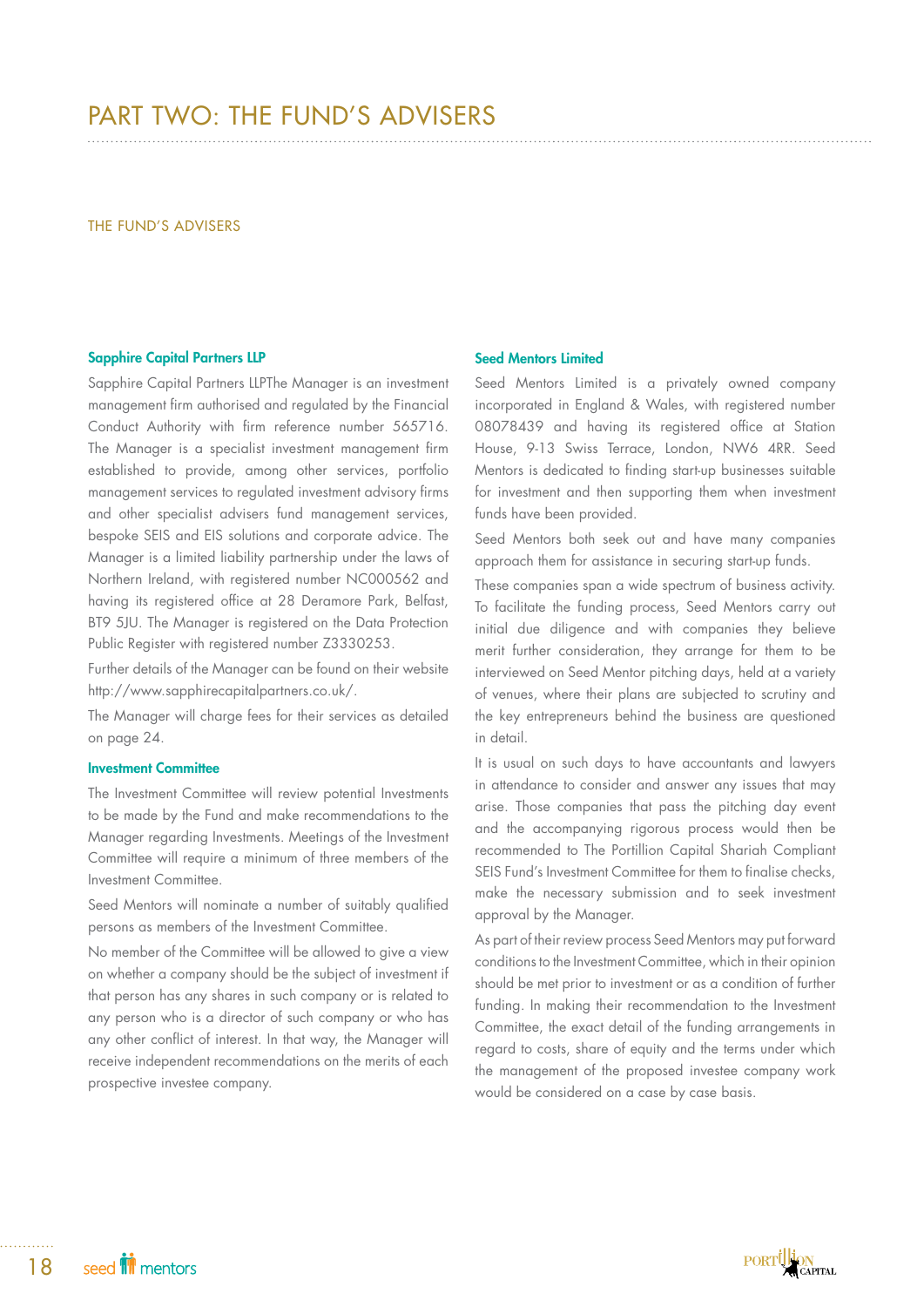The Manager will consider any recommendations made by the Investment Committee independently and must approve each recommendation prior to the relevant investments being made.

Seed Mentors will use a team of experienced mentors all with experience in advising small companies to support the Investee Companies. Seed Mentors will also nominate a suitable Independent Director separate from the mentors to the Investee Company. With their contacts to various groups of Angel Investors, Seed Mentors also work with others who may participate or procure co-funders of any equity investments where appropriate.

Seed Mentors may also make arrangements with suitable referrers who can introduce start-up companies. These arrangements may, for example, be with firms of Chartered Accountants.

As part of their review and due diligence exercise, and where it is necessary, Seed Mentors will access any specialists in particular business areas needed to properly assess any applicants.

Seed Mentors is not an FCA authorised firm and will not be providing any investment services or undertaking any regulated activities in connection with the Fund.

Seed Mentors will charge the following fees: Initial Fee, Seed Mentors will charge the following fees: Initial Fee, Annual Mentoring Fee, Director's Fee and Other Fees as set out in Part Four: Charges at page 24.

Each Investee Company will be required to enter into a mentoring agreement with Seed Mentors.

## Key features of the Mentoring Agreement

• Seed Mentors shall be instructed to mentor all further fund raisings during the term of the agreement and on the acquisition of any other business or the sale of the Investee Company or its shares. Seed Mentors shall be entitled to charge for such services fees that do not exceed what is normal within the 'angel' industry for providing such services.



- Seed Mentors receives an annual mentoring fee of up to 5% of turnover plus VAT per annum for services generally (unless otherwise agreed) and 2% of turnover plus VAT per annum for providing a director for the board of the Investee Company.
- The agreement provides for a five year period of mentoring from the close of the first fundraising. If the targeted return of 120p on every 100p subscribed has not been achieved after three years trading (as determined by an Investee Company's accountants or a person nominated by them), that Investee Company's shareholders can pass a special resolution to terminate Seed Mentors' appointment.
- Seed Mentors will make no charge for the Mentoring Services provided for the first 20 hours per annum and thereafter as Seed Mentors consider necessary at £100 per hour plus VAT.
- Of the 20 hours of Mentoring Services provided by Seed Mentors, a minimum of 12 hours will be related to matters of finance and accounting.
- Other business services will be provided at competitive rates.
- Investee Companies will pay Seed Mentors 2% of the invoice values on contracts introduced to them and accepted by that Investee Company.

Seed Mentors will provide the services of its directors or such other independently and suitably qualified consultants as it procures to provide the mentoring but such persons shall in each case be persons with a minimum of ten years' experience in their particular discipline or who can otherwise demonstrate professional competence to provide mentoring services.

Seed Mentors will introduce suitable Qualifying Companies to the Manager.

# seed **in** mentors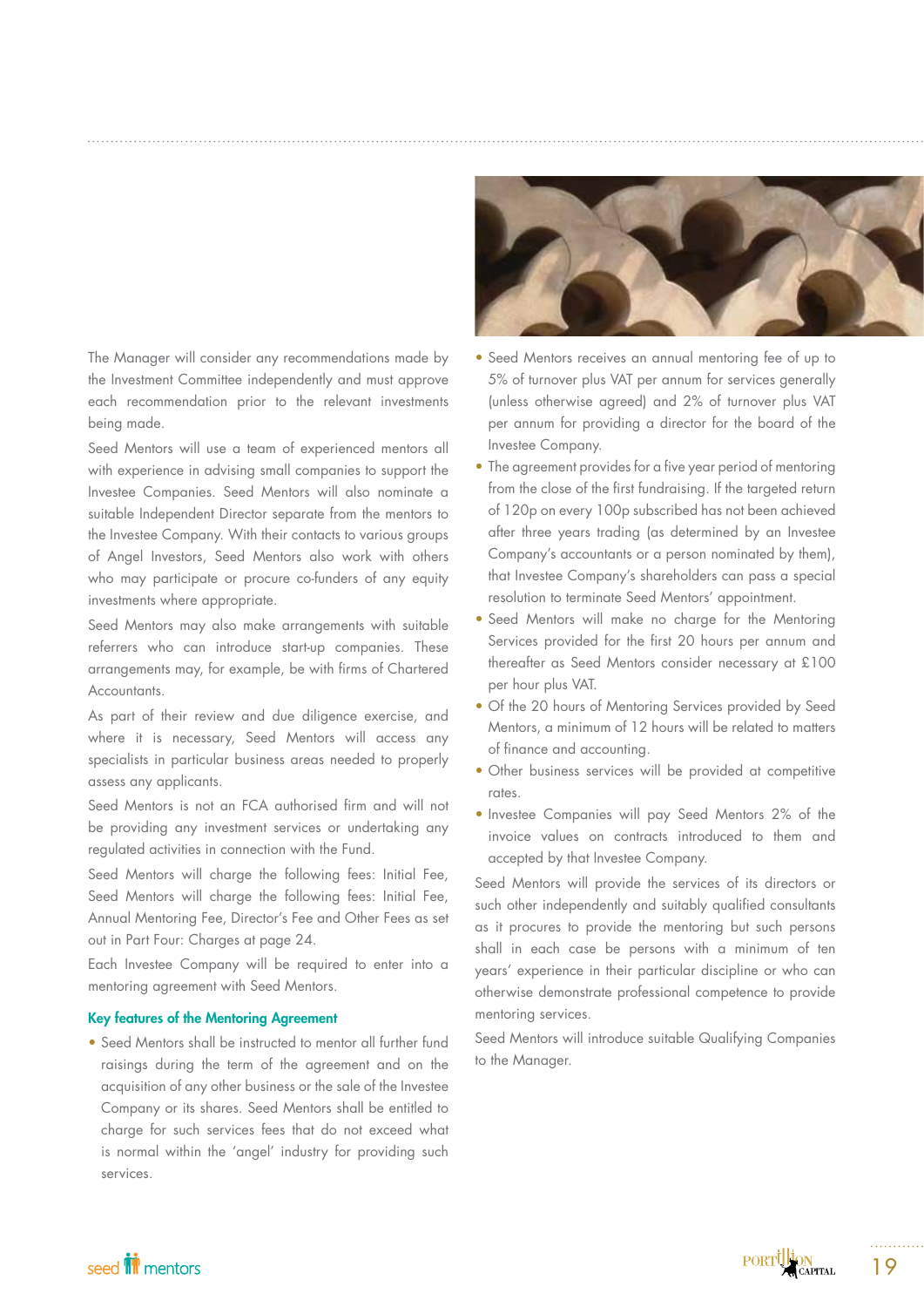## The Distributor – Portillion Capital Limited ("Portillion")

Portillion is an Independent Financial Advisers Firm authorised and regulated by the FCA with firm reference number 597038 solely dedicated to the provision of Shariah compliant financial solutions and advice. It is committed to pioneering authentic, new and innovative Shariah compliant financial solutions which enhance the quality and range of Shariah compliant investments and other financial products available in the market. As well as advising individual clients on areas of personal financial planning such as investments & savings, pensions, Islamic Wills and Inheritance planning; it also helps businesses set up Shariah compliant pension schemes for their employees and raise Shariah compliant finance for their businesses.

# The Shariah Adviser – IFAAS (Islamic Finance Advisory and Assurance Services)

IFAAS is an international consultancy specialised in Islamic finance and Shariah Compliance assurance services. IFAAS provides a comprehensive range of professional consultancy services from its offices located in the UK, France and Bahrain. IFAAS main services include regulatory reviews, Shariah governance framework & Compliance audits, feasibility studies, training, Islamic financial product development and implementation. Over the last eight years, IFAAS has successfully served over 50 institutional clients across 18 different countries.

### **Custodian**

The Fund's Custodian is Woodside Corporate Services Limited, which is authorised and regulated to hold client assets by the Financial Conduct Authority with firm reference number 467652. Woodside's associate company WCS Nominees Limited will act as Nominee for the Investors and shares issued by the Investee Companies will be held in the name of the Nominee. The Custodian has been involved with corporate and EIS fund administration for a comprehensive range of clients since 1989. It currently administers thirty three EIS funds and twelve SEIS funds. The Custodian is registered on the Data Protection Public Register with registered number Z2944806.

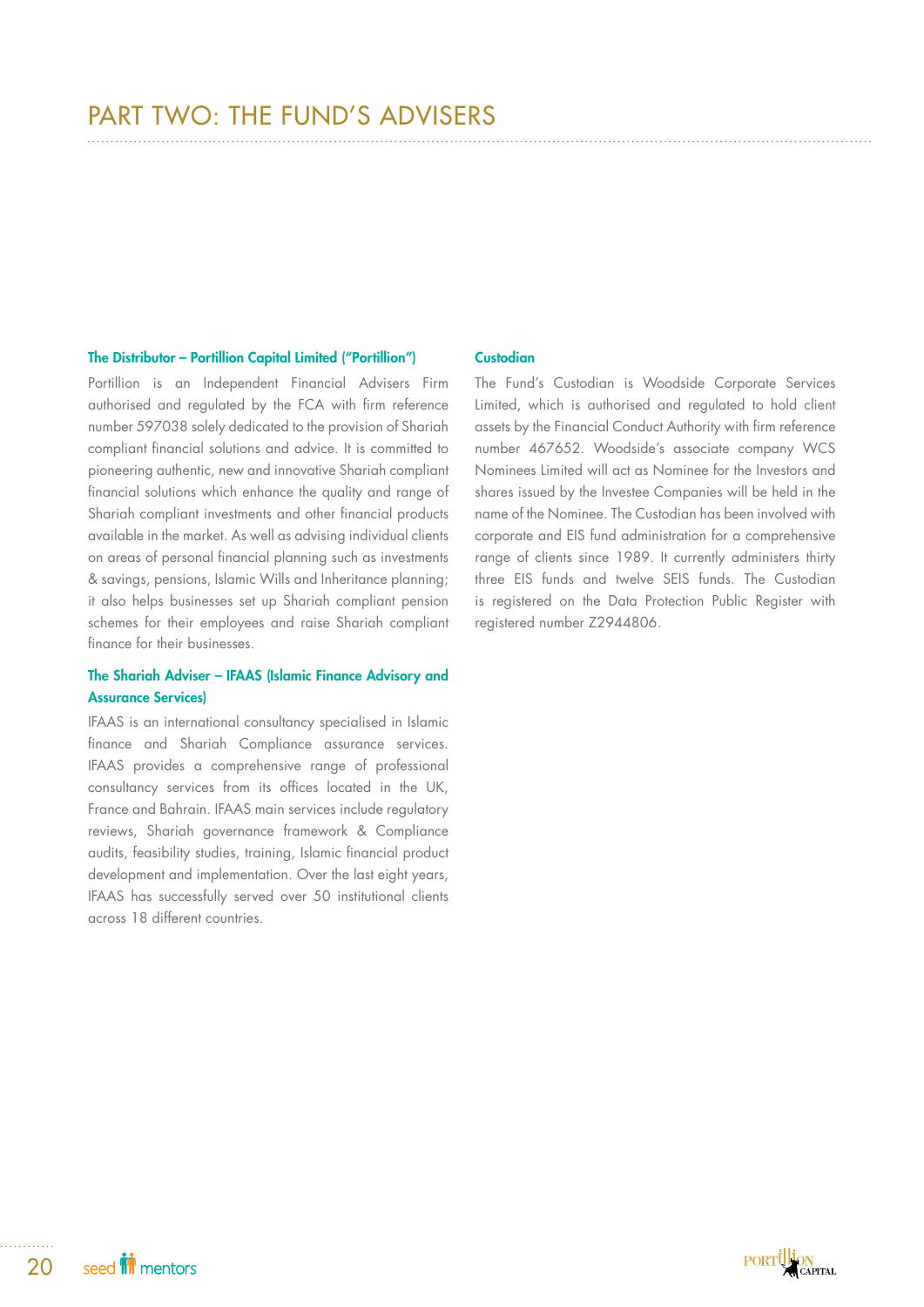# PART THREE: ILLUSTRATIVE RETURNS

## ILLUSTRATIVE RETURNS

Investment realised after three years



As an illustration a return to Investors of £1.35 for each net 50p invested (£1 subscribed less 50% SEIS

Income Tax Relief (see note below)) equates to an expected income tax and CGT exempt IRR of approximately:

- 33.4% per annum assuming only 50% SEIS Income Tax Relief is available; or
- 42.6% per annum assuming both 50% SEIS Income Tax Relief and 14% CGT Reinvestment Relief are available.

## Illustrative returns for an investment under the SEIS based on an Offer price of £1 per Qualifying Share

|                                                                 | Income Tax Relief | Assuming 50% SEIS |         |                 |         |                 | Assuming 50% SEIS Income Tax Relief<br>and 14% CGT Reinvestment Relief <sup>1</sup> |         |         |                 |
|-----------------------------------------------------------------|-------------------|-------------------|---------|-----------------|---------|-----------------|-------------------------------------------------------------------------------------|---------|---------|-----------------|
| <b>Realised Net Value</b><br>of Qualifying Shares               | 75p               | 90 <sub>p</sub>   | 105p    | 120p            | 135p    | 75p             | 90 <sub>p</sub>                                                                     | 105p    | 120p    | 135p            |
| Less net cost of<br>Investment <sup>2</sup>                     | (50p)             | (50p)             | (50p)   | (50p)           | (50p)   | (36p)           | (36p)                                                                               | (36p)   | (36p)   | (36p)           |
| Tax-free cash return                                            | 25p               | 40 <sub>p</sub>   | 55p     | 70 <sub>p</sub> | 85p     | 39 <sub>p</sub> | 54 <sub>p</sub>                                                                     | 69p     | 84p     | 99 <sub>p</sub> |
| Tax-free return (as a %<br>of net cost of Investment)           | $+50%$            | $+80%$            | $+110%$ | $+140%$         | $+170%$ | $+69%$          | $+111%$                                                                             | $+153%$ | $+194%$ | $+236%$         |
| Net Return p.a. <sup>3</sup>                                    | 12.4%             | 18.5%             | 23.9%   | 28.9%           | 33.4%   | 21.3%           | 27.5%                                                                               | 33.0%   | 38.0%   | 42.6%           |
| Gross equivalent return p.a. <sup>4</sup><br>for: 20% taxpayers | 15.5%             | 23.1%             | 29.9%   | 36.1%           | 41.8%   | 26.7%           | 34.4%                                                                               | 41.3%   | 47.5%   | 53.3%           |
| 45% taxpayers                                                   | 22.5%             | 33.6%             | 43.5%   | 52.5%           | 60.8%   | 38.8%           | 50.0%                                                                               | 60.0%   | 69.1%   | 77.5%           |

The above returns are solely for illustration purposes and should not be viewed as a forecast or projection of future performance.

1: It has been assumed that Investors able to benefit from Capital Gains Tax Relief will have received the benefit 6 months after investment on 31 January 2015. 2: Cost of Subscriptions that are invested by investors into Investee Companies less any assumed available SEIS Income Tax Relief and CGT Reinvestment Relief, which have been assumed to be either (A) 50% SEIS Income Tax Relief or (B) 50% SEIS Income Tax Relief and 14% CGT Reinvestment Relief.

3: The Net Return represents the IRR (Internal Rate of Return) on an investment of 100p, assumed to be made on 31 July 2014 and Income Tax Relief assumed to be received six moinths later on 31 January 2015. The investments are assumed to realise after three years, 31 July 2017. The IRR calculation uses the excel XIRR function, and therefore takes accunt of the timing of cashflows as noted above. The percentage IRR disclosed represents the equivalent annual return on a £1 investment.

4: The gross equivalent return has been calculated by dividing the Net Return by 0.8 for 20% taxpayers and 0.55 for 45% taxpayers.

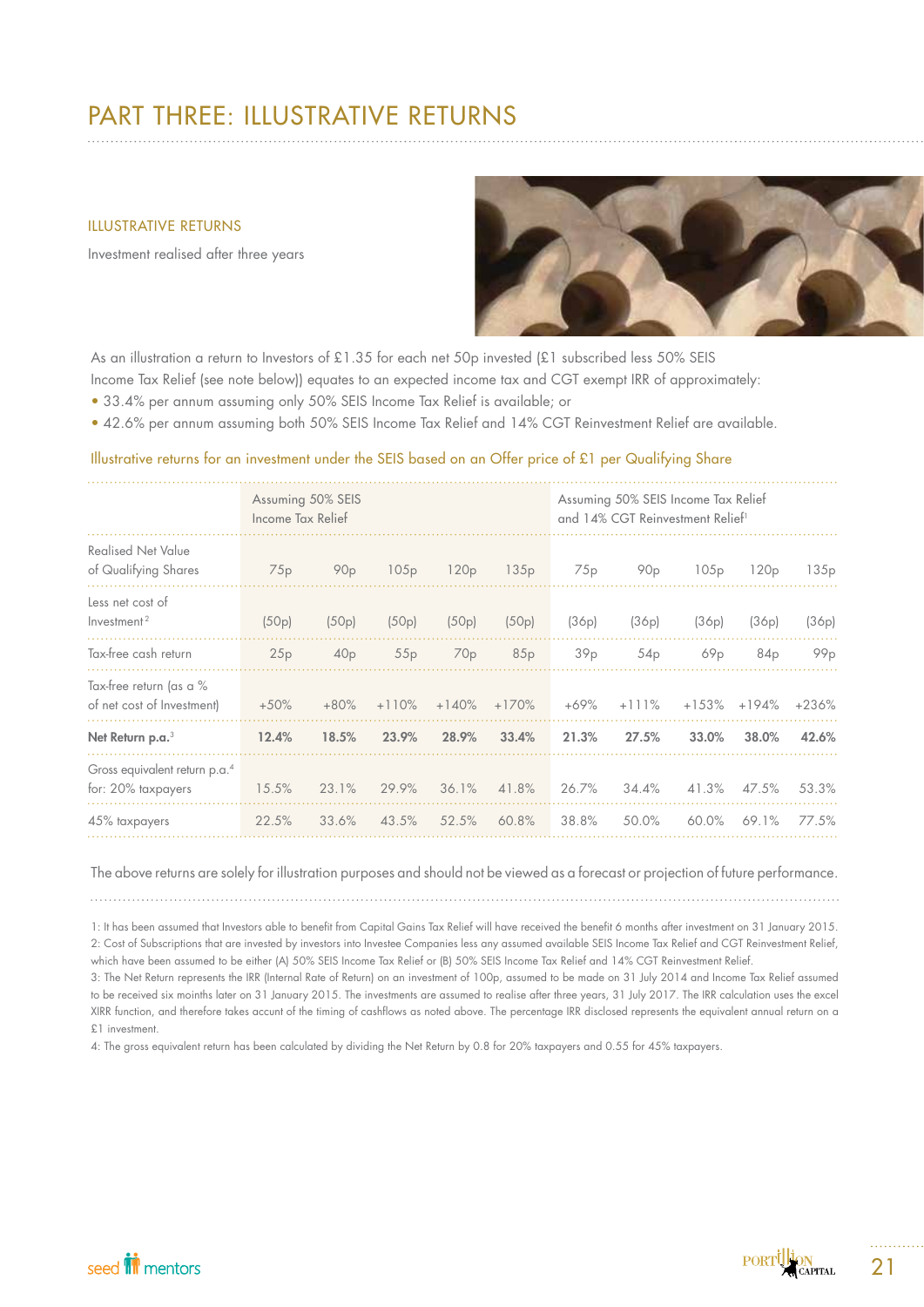# PART THREE: ILLUSTRATIVE RETURNS

## ILLUSTRATIVE MAXIMUM EXPOSURE

## Illustrative Examples of Net Cost of Investment and Maximum Exposure

| SEIS Income Tax Relief<br>& CGT Reinvestment Relief    | Investment applied against<br>income tax liability only | Investment applied against<br>income tax & qualifying<br><b>CGT</b> liability |
|--------------------------------------------------------|---------------------------------------------------------|-------------------------------------------------------------------------------|
| Gross Investment in Qualifying Shares                  | 100 <sub>p</sub>                                        | 100 <sub>p</sub>                                                              |
| Less SEIS Income Tax Relief (at 50% <sup>5</sup> )     | (50p)                                                   | (50p)                                                                         |
| Less CGT Reinvestment Relief <sup>6</sup> (at 28%)     | 0 <sub>p</sub>                                          | (14p)                                                                         |
| <b>Net Cost of Investment</b>                          | 50 <sub>p</sub>                                         | 36 <sub>p</sub>                                                               |
| Maximum Loss Relief (at 20%/45% of loss <sup>7</sup> ) | (10p)                                                   | (22.5p)                                                                       |
| Maximum Exposure (from nil return)                     | 40 <sub>p</sub>                                         | 13.5 <sub>p</sub>                                                             |

## CGT Exemption Relief

No CGT is payable on the disposal of Qualifying Shares after the SEIS Three Year Period, provided the initial SEIS Income Tax Relief was given and not withdrawn on those shares. However, the Qualifying shares can be held for much longer, thus potentially permitting a CGT free gain to accrue over a longer period. The opportunity for a CGT free gain can be an extremely valuable benefit from subscribing for Qualifying Shares in a successful Qualifying Company.

## Business Property Relief or IHT Relief

Qualifying Shares should qualify for Business Property Relief for IHT purposes at rates of up to 100% after two years of holding such Investment, so that any liability of the Investor's taxable estate for IHT purposes is reduced or eliminated in respect of the Qualifying Shares.

Note that this reflects the current draft tax legislation and HMRC practice and is subject to change at any time.

• No performance fees will be deducted from the returns.

5: SEIS Income Tax Relief is at 50% regardless of Investor's marginal tax rate.

6: Note that certain taxpayers may only be able to save Capital Gains Tax payable at the rate of 18%.

7: Maximum Loss Relief at 20% and 45% (applicable from 6 April 2013) of Gross Investment less SEIS Income Tax Relief already claimed, i.e. before CGT Relief.

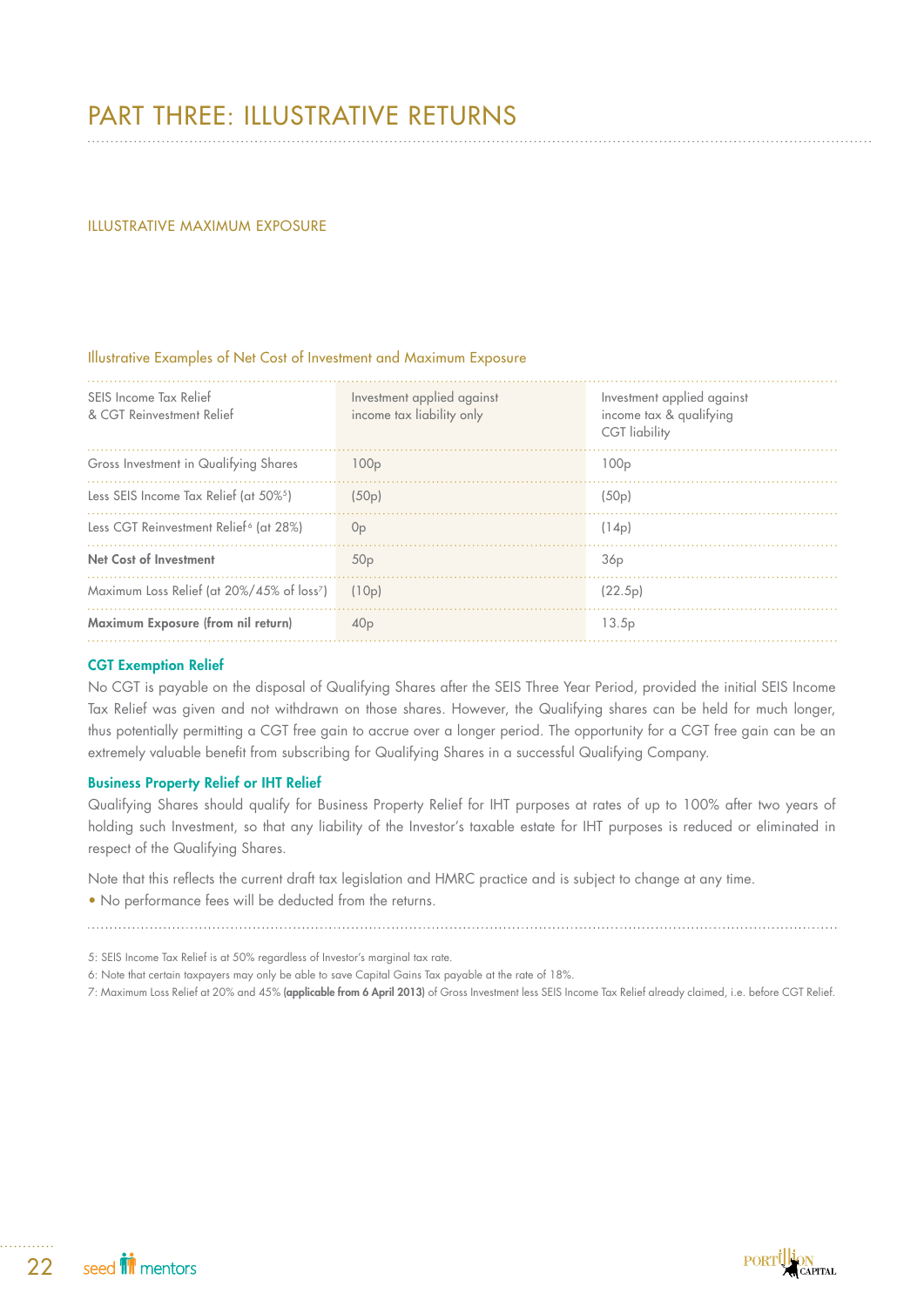## ILLUSTRATIVE RETURNS

Inheritance Tax



Illustrative returns for an investment under SEIS based on an Offer price of £1 per Qualifying Share, versus an investment held in cash (both assuming IHT is applicable)

|                       | Assuming investment held in cash<br>(non-interest earning) | Assuming investment is<br>held in SEIS |                                            |                                                   |                  |                  |
|-----------------------|------------------------------------------------------------|----------------------------------------|--------------------------------------------|---------------------------------------------------|------------------|------------------|
| Cash Invested         | 100 <sub>p</sub>                                           |                                        | $100p$ $100p$                              | 100p                                              | 100 <sub>p</sub> | 100p             |
| IHT Paid <sup>8</sup> | (40p)                                                      | 0p                                     | Op                                         | Op                                                | 0 <sub>p</sub>   | 0p               |
| Realised Investment   | 60p                                                        | 75p                                    |                                            | 90 <sub>p</sub> 105 <sub>p</sub> 120 <sub>p</sub> |                  | 135 <sub>p</sub> |
| Net Return p.a.9      | $-13.2\%$                                                  |                                        | $-9.1\%$ $-3.4\%$ $1.6\%$ $6.3\%$ $10.5\%$ |                                                   |                  |                  |

The above returns are solely for illustration purposes and should not be viewed as a forecast or projection of future performance.

8: Qualifying Shares should qualify for Business Property Relief for IHT purposes at rates of up to 100% after two years of holding such Investment, so that any liability of the Investor's taxable estate for IHT purposes is reduced or eliminated in respect of the Qualifying Shares.

9: The Net Return represents the IRR (Internal Rate of Return) on an investment of 100p, assumed to be made on 31 July 2014. The investments are assumed to realise after three yeras, 31 July 2017. IHT is assumed to be paid on the cash investment at 40% on 30 July 2016. No IHT is paid on the investment held in the SEIS. The IRR calculation uses the excel XIRR function, and therefore takes account of the timing of cashflows as noted above. The percentage IRR disclosed represents the equivalent annual return on a £1 investment.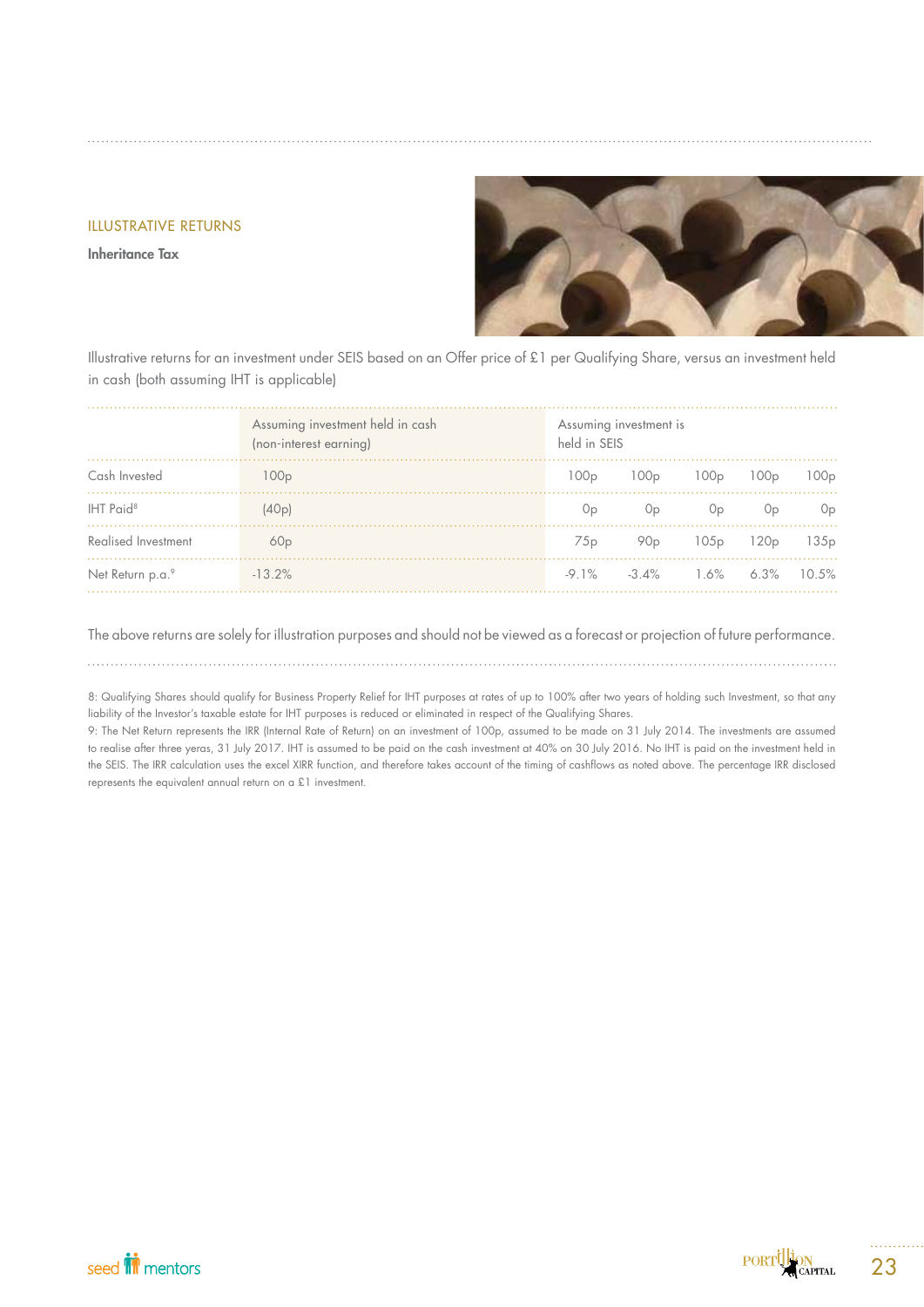# PART FOUR: CHARGES

## **CHARGES**

All of the fees and costs associated with the Fund will be payable by the Investee Companies. Therefore the full amount of Subscriptions should be available to invest in Qualifying Investments under the SEIS and Investors with sufficient tax liabilities should be able to claim SEIS Reliefs on their gross Subscriptions assuming they are within the relevant SEIS investment limits as set out in Part Seven.

| <b>Initial Fee</b>           | There is an Initial Fee payable by Investee Companies to Seed Mentors equal to 7.5% of<br>amounts invested in them by Investors through the Fund, out of which the costs of the<br>establishment of the Fund will be paid.                                                                                                                                                                                                                                                                                                                                                                                                                                                                                                                                                                                                                                                                                                                                                                                                                                                                                                                                                                                                                                                                                                                                                             |        |
|------------------------------|----------------------------------------------------------------------------------------------------------------------------------------------------------------------------------------------------------------------------------------------------------------------------------------------------------------------------------------------------------------------------------------------------------------------------------------------------------------------------------------------------------------------------------------------------------------------------------------------------------------------------------------------------------------------------------------------------------------------------------------------------------------------------------------------------------------------------------------------------------------------------------------------------------------------------------------------------------------------------------------------------------------------------------------------------------------------------------------------------------------------------------------------------------------------------------------------------------------------------------------------------------------------------------------------------------------------------------------------------------------------------------------|--------|
| <b>Annual Mentoring Fee</b>  | Seed Mentors charge a sum of up to 5% of turnover per annum for each Investee Company.<br>Seed Mentors will however reduce the percentage of turnover it takes as a fee based on<br>the performance of any Investee Company. The 5% fee will ratchet down as the Investee<br>Company's turnover increases, so that if an Investee Company has a turnover of over £1 million<br>Seed Mentors fee will only charge 2% of turnover (unless otherwise agreed).                                                                                                                                                                                                                                                                                                                                                                                                                                                                                                                                                                                                                                                                                                                                                                                                                                                                                                                             |        |
| Manager's Fee                | The Manager will charge a launch fee totaling 1.5% of the monies raised (such monies to be<br>paid on a first and any subsequent close and to be capped to a total of £15,000) payable as<br>an arrangement fee by the Investee Companies (and apportioned between them) and deducted<br>from monies initially invested into the Investee Company. In addition each Investee Company<br>will contribute £1,500 per annum towards the Manager's on-going fee, together with an<br>additional administrative fee of £500 when the Manager's services are terminated.                                                                                                                                                                                                                                                                                                                                                                                                                                                                                                                                                                                                                                                                                                                                                                                                                     |        |
| Director's Fee               | Seed Mentors charges a sum equal to 2% of turnover per annum per each Investee Company<br>for the provision of a director to the Investee Company.                                                                                                                                                                                                                                                                                                                                                                                                                                                                                                                                                                                                                                                                                                                                                                                                                                                                                                                                                                                                                                                                                                                                                                                                                                     |        |
| <b>Shariah Adviser's Fee</b> | The Investee Companies will be responsible for the Shariah Adviser Fees. Seed Mentors<br>estimate the Investee Companies will incur an aggregate initial fee of £3,000 which shall be<br>shared between all Investee Companies. The Investee Companies will also have to each pay for<br>an initial Shariah Compliance vetting at a cost of £200 per company. Each Investee Company<br>will also have to pay for an annual Shariah audit at a cost of £250 per company.                                                                                                                                                                                                                                                                                                                                                                                                                                                                                                                                                                                                                                                                                                                                                                                                                                                                                                                |        |
| <b>Other Fees</b>            | Investee Companies will pay Seed Mentors additional mentoring fees as Seed Mentors consider<br>necessary of £100 per hour plus VAT after the 20 hours of free advice provided under the<br>Seed Mentors Agreement. These may include due diligence on prospective Investments, audit<br>and reporting, strategic, operational, marketing, financial management and other business,<br>financial and legal advice advisory services on an arm's length basis. In addition, Investee<br>Companies will pay Seed Mentors 2% of the invoice value of any contract introduced by Seed<br>Mentors and accepted by the Investee Company. Any reasonable arm's length expenses and/<br>or transaction fees incurred by the Manager in managing the Fund and/or by Seed Mentors<br>in assisting the Manager shall be reimbursed by Investee Companies. Any dispute as to what<br>constitutes a reasonable arm's length expense and/or transaction fee will be determined by the<br>Investment Conflicts Committee. The Manager is also responsible for Custodian Fees which will<br>be recharged proportionately to the Investee Companies. The Manager estimates the Investee<br>Companies will incur an aggregate initial Custodian Fee of £3,500 payable to the Custodian<br>as the Receiving Agent and an aggregate annual fee of £8,500.<br>VAT will be charged on all fees as applicable. | مثللات |
|                              |                                                                                                                                                                                                                                                                                                                                                                                                                                                                                                                                                                                                                                                                                                                                                                                                                                                                                                                                                                                                                                                                                                                                                                                                                                                                                                                                                                                        |        |

PORTUGION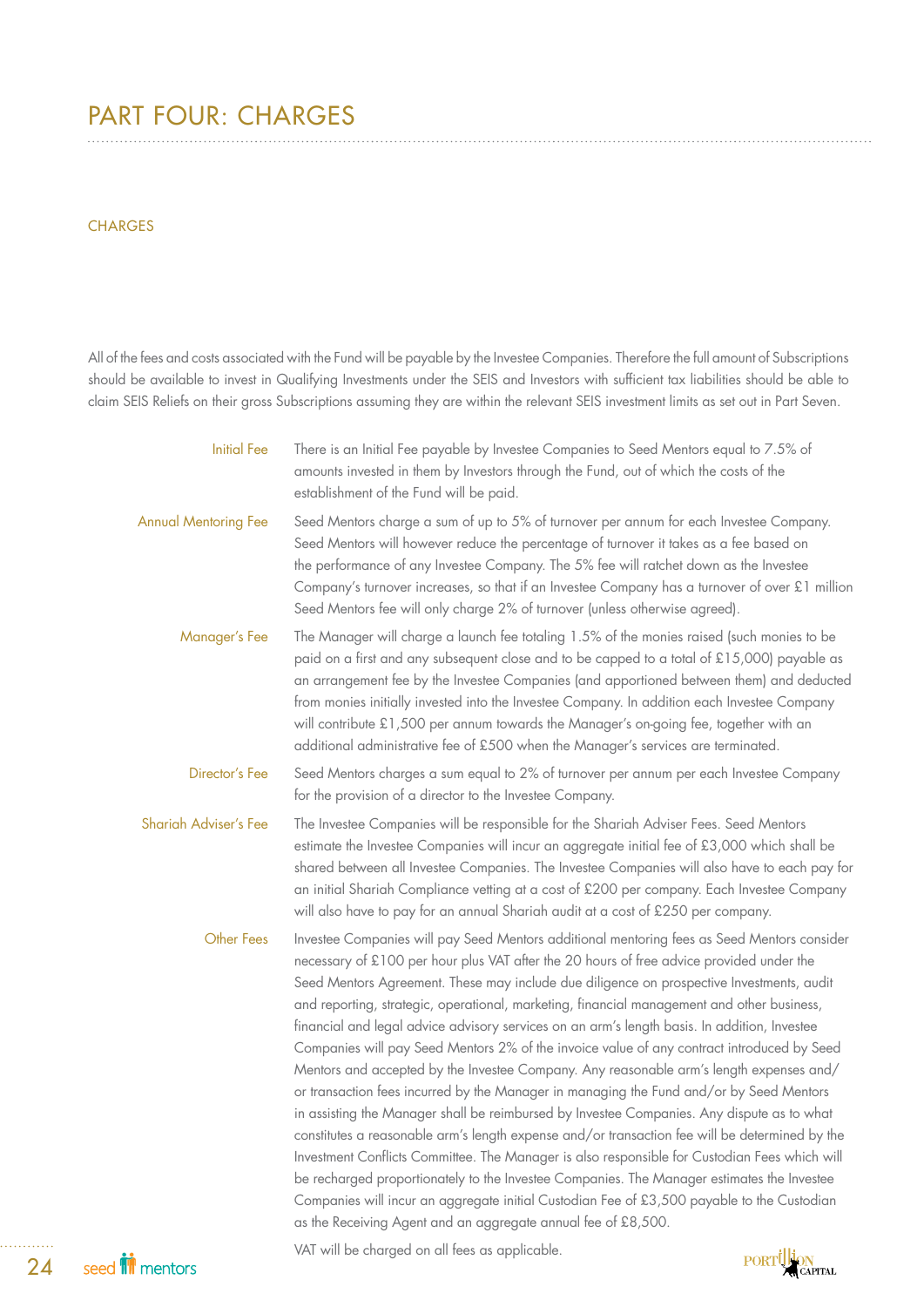# PART FIVE: GOVERNANCE, REPORTING AND FINANCIAL SERVICES COMPENSATION SCHEME

# GOVERNANCE, REPORTING AND FINANCIAL SERVICES COMPENSATION SCHEME

## Fund Structure

The Fund is an investment management service conducted on a discretionary basis by the Manager with support from Seed Mentors as set out above. This service will be conducted subject to the terms of the Investment Management Agreement at Appendix 2 of this Information Memorandum. By agreeing to invest in the Fund, the Investors appoint the Manager to invest their Subscriptions on a discretionary basis into companies selected by the Manager after consultation with Seed Mentors. The Target Minimum Fund Size is £250,000 and the Maximum Fund Size is £1,500,000. Please note that the Manager may at its absolute discretion increase or decrease the Target Minimum Fund Size and Maximum Fund Size, as advised by Seed Mentors, and may undertake a number of closes of the Fund in tranches of £250,000 (or such other amount the Manager shall determine as advised by Seed Mentors) in order to commence investment into the Investee Companies. The Minimum Subscription is £5,000 and although there is no maximum investment, SEIS Income Tax Relief will only be available on investments up to £100,000 per tax year. The Fund is not a legal entity, nor is it considered to be a collective investment scheme as defined in section 235 of the Financial Services and Markets Act 2000.

## Life of the Fund

In order to retain the SEIS Reliefs, Investors must hold the Qualifying Shares for the SEIS Three Year Period, and no partial withdrawals are permitted within this time. It is intended that the Manager, in consultation with Seed Mentors will consider options for realising the Qualifying Shares in the interests of the Investors after the expiry of the SEIS Three Year Period. Having regard to the SEIS Three Year Period and the feasibility of obtaining a realisation thereafter, the Fund has a target life of between three to six years but there can be no guarantee that all Qualifying Shares will be realised within this period. However, the Manager may, at its absolute discretion, have regard to any requests made to it by an Investor to liquidate any individual shareholdings in the Fund (but such termination may result in a loss of SEIS Reliefs and crystallisation of CGT in respect of capital gains on which CGT Reinvestment Relief had been claimed).



The Manager may also, at its absolute discretion, have regard to any requests made to it by an Investor to keep an Investment within the Fund longer than six years.

The Manager will consult Seed Mentors with regard to the maximisation of value in considering the strategy for, and timing of, the realisation of the Qualifying Shares.

It would be prudent to view an Investment in the Fund as medium to long term. An Investment should only be made in the Fund on the basis that it will remain invested for at least three to six years.

Following realisation of the Qualifying Shares in each Investee Company, the realisation proceeds will be paid to Investors. Consequently, it is possible that Investors will receive distributions from the Fund over a period of time.

## Fund Reporting

Investors will receive statements and reports twice a year, with details of Investments made within their portfolios.

## Investment Conflicts Committee

The Manager and Seed Mentors propose to deal with any conflicts of interest that arise by tabling any potential conflicts at meetings of an Investment Conflicts Committee. The Investment Conflicts Committee will be made up of officers of the Manager and Seed Mentors and will be convened as and when a conflict arises.

## The Custodian

The Manager has entered into an agreement with the Custodian for the Custodian to provide receiving agent and custodian services to the Manager and each Investor which will include administration, custodial and nominee services in accordance with the terms of that agreement. The Manager will be responsible for paying all fees due to the Custodian under the agreement.

The agreement with the Custodian may be terminated by either the Manager or the Custodian upon six months' written notice to the other and may also be terminated immediately on notice for cause including in the event that a party ceases to be FCA authorised or on the insolvency of either party.

# seed **in** mentors

25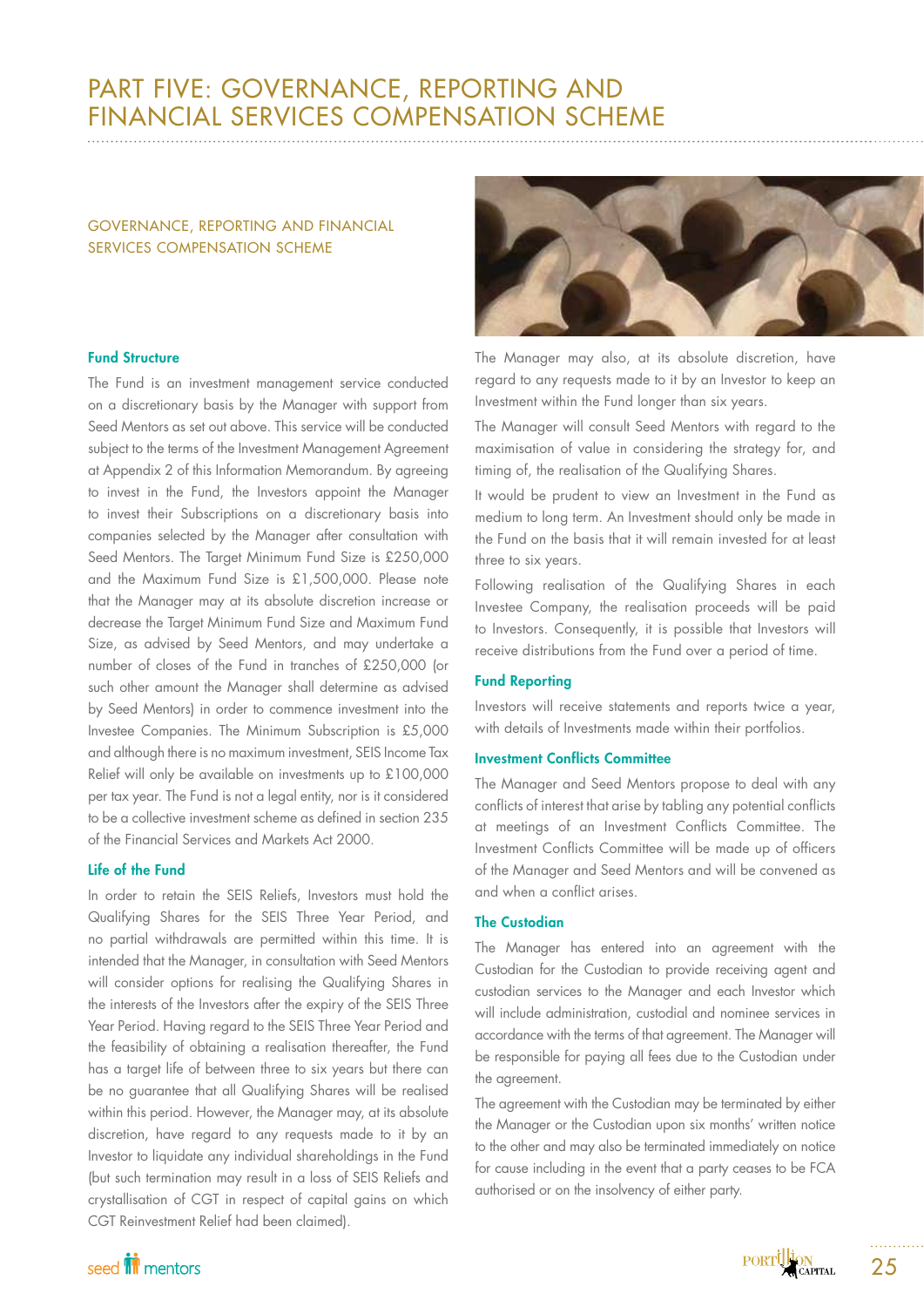## Financial Services Compensation Scheme

Both the Manager and the Custodian participate in the Financial Services Compensation Scheme, established under the Financial Services and Markets Act 2000. The scheme provides compensation to eligible investors in the event of a firm being unable to meet its customer liabilities. Payments under the scheme to an eligible investor for protected claims against a firm in respect of protected investment business are limited to a maximum of £50,000. Further information is available from:

The Financial Services Compensation Scheme, 7th Floor Lloyds Chambers, Portsoken Street, London E1 8BN.

## Alternative Investment Fund Managers Directive

The Alternative Investment Fund Managers Directive came into full effect on 22 July 2014. The FCA have indicated that, in their view, EIS and SEIS funds fall within the definition of "Alternative Investment Fund" for the purposes of that Directive. The Manager has been granted the necessary permissions to act as manager, and is therefore permitted under the terms of the Directive to act in that capacity.

## Shariah Compliance

The Shariah Adviser has reviewed this Information Memorandum and confirmed it is Shariah compliant. It will also review the business activities, accounts and all documentation and related agreements for any Investee Company before any investment is made and if all relevant Shariah requirements according to the assessment of the Shariah Adviser are fulfilled, a Shariah Compliance Certificate shall be issued. This exercise will specifically include, reviewing, evaluating, examining and assessing the mechanism, investment documents and all its related agreements in light of the pertinent standards of the Accounting and Auditing Organisation for Islamic Financial Institutions ("AAOIFI").

The Shariah Adviser will also audit each Investee Company annually to ensure it maintains its Shariah compliant status.

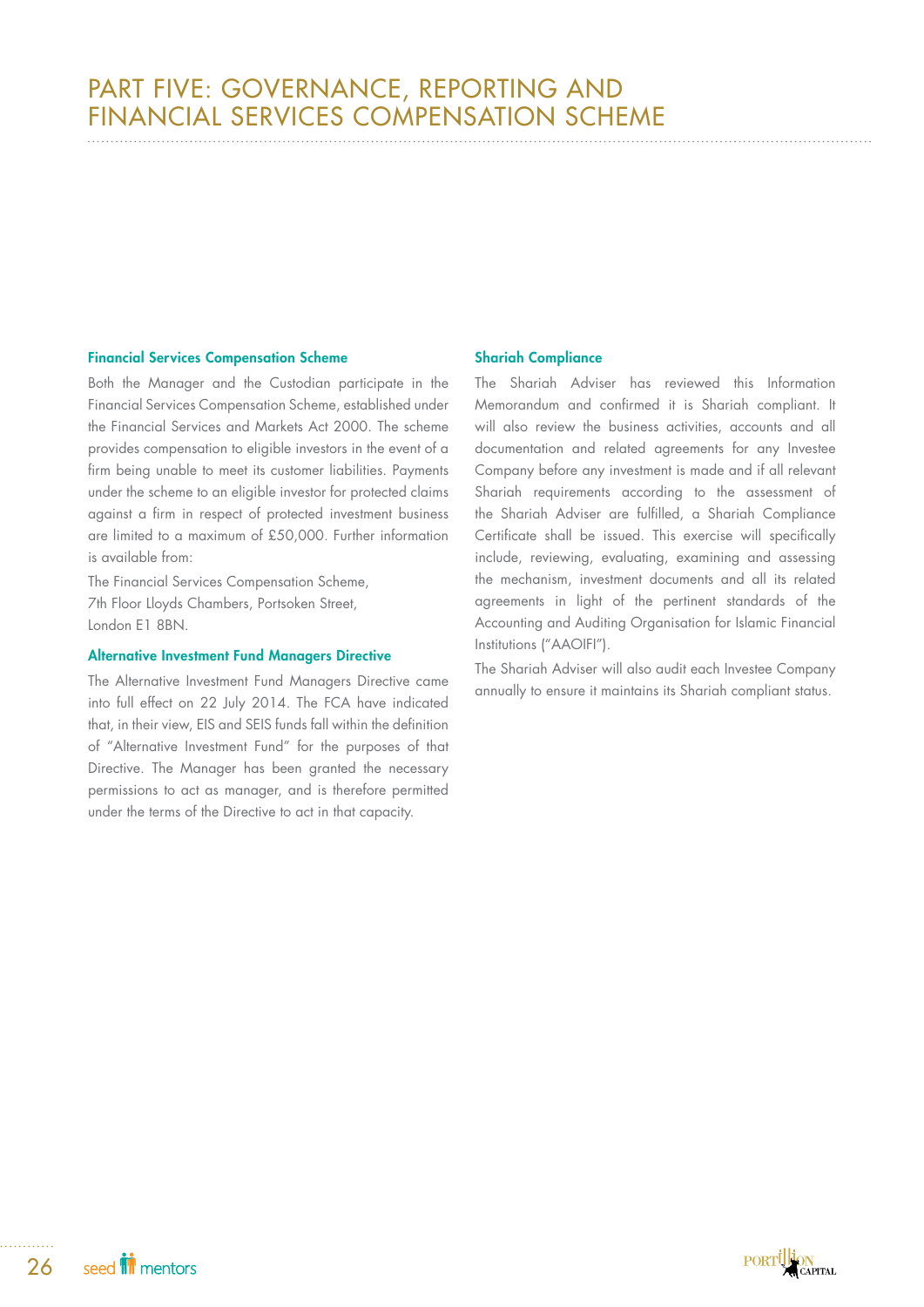# PART SIX: RISK FACTORS

### RISK FACTORS

This investment may not be suitable for all Investors. Investors should be aware that investing in unquoted companies carries with it a high degree of inherent risk. This section contains the material risk factors that the Manager believes to be associated with an Investment in the Fund, but does not necessarily include all the risks associated with such an Investment.

- The value of shares can go down as well as up and this could result in an Investor incurring a total loss of their Investment. If you cannot afford to lose all of your Investment, you should not consider applying to subscribe through the Fund.
- The Fund will invest in seed capital opportunities in a variety of industries. By definition these are high-risk situations which if unsuccessful may result in a total loss of the Investment, but if successful offer the potential of high returns.
- The Fund will invest in unquoted companies as defined under the relevant SEIS legislation, the securities of which will not be freely marketable and this may restrict the Fund's ability and any Investor's ability to exit any Investment it makes.
- Investment in a fund such as The Portillion Capital Shariah Compliant SEIS Fund should not be considered a shortterm Investment. Any withdrawals within the SEIS Three Year Period will result in the loss of SEIS and CGT Reliefs in relation to those companies. It may take considerable time to realise any of the Fund's Investments.
- One or more Investee Companies may fail, and their securities may be sold for substantially less than their acquisition cost or those securities may have no value at all. Accordingly, an Investor may potentially lose the total amount of an Investment in any Investee Company.
- If any Investor requires to realise their shares within the SEIS Three Year Period then they must be aware of the consequences i.e. losing their rights to the tax benefits.
- There can be no guarantee that the Investment Objective of the Fund will be achieved.



- The past performance of Investments dealt with by the Manager should not be regarded as an indication of the performance of future Investments made by the Manager on behalf of Investors through the Fund.
- It may be difficult to obtain accurate information to determine at any given time the value of the Fund's Investments.
- Many unquoted companies have small management teams and are highly dependent on the skill and commitment of a small number of individuals. The performance of Investee Companies may therefore be adversely affected by the departure or unavailability of certain key personnel.
- Force majeure events, which are events beyond the control of a party, including fire, flood, earthquake and other acts of God, terrorist attacks and war may affect a party's ability to perform its contractual obligations or may lead to the underperformance of an Investee Company.
- Most Investee Companies will not have a trading history or only a limited one.
- It is possible that an Investor could cease to be entitled to certain tax benefits available under the SEIS. For example, SEIS Reliefs, CGT Reliefs and potential IHT Reliefs may be lost if an Investor receives value from the Investee Company (other than a normal dividend), in the period from one year before the issue of Qualifying Shares to the expiry of the SEIS Three Year Period.
- There is no guarantee as to the timing of the availability of SEIS Compliance Certificates that are needed in order to claim SEIS Reliefs.
- If the amount of an Investor's Subscription is such that his pro-rata beneficial interest in any Investee Company in the Fund exceeds 30% of the capital or voting rights (taking into account the interests of his "associates" as defined under the legislation), the Investor will be treated as being "connected" to the Investee Company and will not be entitled to SEIS Income Tax Relief in respect of an Investment in that Investee Company.
- The taxation treatment depends on the individual circumstances of each Investor and may be subject to change in the future.



27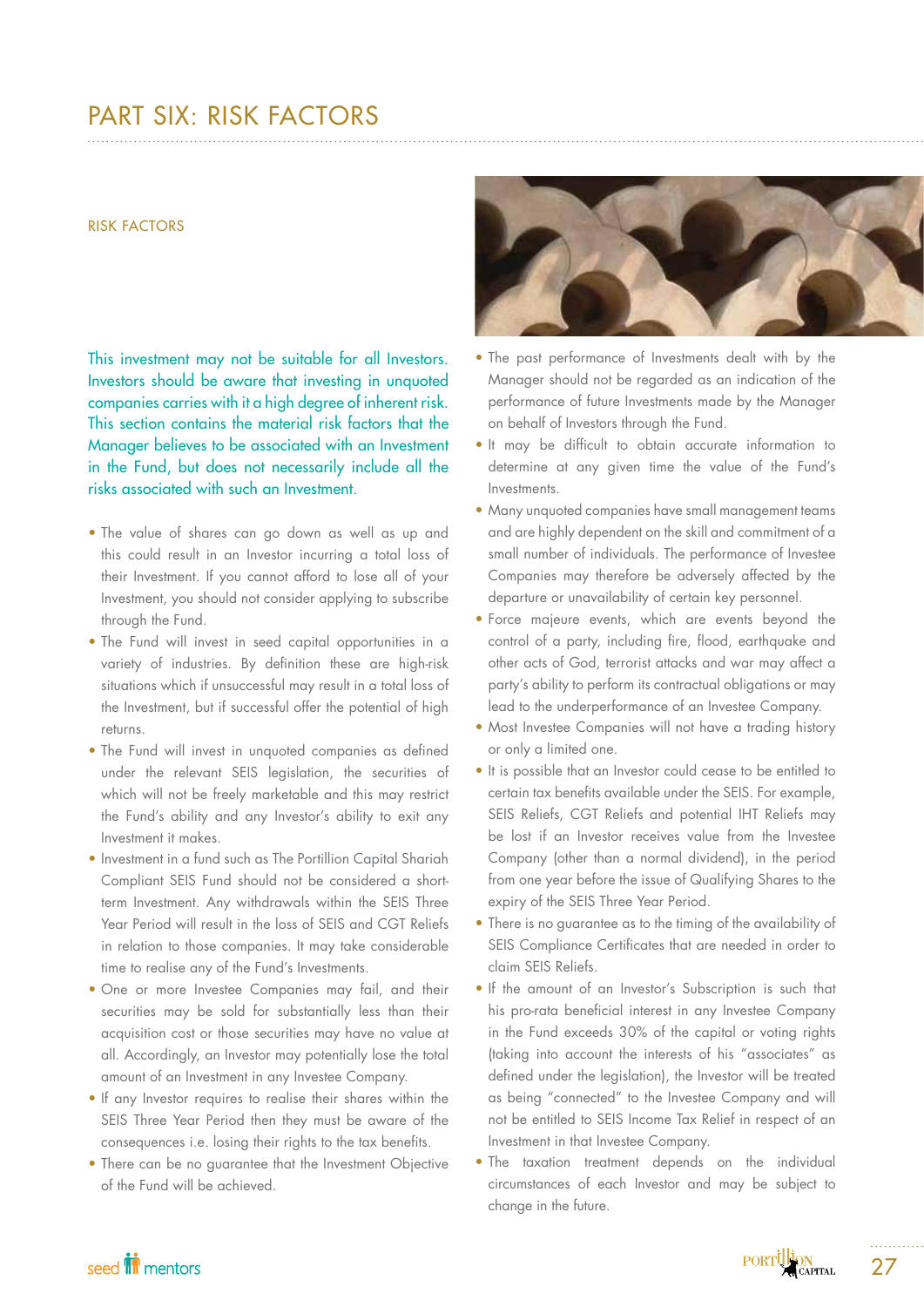# PART SIX: RISK FACTORS

- Whilst it is the intention of the Manager to invest in companies qualifying under SEIS legislation, the Manager cannot guarantee that all Investments will qualify for SEIS Reliefs, CGT Reliefs or IHT Relief. Equally, following an Investment in a Qualifying Company, the Manager cannot guarantee the continued availability of SEIS Reliefs, CGT Reliefs or IHT Relief relating thereto because this depends on the continuing compliance with the requirements of the SEIS legislation by the Investee Company.
- Where an Investor or an Investee Company ceases to maintain SEIS status in relation to any individual Investment, it could result in the loss of some or all of the available reliefs (together with a possible charge to interest thereon).
- Following the admission of an Investee Company to the Official List of the UK Listing Authority and to trading on the London Stock Exchange plc's market for listed securities (but not a quotation on AIM), Business Property Relief for IHT purposes will cease.
- The levels and bases of reliefs from taxation may change or such reliefs may be withdrawn. The tax reliefs referred to in this Information Memorandum are based on legislation currently in force and also takes into account legislation in the Finance Act 2012. The ultimate value of any tax relief available depends on the individual circumstances of Investors at the point of investment. The tax rules described in this Information Memorandum are a summary only.
- The tax reliefs referred to in this Information Memorandum may not apply throughout the life of the Investment.
- The tax year for which SEIS Relief is available may be later than originally envisaged if the timing of Investments is delayed.
- The dates on which initial SEIS Income Tax Relief, CGT Reinvestment Relief and IHT Relief are available will be determined by the timing of the Fund's Investments and will not be known in full until the Fund has completed its Investments.
- If it considers it appropriate, the Manager retains complete discretion to realise an Investment in a Qualifying Company at any time (including within the SEIS Three Year Period from the date of an Investment) that it considers

appropriate. If an Investment is realised within the SEIS Three Year Period, some or all of the tax advantages relating to that particular Investment will be lost.

- Conflicts of interest may arise in relation to a number of factors and these conflicts will be managed by the Investment Conflicts Committee.
- The Custodian shall not be liable in the event of the insolvency of any bank with which any funds of the Custodian have been deposited, nor in the event of any restriction on the ability of the Custodian to withdraw funds from such bank for reasons which are beyond its reasonable control.
- The Shariah Adviser has been contracted to independently determine whether the Fund and the Investee Companies are compliant with Shariah. The Shariah Adviser will act independently of the Investee Companies and will make no representations or warranties with respect to the correctness, accuracy, or completeness of any such determination or guidance. The Shariah Adviser accepts no liability in the event that the status of such Shariah compliance should change, or if the Fund or the Investee Companies are not complying with the Shariah Compliance Guidelines.
- Prospective Investors should not solely rely on the pronouncement, guidance or certification of the Shariah Adviser. Prospective Investors should consult their own Shariah specialist as to whether investing in the Fund is compliant or not with Shariah.
- Due to the restrictive nature of the Shariah Compliance Guidelines of the Fund and the extra Shariah compliance requirements, there may be a lesser number of potential Investee Companies that are available to the Fund than a comparable Shariah non-compliant fund of the same size. The purification process of Shariah non-compliant income may lead to the returns to investors being reduced.
- In cases where any of the Investee Companies are no longer Shariah Compliant, the Shariah Adviser might ask the Manager to dispose of the shares held in such company. As a result any tax relief related to such company might be lost.

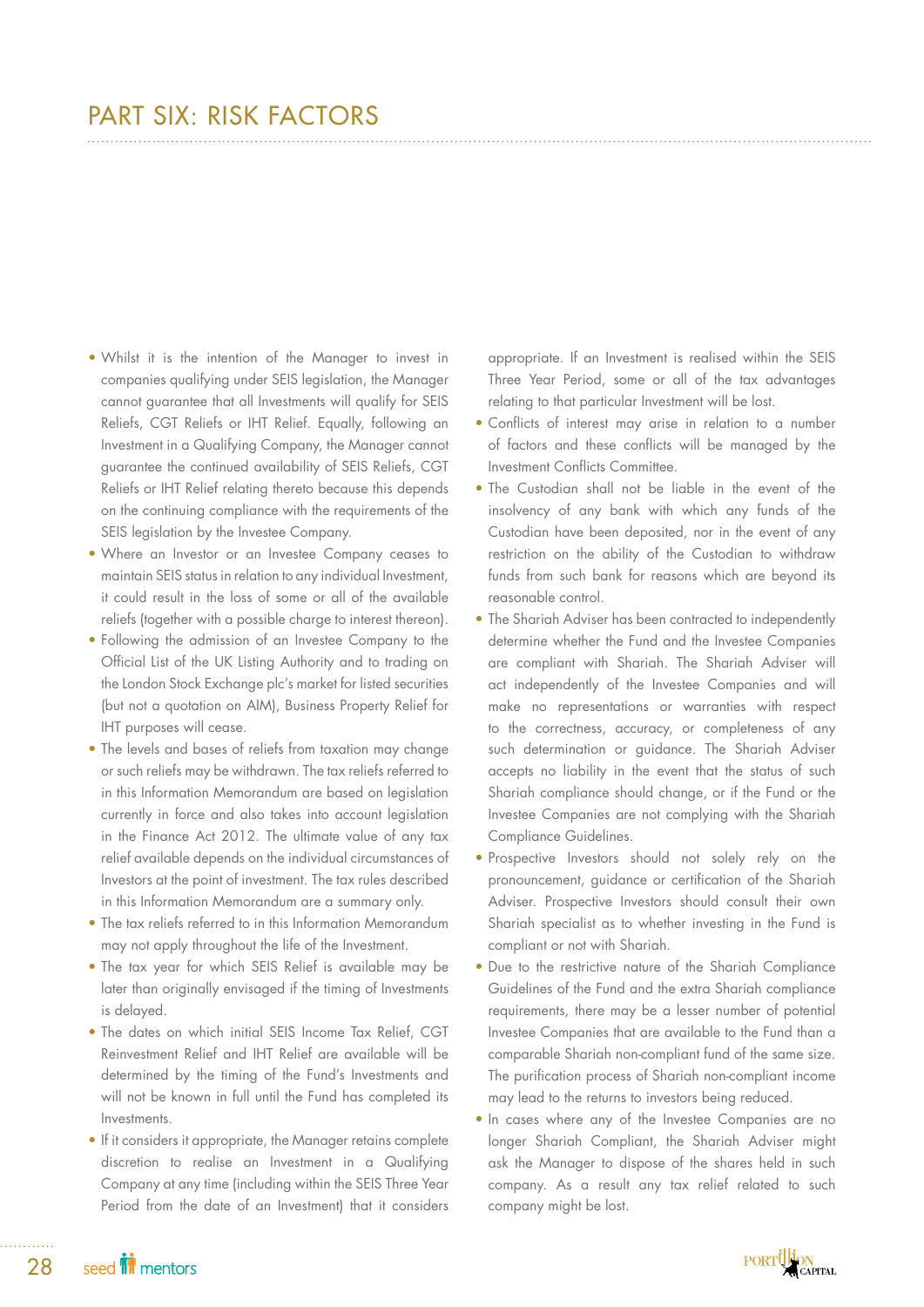# PART SEVEN: SEIS TAXATION BENEFITS

### SEIS TAXATION BENEFITS

## Seed EIS (SEIS) Tax Reliefs

Tax treatment depends on the individual circumstances of each Investor and may be subject to change in the future.

The following is a brief summary of the tax reliefs that may be available to individuals from an investment in a SEIS qualifying company (an "Investee Company") (for further details, please refer to the section headed Tax Relief for Investors on page 30):

- Income tax relief: Up to 50% income tax relief on Investor's subscription to the Investee Company is available on an aggregate maximum investment of £100,000 in the tax year ended 5 April 2015, subject to the Investor having paid sufficient tax for the year. Income Tax relief for an SEIS investment cannot exceed an Investor's income tax liability for the year.
- Capital gains tax re-investment relief: For 2013/14 tax year onwards , an individual can claim exemption for half of a capital gain realised in the tax year when proceeds are reinvested in the same tax year in qualifying SEIS investments, saving up to 14% in capital gains tax (CGT). CGT re-investment relief is only available if the conditions for receiving income tax relief on the investment are met.
- Capital Gains Tax Exemption: Provided the SEIS shares are held for at least three years before being disposed of, and income tax relief has been given and not withdrawn, there will be no CGT on any gain arising on disposal.
- Inheritance tax exemption: The value of investments that have been held for two years or more at the date of death should qualify for IHT business property relief and, under existing legislation, proceeds received on exit from the Investee Company can be re-invested into IHT qualifying companies to maintain the IHT-free status.
- SEIS Loss relief: A loss on SEIS qualifying shares due either to disposal at a loss or the shares becoming of negligible value can be offset against other taxable income restricted for the income tax relief received on subscription. Taken together with the initial income tax relief of 50%, even if their investment was to fall to zero, for a current 45% tax



payer, this represents reliefs totalling up to 72.5% or up to 72.5p in the £1 being returned to the Investor, ignoring any CGT saving they may have received as well. If 14% CGT relief has also been received, the tax relief could potentially be 86.5p in the £.

• Connected persons: Individuals connected with the Investee Company (including employees) will not be able to claim income tax relief or capital gains tax exemption.

## Investment Suitability

The opportunity may be suitable for Investors with the following characteristics:

- Individuals who have sufficient income tax liability to reclaim the 50% income tax relief regardless of the rate of tax applicable to their income, subject to having sufficient tax liability to cover the relief due.
- Investors who are seeking to shelter assets from inheritance tax.
- Individuals who have realised or will realise a capital gain in 2013/14 or 2014/15
- Investors who are concerned about the mid-term outlook for inflation and who are looking for an investment whose revenues are connected to the Retail Prices Index.
- Investors who will not need access to their capital for at least four years and are comfortable with private company investments.

## Carry Back Relief Claim

It is possible to claim income tax and/or capital gains tax relief for SEIS investments made in 2014/15 as if part or all of the subscription had been made in 2013/2014, which may increase the amount of tax relief obtainable.

Investors are strongly advised to take appropriate independent tax and financial advice before investing.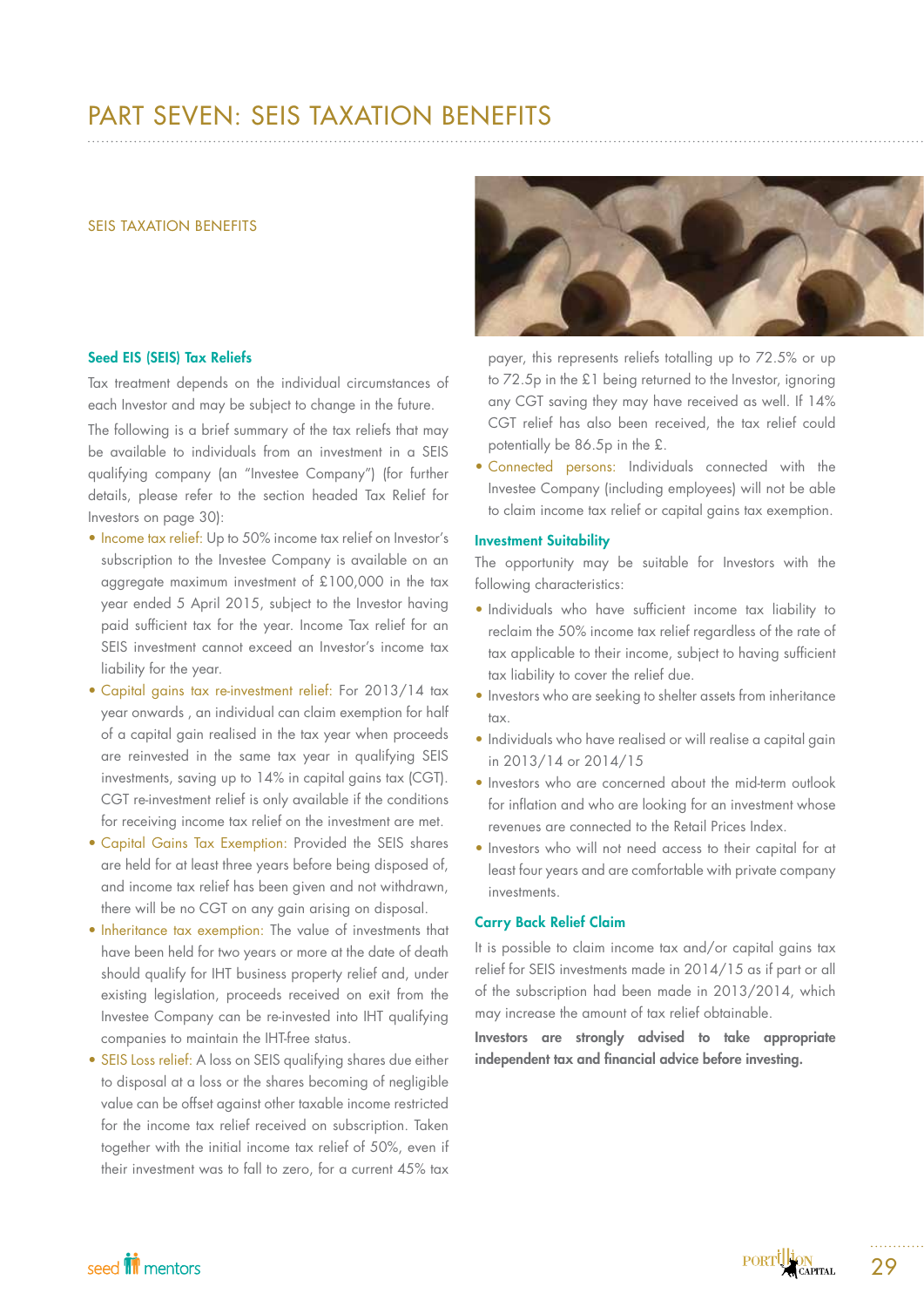## SEIS Relief

To qualify for SEIS relief, the Investee Company must initially (i.e. at the time of issue of the shares) not be listed on a recognised stock exchange (as defined for the purposes of EIS relief, AIM and the ISDX Growth Market are not regarded as recognised stock exchanges) and there must be no "arrangements" in place for it to become so listed. The trade of the Investee Company must not have commenced more than two years before the date of the first SEIS share issue.

In addition, throughout the relevant period (the period from the issue of the shares in the Investee Company to the date three years from the date of issue of the shares or from the commencement of trade, if later), the Investee Company must not be a 51% subsidiary of, or be controlled by, another company, and there must be no "arrangements" in existence for the Investee Company to become a subsidiary of, or be controlled by, another company. If, for genuine commercial reasons, a holding company needs to be inserted above the SEIS Investee Company, this should not result in the Investee Company losing its SEIS status provided certain conditions are met.

The Investee Company must either exist to carry on a qualifying trade or else be the parent company of a trading group. A trading group is a group in which directly or indirectly more than 50% of the shares of each subsidiary are held by another member of the group, but any subsidiary employing any of the money raised by the issue must be a qualifying 90% subsidiary. Non-qualifying business activities (broadly, investment activities and non-qualifying trades) must not comprise a substantial part of the business of the group as a whole. The qualifying business activity for which the money is raised by the share subscription must be a trade carried on by the Investee Company or a 90% subsidiary of the Investee Company, the Investee Company must have a permanent establishment in the UK and the trade must be conducted on a commercial basis with a view to the realisation of profits.

The value of the gross assets of the Investee Company and any subsidiaries must not exceed £200,000 immediately before the issue of the shares.

The Investee Company is limited to a maximum fund-raising of £150,000 in total via SEIS and other de minimis State Aid. The Investee Company must have fewer than 25 full-time employees (or full time equivalent) at the time of investment Most types of trades are qualifying trades but certain activities, including dealing in land and property development, are excluded.

### Tax Relief for Investors

## The Seed Enterprise Investment Scheme

Each Investee Company will undertake to operate within the restrictions laid down by the SEIS legislation so that the SEIS taxation reliefs should be potentially available to subscribers.

Each Investee Company will submit an application for provisional approval to HM Revenue & Customs that its activities will qualify under SEIS legislation. There is no guarantee that formal clearance will be achieved for the Investee Company or that it will not be subsequently withdrawn.

To obtain the tax reliefs described below it is necessary to subscribe in cash for fully paid up ordinary shares (except for those shares which are bonus shares) in a qualifying Investee Company and claim the relief. Please note that the value of any relief depends on your individual circumstances.

The summary below is based on current law and only gives a brief outline of how the tax reliefs are given. It does not set out all the rules which must be met by the Investor and the Investee Company. The summary is intended only as a general guide and is not a substitute for the Investor obtaining professional tax advice before applying to subscribe for shares. SEIS relief as it currently stands has four elements:

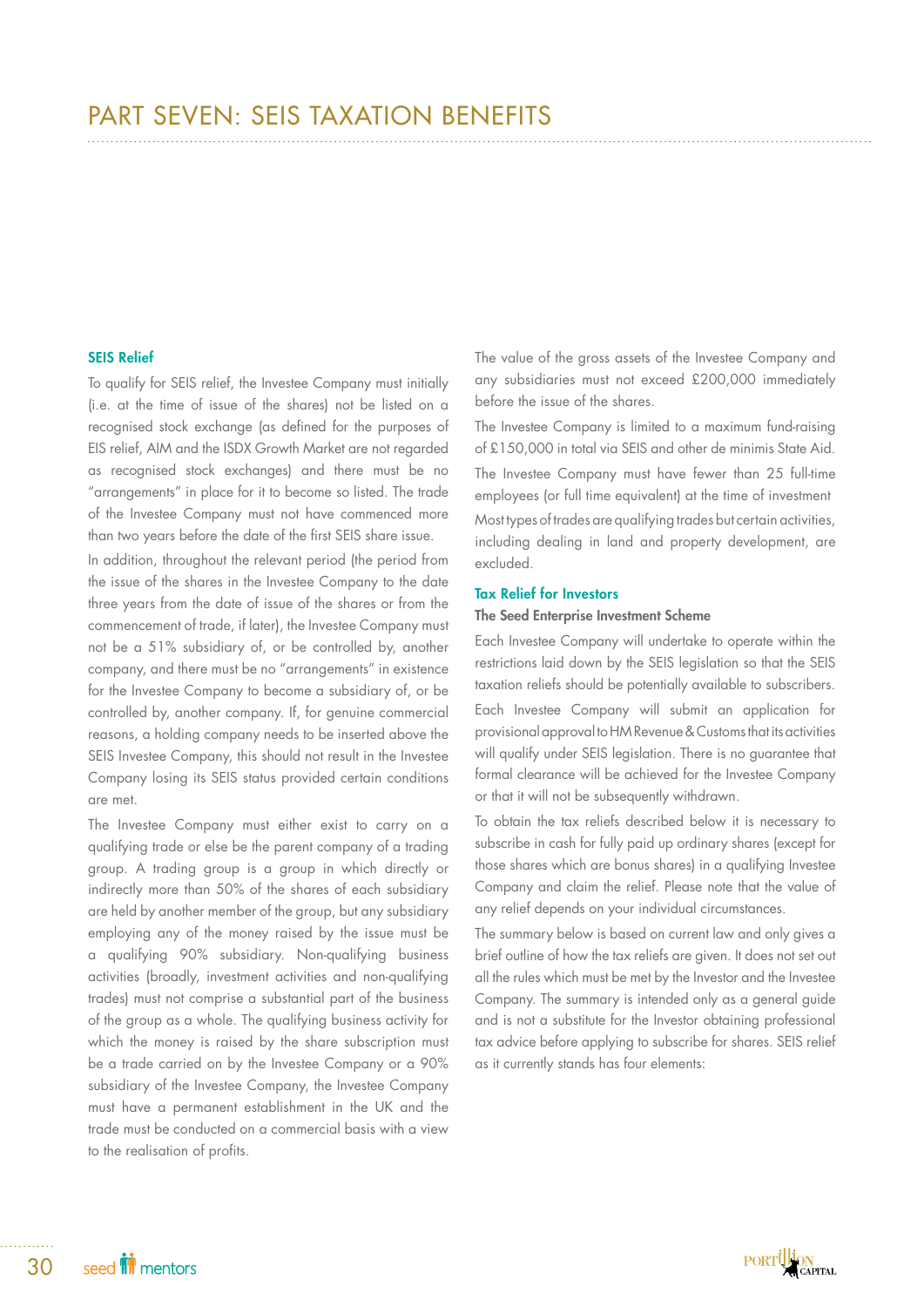## 1. SEIS Income Tax Relief

Investors may obtain income tax relief in the tax year in which the shares are issued on the amount (or aggregate amount) of shares subscribed for, subject to a maximum investment of £100,000 (for the tax years 2013/2014 and 2014/15) for all SEIS investments in one or more qualifying companies. Investors cannot obtain the tax relief if they are 'connected' with the issuing company. Relief may not be available if an Investor has or takes out a loan which is linked to the investment.

The rate of SEIS income tax relief is 50% for the year ended 5 April 2015

Husbands, wives and civil partners can each receive SEIS relief on subscriptions of up to £100,000 per tax year.

The relief is given against (but cannot exceed) the Investor's individual income tax liability for the tax year in which the shares are issued.

## 2. Exemption from CGT

Any capital gains on disposal of shares in an SEIS qualifying company realised more than three years after the date of issue of the shares or the date the Investee Company started trading (if later) on which SEIS income tax relief has been given and not withdrawn, are tax free.

## 3. Loss Relief against Income or Gains

Tax relief is available where there is a loss on a disposal at any time of shares on which SEIS income tax relief (see 1 above) or CGT re-investment relief (see 4 below) has been given and not withdrawn, provided the relevant requirements of the legislation are satisfied.

The amount of the loss (after deducting any amount of any income tax relief which remains attributable to the shares sold) can be set against the individual's gains in the tax year in which the disposal occurs, any excess can be carried forward as a capital loss to be set off against future capital gains. Alternatively, on making a claim, the loss net of income tax relief may be set off against the Investor's taxable income in either the tax year in which the disposal occurs, or the previous tax year.



### 4. CGT Re-investment relief

For 2013/14 onwards , an individual can claim exemption for half of capital gains reinvested in qualifying SEIS investments, saving up to 14% in capital gains tax.

The Investor must be UK resident or ordinarily resident for tax purposes both at the time of the original gain and at the time the shares are issued, and generally must not become non resident for three years after reinvestment or the date the trade commenced, if later.

An investment limit of £150,000 has been placed on amounts that a company could receive through 'relevant investments' in a 12 month period. If this limit is exceeded, the shares within the issue which caused the investment limit to be breached are treated as two separate share issues for SEIS purposes. SEIS relief is given on the proportion of shares that take the total relevant investments to £150,000. No SEIS relief is available on the balance of shares issued. Relevant investments are those made under SEIS.

Subject to the above, please note that the taxation levels, bases and reliefs described in this document are based on existing law and what is understood to be current HM Revenue & Customs practice, but these may be subject to change.

An application will be submitted to HM Revenue & Customs for approval that each proposed Investee Company and its activities will qualify under the SEIS, based on information disclosed.

Following the issue of SEIS Shares, and after an Investee Company has spent at least 70% of the funds raised from the issue on the Investee Company's business, or has traded for four months, if earlier, the Investee Company can apply to HM Revenue & Customs for authorisation to issue a compliance certificate to Investors. Although the time taken by HM Revenue & Customs to grant authorisation cannot be controlled by the Investee Company, every effort will be made by the Manager to expedite matters and, as soon as authorisation is given compliance certificates will be distributed to Investors. Investors should then submit the certificate to the Inspector of Taxes dealing with their own affairs if they wish to claim their relief.

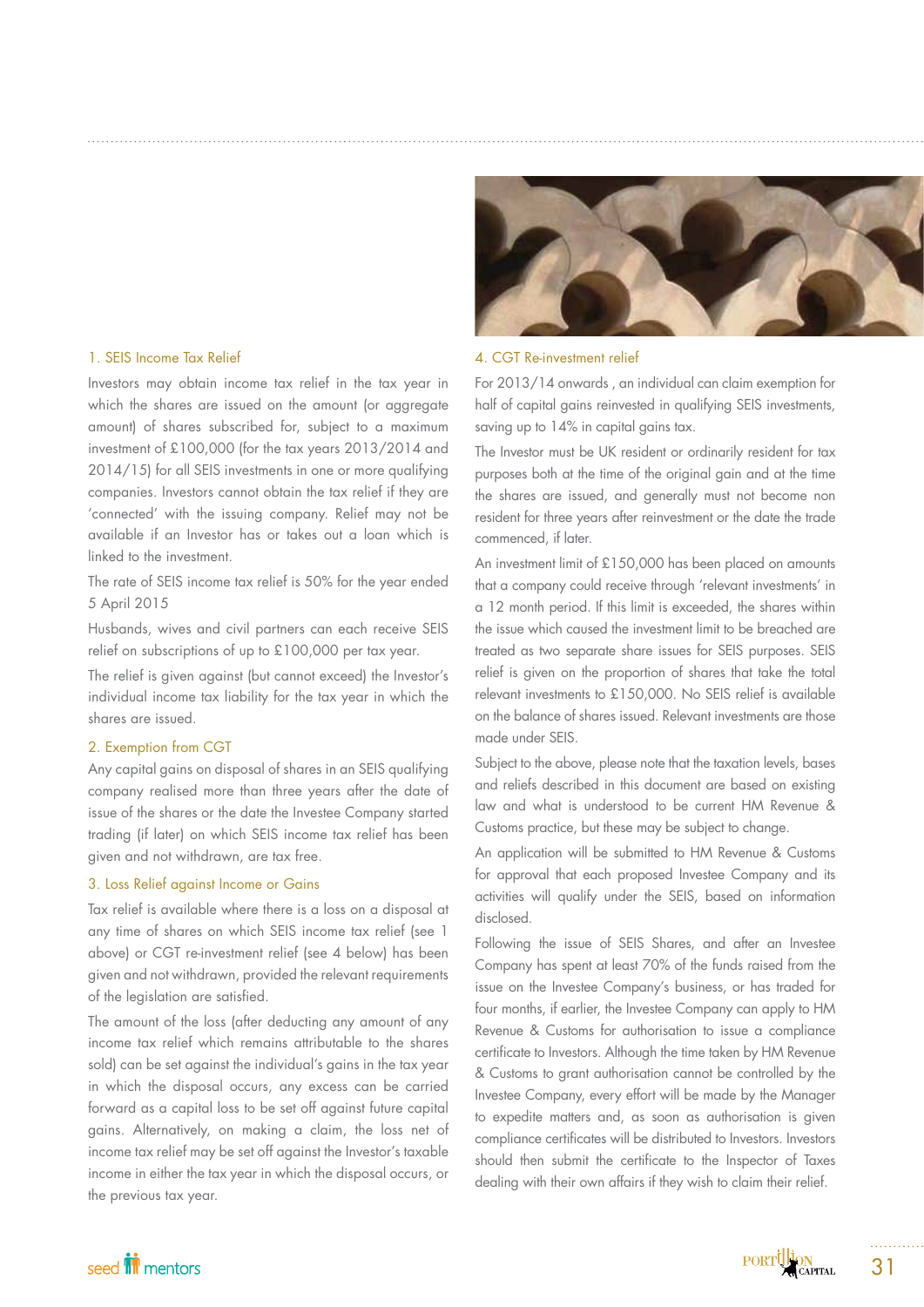# PART SEVEN: SEIS TAXATION BENEFITS

Where the Investor wishes to treat some of the shares as issued in an earlier year (as referred to above), it would be necessary to make a separate claim using the compliance certificate. This would amend the tax return for that earlier year.

## 5. Inheritance Tax and Business Property Relief

An investment in an SEIS Qualifying Company will usually qualify for business property relief. Provided a shareholder has owned the SEIS shares for at least two years at the time of death (and the SEIS Qualifying Company is also a qualifying unquoted trading company), 100 per cent business property relief from inheritance tax is available under current legislation. There is no upper limit on the amount of inheritance tax relief that can be claimed in this way.

Please note that this part is only a condensed summary of the taxation legislation and should not be construed as constituting advice, which a potential Investor should obtain from his or her own investment or taxation adviser before applying under the Offer.

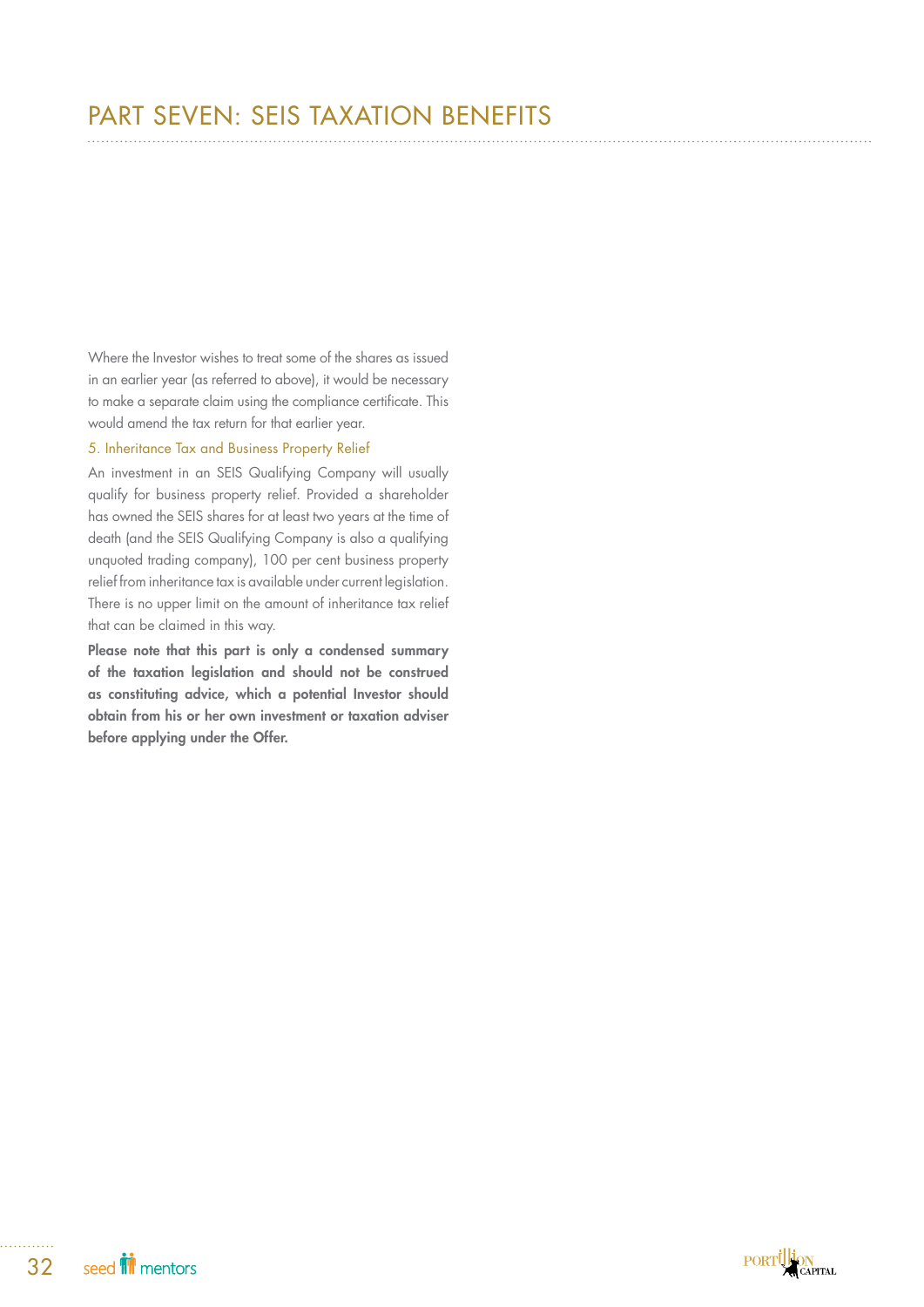# APPENDIX 1: APPLICATION FORM AND ANTI-MONEY LAUNDERING CERTIFICATE

## APPLICATION

Please contact the Manager if you have any questions regarding the completion of the Application Form.

## Procedure for Application

An application form for individual investors is attached to this Information Memorandum. Separate application forms are also available. Joint applications are not permitted. Applicants must complete the relevant Application Form and send it, together with their payment and money laundering verification, to:

Woodside Corporate Services Limited 50 Mark Lane London EC3R 7QR

## Method of Payment

Payment should be made by:

1. Cheque, made payable to: "Woodside Corporate Services Limited Portillion Capital Sharia Compliant SEIS Fund Client Account"

## OR

## 2. Electronic bank transfer to:

Account Name: Woodside Corporate Services Limited – Portillion Capital Sharia Compliant SEIS Fund Client Account Account Number: 11111505

Sort Code: 16-10-29

Payment Ref: Investor Surname and Initials

Payments by cheque should be drawn on an account in the name of the Investor. If this is not practicable and a cheque is drawn by a third party or is a building society cheque or bankers' draft, the Investor's name, address and date of birth should be written on the back of the cheque or bankers' draft and:

- (a) if a building society cheque or bankers' draft is used, the building society or bank must also endorse on the cheque or draft the name and account number of the person whose account is being debited; or
- (b) if a cheque is drawn by a third party, the Investor must ensure that either (1) an Adviser Certificate is provided; or (2) original/certified documentation is provided: one item from each of List A and List B (see below) is enclosed with the Application Form.



## Money Laundering Verification

Each Application Form must be accompanied by either:

## 1. Adviser Certificate

Verification of the Applicant's identity may be provided by means of a "Confirmation of Verification of Identity" in the prescribed form from a UK or European Economic Area financial institution (such as a bank or stockbroker) or other regulated person (such as a solicitor, accountant or appropriate financial adviser) who is required to comply with the Money Laundering Regulations 2007. The relevant financial institution or regulated person will be familiar with the requirements and the relevant form.

## OR

2. Original/certified documentation in the form of one item from List A AND one item from List B:

## List A (Verification of Identity)

- Current signed passport
- Current UK Driving Licence
- HM Revenue and Customs Tax Notification
- Firearms Certificate

## List B (Verification of Address)

- Recent\* utility bill (but not a mobile telephone bill)
- Recent\* local authority tax bill
- Recent\* bank or building society statement
- Recent\* mortgage statement from a recognised lender

## Notes:

Please send original (not passport or driving licence) or certified copies of the documents.

Copies must be certified as a true copy of the original by a UK lawyer, banker, authorised financial intermediary (e.g. financial adviser or an FCA authorised mortgage broker, accountant, teacher, doctor, minister of religion, postmaster or sub postmaster).

The person certifying the document should state that the copy is a true copy of the original, print their name, address, telephone number and profession and sign and date the copy.

\*Recent means dated within the last three months.

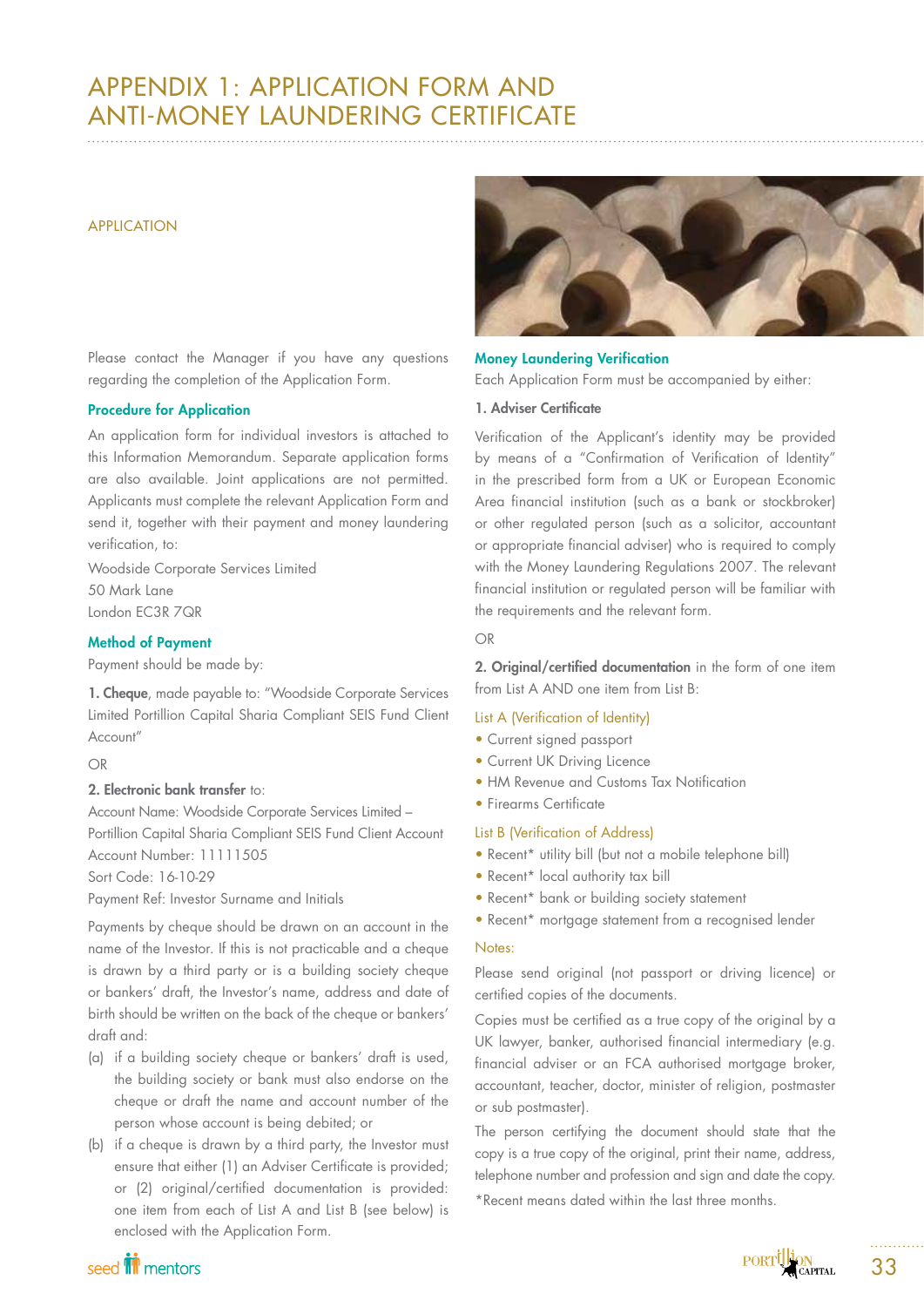## Minimum Subscription

The minimum individual subscription is £5,000, subject to the discretion of the Manager. There is no maximum subscription, subject to the overall maximum fund size being reached. However, Investors should note that there are limits to the amount in respect of which the Investor may claim SEIS Reliefs, further details of which are set out in Part Seven of this Information Memorandum.

## Allocation of Applications

Applications will be dealt with on a first come first served basis and the Manager reserves the right to accept or reject any application at its sole discretion.

## Money Laundering Regulations

It is a condition that all applications must comply with the Money Laundering Regulations 2007. The Custodian requires verification of identity from each Investor. Pending the provision of evidence satisfactory to the Custodian as to the identity of the Investor and/or any person on whose behalf the Investor appears to be acting, the Custodian may, in its absolute discretion, retain an Application Form lodged by an Investor and/ or the cheque or other remittance relating thereto. Verification of identity is required, which may result in delay in dealing with an application and in rejection of the application. The Custodian reserves the right, in its absolute discretion, to reject any application in respect of which it considers that it has not received evidence of such identity satisfactory to it within a reasonable period. In the event of an application being rejected in any such circumstances, the Custodian reserves the right, in its absolute discretion, but

shall have no obligation, to terminate any contract relating to or constituted by such Application Form (in which event the money payable or paid in respect of the application will be returned (without interest) to the account of the drawee bank from which such sums were originally debited). The submission of an Application Form will constitute an undertaking by the Investor to provide promptly to the Custodian such information as may be specified by it as being required for the purpose of the Money Laundering Regulations 2007.

## Data Protection

By signing the Application Form, the Investor hereby confirms that the Investor consents to the use of their personal information as follows. Except as stated below in Clause 24 of the Investment Management Agreement (see Appendix 2 of the Information Memorandum) neither the Custodian nor the Manager will make the personal information provided by the Investor as part of the application to become an Investor in the Fund available to any person or entity outside either the Custodian, the Manager or Seed Mentors without the Investor's consent. This personal information will be stored on the Custodian and the Manager's database. This personal information may be used by the Manager to send the Applicant details of new and existing products (including by email) unless the Investor notifies the Manager in writing that it may not be used in this way. The Custodian, Seed Mentors and the Manager are registered under the data protection laws of the United Kingdom.

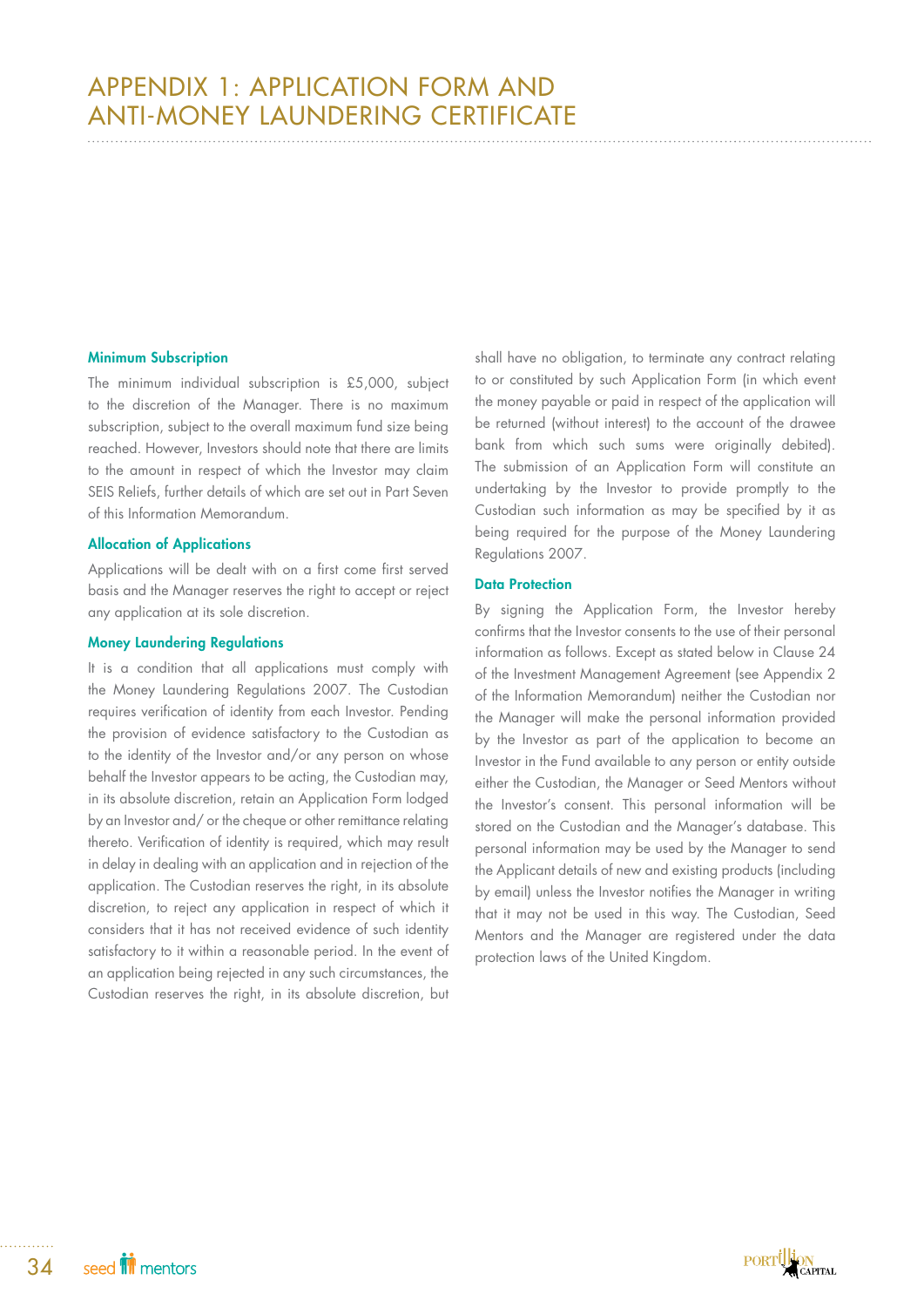# APPLICATION FORM

If paying by cheque, your cheque should be made payable to "Woodside Corporate Services Limited re: The Portillion Capital Shariah Compliant SEIS Fund Client Account" and send it, together with this completed application form and money laundering documentation, as soon as possible to: Woodside Corporate Services Limited, 4th Floor, 50 Mark Lane, London EC3R 7QR 

| Full Name<br>Title                                       | Surname                                                                          |                                     |
|----------------------------------------------------------|----------------------------------------------------------------------------------|-------------------------------------|
| Permanent residential address                            |                                                                                  |                                     |
|                                                          |                                                                                  |                                     |
| Postcode                                                 | Country of residence                                                             |                                     |
| Daytime telephone                                        | Mobile phone                                                                     |                                     |
| National Insurance number                                | <b>Tax District</b>                                                              |                                     |
| Tax Reference (UTR 10 digits)                            | Date of birth                                                                    | DD/MM/YYYY                          |
| Email address                                            |                                                                                  |                                     |
| Correspondence address<br>(leave blank if same as above) |                                                                                  | This may be care of<br>your Adviser |
| Postcode                                                 | Daytime telephone                                                                |                                     |
| Country of birth                                         | UK Taxpayer                                                                      | No<br>Yes                           |
| If Yes, Tax Identification<br>Number                     |                                                                                  | (delete whichever applicable)       |
| Subscription to the Fund<br>(minimum £5,000)             | $\pmb{\mathfrak{L}}$                                                             |                                     |
|                                                          | Details of the bank account that you would like distributions to be credited to: |                                     |
| <b>Bank name and address</b>                             |                                                                                  |                                     |
|                                                          |                                                                                  |                                     |
| Postcode                                                 |                                                                                  |                                     |
| Sort code                                                | Account number                                                                   |                                     |
| Account name                                             |                                                                                  |                                     |
|                                                          |                                                                                  |                                     |

## Right of cancellation

You have the right to cancel your Subscription within 14 business days of the Receiving Agent and Custodian's Receipt of the Application Form.

# seed **in** mentors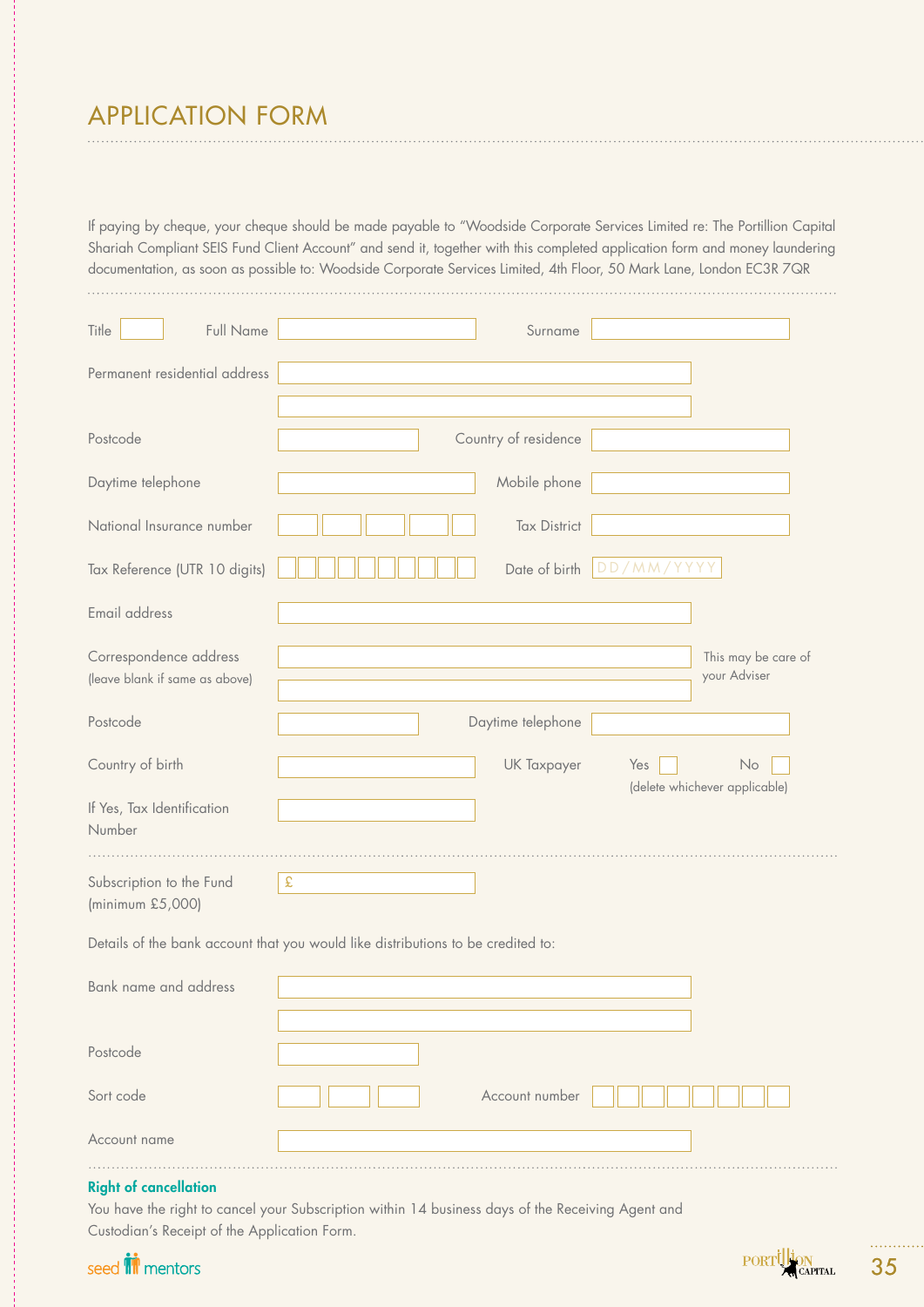## **DECLARATION**

I wish to invest the amount entered in this Application Form in The Portillion Capital Shariah Compliant SEIS Fund (the "Fund") subject to the terms set out in the Investment Management Agreement in Appendix 2 of the Information Memorandum. In relation to my investment in the Fund, I appoint Sapphire Capital Partners LLP to be the Manager on the terms set out in the Investment Management Agreement.

I confirm that:

- I am applying on my own behalf;
- I wish to seek SEIS tax reliefs for my investment;
- I will notify the Manager of any investment through the Fund in any Investee Company with which I am connected within Sections 166, 167, 170 and 171 of the ITA 2007;
- I will notify the Manager if I become connected with an Investee Company or receive value from such

Investee Company;

- I have read the Information Memorandum and the Investment Management Agreement. I have understood and I agree to be bound as a party to the terms of the Investment Management Agreement and authorise the Manager to enter into a Custodian Agreement on my behalf;
- I accept that the information supplied in this Application Form is only provided to enable the Manager to assess the suitability of an investment in the Fund for me. I acknowledge that the Manager is not my general financial adviser and that any tax information provided is in the context of the service offered;
- I confirm that I as the underlying investor, and/or my independent financial adviser, have read the Risks and I am aware that this is a high risk investment as the underlying investments are illiquid and that I may not get all of my initial investment back;
- I have not taken investment nor tax advice from the Manager or Seed Mentors;
- I acknowledge and accept that the Manager has discretion to apportion my Subscriptions between Qualifying Companies;
- I have read this Application Form and I confirm that I have provided full and accurate information on my personal and financial circumstances in order that the Manager may assess the suitability of an investment in the Fund. I understand that the Manager may decline to act on my behalf in the event that the information provided is incomplete;
- I will notify the Manager if the information on my personal and financial circumstances as provided in this Application Form changes to an extent that it may impact upon appropriateness for me of investing in the Fund;
- I have advised the Receiving Agent and Custodian if I am a solicitor or an accountant or other professional person who is subject to professional rules preventing me from making investments in particular Qualifying Companies;
- I consent to the Manager's dealing and best execution arrangements and acknowledge that on occasions when the Manager passes an order to another party for execution, the counterparty may execute the trade outside a regulated market or exchange;
- I acknowledge that my personal information will be used as set out in the Information Memorandum and the Investment Management Agreement;
- I acknowledge that the Manager cannot control the timing of the issue of SEIS Compliance Certificates and depending on the timing also of the applications made to HMRC by the Investee Company after investment by the Fund, any such certificates may not be available for distribution before the end of the relevant tax year; and
- I agree and acknowledge that where the Manager is required by the FCA Rules to provide information to me, such information may be provided by means of the Manager's website.
- Both parties recognise and agree that the payment and / or receipt of interest is against Shariah principles. Both parties agree with each other that neither party will in any proceedings against the other, claim interest from the other and both parties expressly waive and reject any entitlement to recover interest from each other.

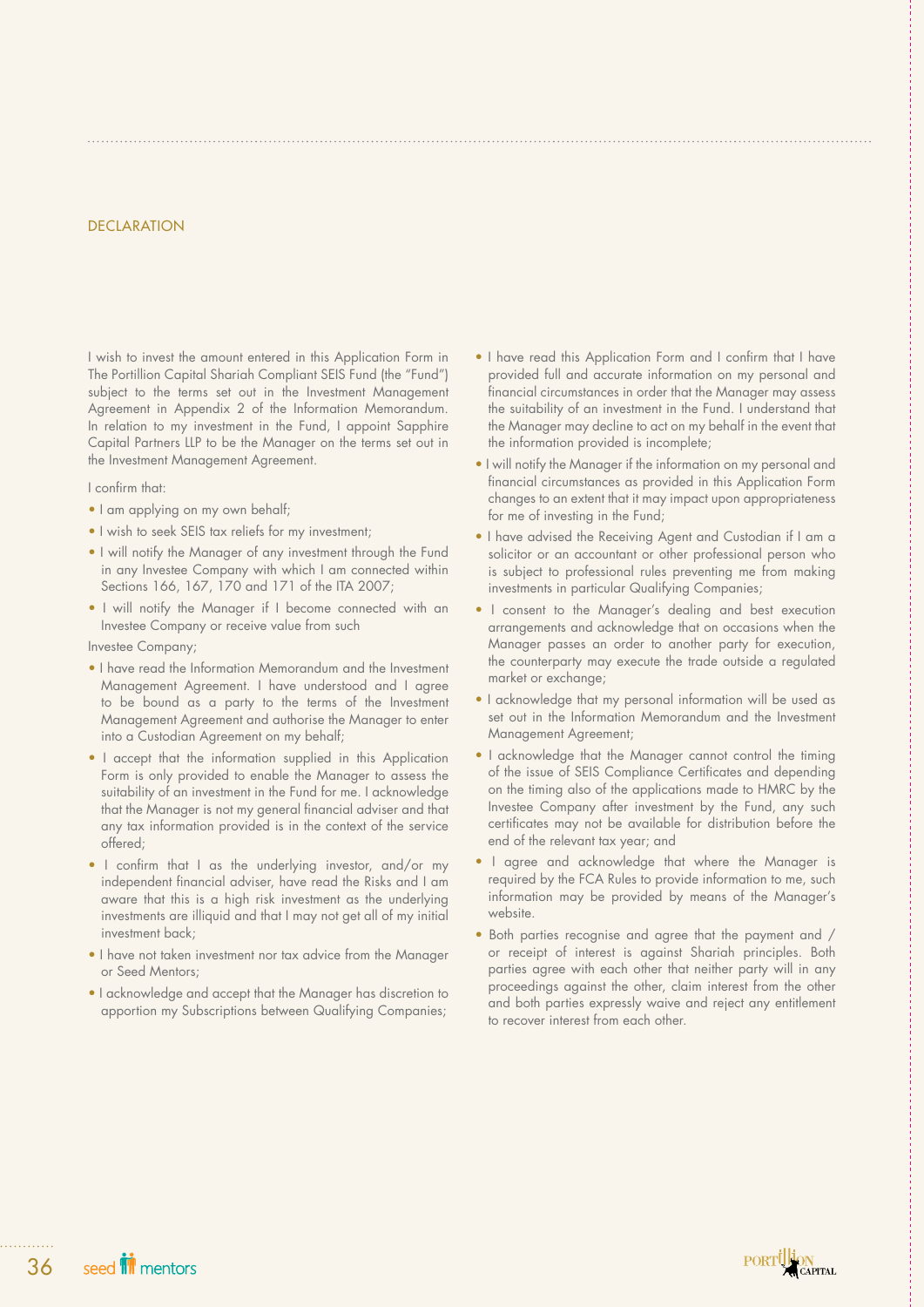I fall into the following category of eligible investor, as set out in the FCA's Conduct of Business Sourcebook (tick as applicable):

| Eligible counterparty                                                                                                            |                                                                                                                  |
|----------------------------------------------------------------------------------------------------------------------------------|------------------------------------------------------------------------------------------------------------------|
| Professional client                                                                                                              |                                                                                                                  |
| Retail investor who has received advice<br>(if applicable, the financial adviser should complete and sign this Application Form) |                                                                                                                  |
| and sign this Application Form)                                                                                                  | Or, as a person for whom appropriateness has been assessed (if applicable, the financial adviser should complete |
| Certified high net worth investor                                                                                                |                                                                                                                  |
| Certified sophisticated investor                                                                                                 |                                                                                                                  |
| Self-certified sophisticated investor                                                                                            |                                                                                                                  |
| Certified restricted investor                                                                                                    |                                                                                                                  |

# ADVISER CONFIRMATION AND CERTIFICATE

| Signature                                                                                                                                                                                                                                         |  | Date             | DD/MM/YYYY |  |  |  |
|---------------------------------------------------------------------------------------------------------------------------------------------------------------------------------------------------------------------------------------------------|--|------------------|------------|--|--|--|
| Name of adviser                                                                                                                                                                                                                                   |  | Name of firm     |            |  |  |  |
| Address                                                                                                                                                                                                                                           |  |                  |            |  |  |  |
|                                                                                                                                                                                                                                                   |  |                  |            |  |  |  |
|                                                                                                                                                                                                                                                   |  | Postcode         |            |  |  |  |
| Email address                                                                                                                                                                                                                                     |  | Telephone number |            |  |  |  |
| FCA no. (if applicable)                                                                                                                                                                                                                           |  | Fax no.          |            |  |  |  |
| Tick this box if copies of all client documentation are to be sent to the adviser                                                                                                                                                                 |  |                  |            |  |  |  |
| We confirm that (tick as applicable):                                                                                                                                                                                                             |  |                  |            |  |  |  |
| We have advised the investor named above on their proposed investment in The Portillion Capital Shariah Compliant SEIS<br>Fund, and that we have satisfied the criteria in COBS 9 of the FCA Handbook.                                            |  |                  |            |  |  |  |
| Or                                                                                                                                                                                                                                                |  |                  |            |  |  |  |
| We have reviewed the appropriateness of the proposed investment in The Portillion Capital Shariah Compliant SEIS Fund for<br>the investor named above and have complied with the rules in COBS 10 of the FCA Handbook or equivalent requirements. |  |                  |            |  |  |  |

# seed **in** mentors

| . IK 1 1 1 1 1 1 |                    |
|------------------|--------------------|
|                  |                    |
|                  | <b>ARTICAPITAL</b> |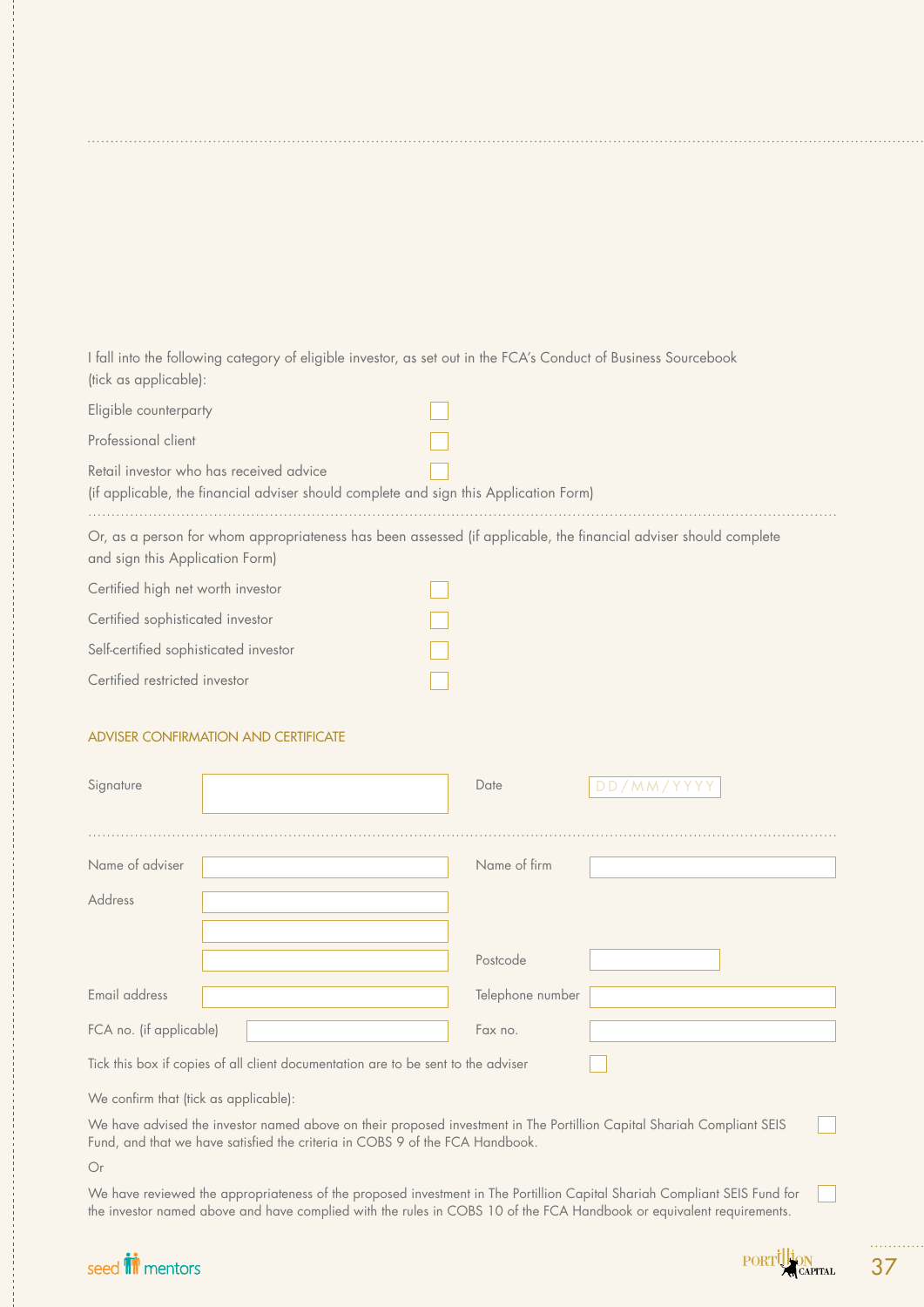# ANTI-MONEY LAUNDERING DUE DILIGENCE FORM

## To be completed by an Independent Financial Adviser, Accountant or Solicitor.

We have applied customer due diligence measures on a risk-sensitive basis in respect of the Investor to the standard required by the Money Laundering Regulations 2007 within the guidance for the UK financial sector issued by the Joint Money Laundering Steering Group and certify that we have:

- Obtained information on the purpose and intended nature of the Investor's proposed investment in The Portillion Capital Shariah Compliant SEIS Fund and we are satisfied that this investment is being made for bona fide legitimate purposes and not to conceal the proceeds of crime; and
- Identified and verified the identity of the Investor on the basis of documents, data and information obtained from a reliable and independent source.

We consent to Sapphire Capital Partners LLP, Seed Mentors Limited and Woodside Corporate Services Limited relying on this certificate and that copies of all identification documentation obtained will be made available on request.

| Firm Name:                           |            |  |
|--------------------------------------|------------|--|
| Contact Name:                        |            |  |
| <b>Contact Address:</b>              |            |  |
|                                      |            |  |
| Postcode:                            |            |  |
| Email:                               |            |  |
| FCA Registration No: (if applicable) |            |  |
| Signature:                           |            |  |
| Date:                                | DD/MM/YYYY |  |
|                                      |            |  |



. . . . . . .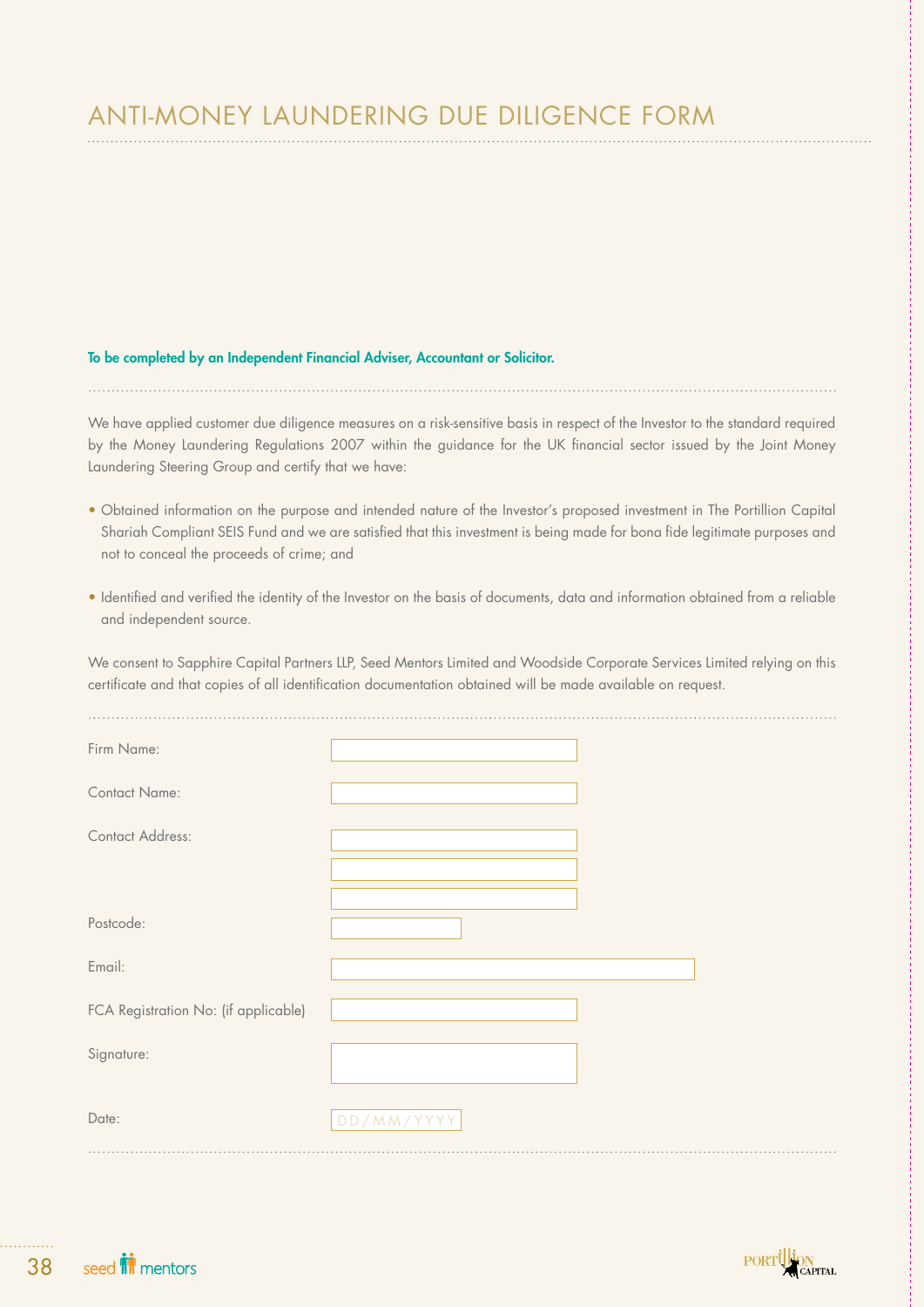# APPENDIX 2: INVESTMENT MANAGEMENT AGREEMENT

### INVESTMENT MANAGEMENT AGREEMENT

The Investment Management Agreement ("the Agreement") sets out the agreement between the Manager and the Investor in relation to the discretionary portfolio service in which that Investor makes an Investment ("the Fund"). This Agreement applies separately to each investment made by the Manager under the terms of this Agreement which will constitute a "Portfolio". Once a signed Application Form has been accepted, this Agreement will constitute a binding agreement between the Manager and the Investor.

## 1 Definitions and Interpretation

- 1.1 In this Agreement, unless the context otherwise requires, the following words have the following meanings:
	- "Act"

Means the Financial Services and Markets Act 2000.

## "Applicable Laws"

All relevant UK laws, regulations and rules, including those of any Government or of the FCA;

### "Application Form"

An application form to invest in the Fund completed by an Investor in the form provided by the Manager;

## "Business Day"

Means any day (except Saturday and Sunday) on which banks are open for normal banking and foreign exchange business in London.

### "Closing Date"

In respect of the Fund, the date on which the final Subscription may be made by an Investor to the Fund, which shall be determined by the Manager;

## "Custodian"

Woodside Corporate Services Limited and/or such other person or persons as may be appointed as custodian or as a sub-custodian for the Investor's Portfolio from time to time.

## $"FC\Delta"$

Means the Financial Conduct Authority of the United Kingdom.

## "FCA Rules"

The rules contained in the FCA's Handbook of Rules and Guidance;

## "Initial Period"

In respect of the Fund, the period of twelve months commencing on the Closing Date;



#### "Investee Company"

Means a company in respect of which the Investment Manager has made an Investment.

## "Investment Period"

Means the initial three year period from the date this Agreement comes into force and continuing thereafter until termination in accordance with this Agreement.

### "Investment"

Means any equity investment in an Investee Company made by the Manager on behalf of the Investor;

### "Investment Objective"

The investment objective for the Fund as stated in the Information Memorandum;

## "Investment Restrictions"

The investment restrictions as stated in the Information Memorandum;

## "Non Readily Realisable Investments"

Investments in which the market is restricted or could become so; such Investments can be difficult to deal in and it can be difficult to determine what would be a proper market price for them.

## "Readily Realisable Investment"

A government or public security denominated in the currency of the country of its issuer or any other security which is: admitted to official listing on an exchange in an EEA State; or regularly traded on or under the rules of such an exchange; or regularly traded on or under the rules of a recognised investment exchange or (except in relation to unsolicited real time financial promotions) designated investment exchange; or a newly issued security which can reasonably be expected to fall within the aforementioned categories when it begins to be traded. For the avoidance of doubt, this term does not include AIM, PLUS (formerly OFEX), or Sharemark traded investments, nor does it include unlisted securities;

## $^{\prime\prime}$ IFA"

An Independent Financial Adviser or other appropriately qualified professional, regulated by the FCA for the conduct of business. The IFA is responsible for the client;

## "SEIS"

Seed Enterprise Investment Scheme set out in Finance (no. 4) Act 2012 which is incorporated at sections 257A – 257HJ of the Income Tax Act 2007;

## "SEIS Reliefs"

Relief from certain UK personal taxes under the SEIS;

"Services"

The services as set out in Clause 4;

### "Schedule"

means a schedule to this Agreement.



seed **in** mentors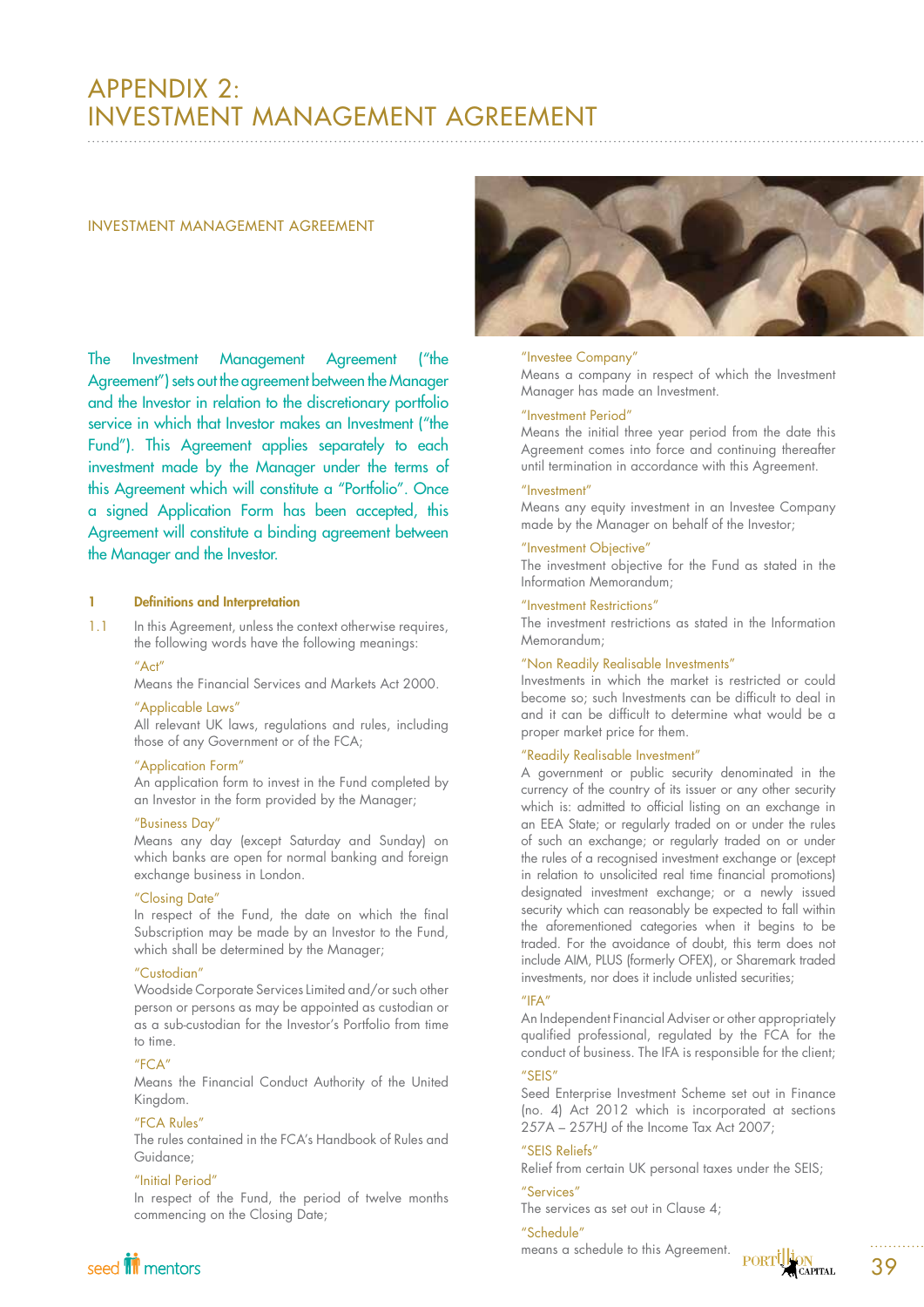- 1.2 References to statutory provisions, regulations, notices or the FCA Rules shall include those provisions, regulations, notices or FCA Rules as amended, extended, consolidated, substituted or re-enacted from time to time.
- 1.3 References to the terms "include", "including", "in particular" and any similar phrases shall be construed without limitation to the preceding words.
- 1.4 References to persons include individuals, bodies corporate, unincorporated associations and Investors.
- 1.5 Words in the singular include the plural and vice versa.
- 1.6 Unless a term is otherwise defined in this Agreement, the terms defined in the FCA Rules and Information Memorandum shall bear the same meaning herein.
- 1.7 References to Clauses are to Clauses of this Agreement and headings are inserted for convenience only and shall not affect the construction of this Agreement.
- 1.8 References herein to a party are to any party or together the parties to this Agreement, as the context may require.
- 1.9 Unless the context otherwise requires and except as varied or otherwise specified in this Agreement, words and expressions contained in this Agreement shall bear the same meaning as in the FCA Rules.
- 1.10 The Schedules form part of this Agreement.

## 2 Investing in the Fund

- 2.1 This Agreement will come into force on the date that the Custodian accepts the Investor's Application Form and monies are subscribed to the Fund.
- 2.2 This Agreement enables the Investor to appoint the Manager, once the Target Minimum Fund Size of £250,000 has been received in aggregate (or such other amount as determined in the Manager's absolute discretion) as a discretionary investment fund manager to act on the Investor's behalf to make Investments in SEIS Qualifying Companies and to manage those Investments on behalf of all Investors in the Fund. The Manager agrees to accept its appointment and obligations on the terms set out in this Agreement.
- 2.3 The Manager is an authorised person for the purposes of the Act and as such is regulated by the FCA. The Manager is a limited liability partnership registered in Northern Ireland under registered number NC000562 and with a registered address at 28 Deramore Park, Belfast BT9 5JU Northern Ireland. The FCA's registered address is 25 The North Colonnade, Canary Wharf, London E14 5HS.
- 2.4 This Agreement is supplied to the Investor in English and the Manager will continue to communicate with the Investor in English for the duration of this Agreement.
- 2.5 Except as expressly provided in this Agreement, or as the Manager may be otherwise authorised, the Manager has no authority to act for or represent the Investor and the Manager shall not be deemed an agent of the Investor.
- 2.6 If the Investor is categorised as a Retail Client by their IFA, then the Investor has the right to request a different client categorisation. However, if the Investor does so and if the IFA agrees to such categorisation the Investor will lose certain protections provided by certain FCA rules.

This may include, but may not be limited to:

- 2.6.1 the Manager is entitled to make the assumption that the Investor has the necessary level of experience and knowledge to understand the risks involved in relation to any investment, service, product or transaction contemplated by the Information Memorandum;
- 2.6.2 if the Manager was to manage client assets, the Manager would be obliged to provide Retail Clients with more detailed information periodically. A Retail Client has a right to receive a periodic statement every three months, as opposed to every six months for a Professional Client;
- 2.6.3 the Investor will not be given any of the additional disclosures required to be provided to Retail Clients (e.g. on costs, commissions, fees and charges and information on managing investments);
- 2.6.4 only Retail Clients are entitled to claim compensation under the Financial Services Compensation Scheme;
- 2.6.5 the FCA Rules impose detailed requirements on financial promotions directed at Retail Clients. Promotions directed at Professional Clients are simply subject to the high level requirement that promotions are fair, clear and not misleading; and
- 2.6.6 where the Manager places Investor's orders with third parties for execution, the factors taken into account in obtaining the best possible execution result for a Professional Client will differ from those for a Retail Client. Note that Professional Clients are no longer able to opt out of best execution;
- 2.6.7 if the Investor requires to be categorised as a Professional Client rather than a Retail Client, this request must be provided in writing.



seed **in** mentors 40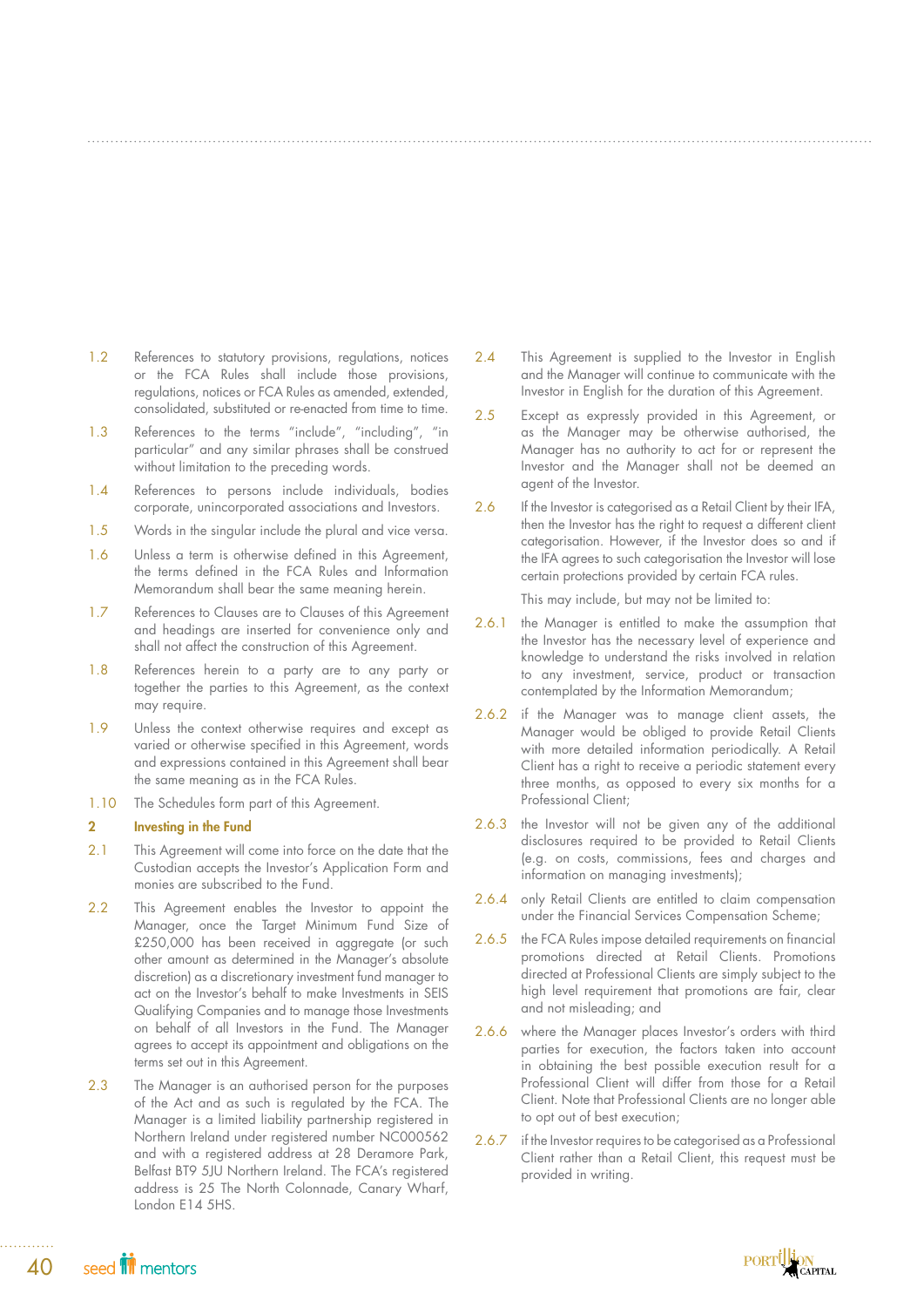- 2.7 The Investor confirms that he/she is not seeking advice from the Manager on the merits of any Investment into the Fund;
- 2.8 The Investor confirms that he/she is suitably knowledgeable of the risks associated with Non Readily Realisable Investments and/or has been suitably advised of these risks.
- 2.9 The Manager may retain information about the Investor and the Investor's affairs in order to confirm the Investor's identity and financial standing (amongst other things the Manager may make enquiries to a credit or mutual reference agency, which may retain a record of the enquiry). The Investor agrees that the Manager may do this.
- 2.10 Anti-money laundering regulations aim to prevent criminal property being utilised or concealed as legitimate wealth. To meet the requirements of these regulations the Investor may have to produce satisfactory evidence of their identity before their Application Form can be accepted, and from time to time thereafter. This process of identification is to assist in the prevention of crime within the financial services industry. If the Investor does not provide the information when required, the Custodian and the Manager may be unable to accept any instructions from them or provide them with any services.
- 2.11 Following receipt of an Application Form, the Custodian will write to the Investor acknowledging receipt of the application. If the Investor wishes to exercise his or her right to cancel, the Investor must notify the Custodian in writing within 14 days of receipt of that form, by writing to the Custodian at its address as printed on page 12.
- 2.12 If the Investor exercises their cancellation rights, the Custodian shall refund any monies paid by the Investor less any charges the Manager has already incurred for any service undertaken in accordance with the terms of the Agreement. The Custodian is obliged to hold the Investor's investment monies until its money checks have been completed to its satisfaction.
- 2.13 The Manager shall procure that the Custodian endeavours to arrange the return of any such monies as described at Clause 2.11 as soon as possible (but in any event, not more than 30 days following cancellation). The Investor will not be entitled to interest on such monies.
- 2.14 If the Investor does not exercise this right to cancel within the requisite time period, the Investor will still be entitled to exercise his or her right under Clause 14 below to terminate this Agreement, which is a separate right.
- 2.15 The right to cancel under the FCA Rules does not give the Investor the right to cancel/terminate/reverse any particular investment transaction executed for the account of the Investor before cancellation takes effect.
- 2.16 The Investor shall retain beneficial ownership of the assets in the Fund at all relevant times.

### 3 Subscriptions

- 3.1 The Investor:
- 3.1.1 must make a Subscription to the Fund of not less than £5,000 at the same time as submitting his/her Application Form to invest;
- 3.1.2 may make further Subscriptions up to and including the Closing Date; and
- 3.1.3 may not make further Subscriptions after the Closing Date without the permission of the Manager.
- 3.2 The Investor may make a withdrawal from his/her Portfolio and terminate this Agreement subject to Clause 14 below.
- 3.3 In the case of there being excess Subscriptions to a Fund which are not, in the Manager's view, capable of being invested appropriately in accordance with the Investment Objective and the Investment Restrictions within the Initial Period, the Investor shall be deemed to have instructed the Manager to make a partial withdrawal from that Fund immediately prior to the end of the Initial Period, such that the Fund thereafter has at least 100% of the Subscriptions to the Fund invested as at the end of the Initial Period and (unless the Manager, at its discretion, determines to return such excess Subscriptions) to have instructed the Manager to treat such sums withdrawn as new Subscriptions to a subsequent fund as determined by the Manager and notified by the Manager to the Investor (such instructions shall be subject to any such further instructions as are set out in the Investor's Application Form or as agreed with the Investor). The Investor's Application Form to subscribe to a Fund shall be deemed to be an Application Form, repeated in similar terms, for any subsequent fund to which excess Subscriptions are diverted pursuant to the terms of this clause.
- 3.4 Subscriptions received shall be deposited (in a zero interest bearing account) pending their investment.



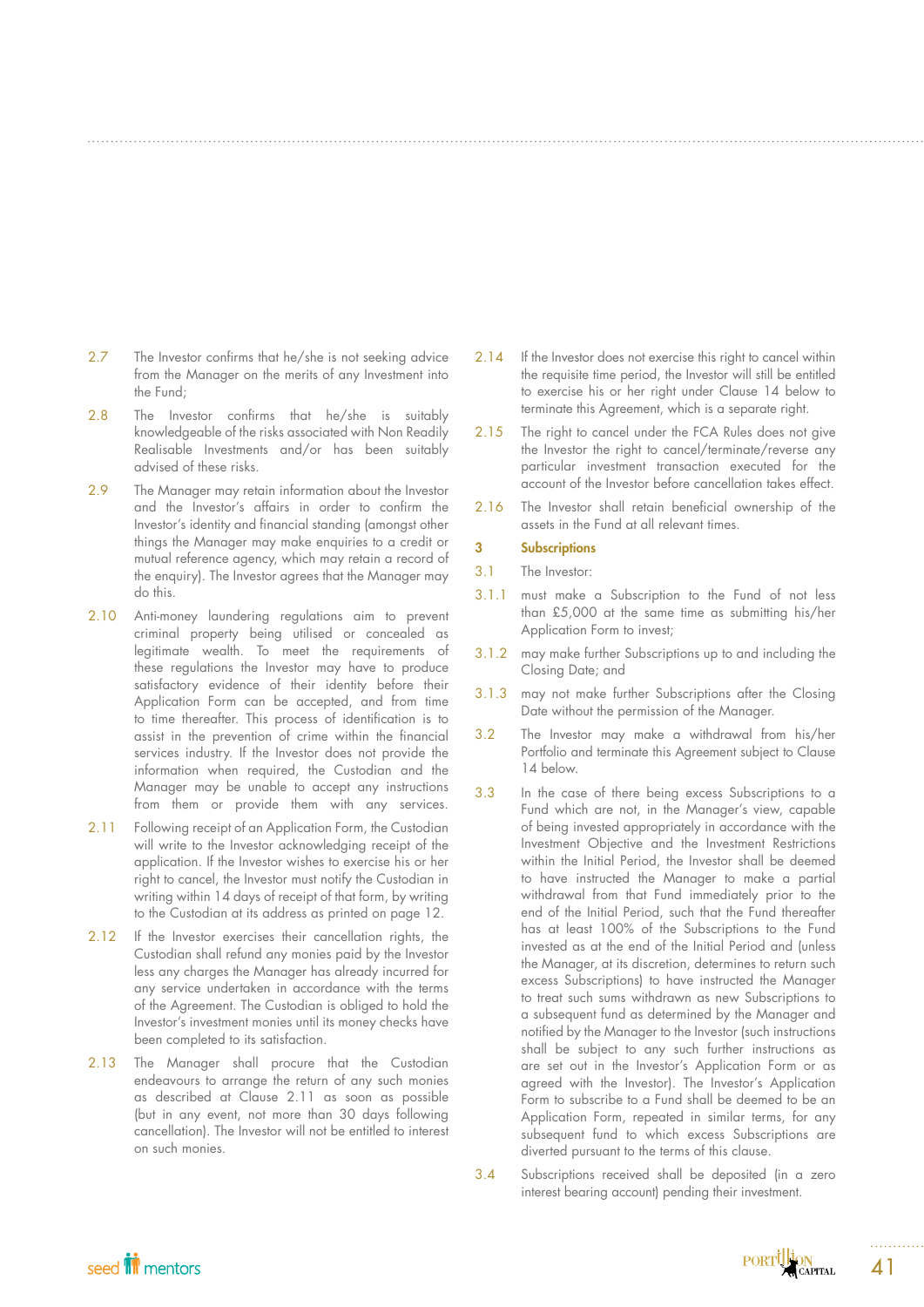### 4 Services

- 4.1 The Manager shall manage the Fund as from the receipt of each Application Form, and minimum aggregate total subscriptions of £250,000 being invested in the Fund (or such other amount as determined in the Manager's absolute discretion) on the terms set out in this Agreement.
- 4.2 The Manager shall manage the Fund in pursuit of the Investment Objective and approach as set out in the Information Memorandum and subject to any Investment Restrictions including the Shariah Compliance Guidelines as stipulated by the Information Memorandum. Subject to such Investment Objective, approach and any restrictions, the Manager shall acquire Investments for the Fund at its discretion.
- 4.3 The Investment Objective, approach and restrictions described in the Information Memorandum shall not be deemed to have been breached as a result of changes in the price or value of certain Investments comprised in the Fund brought about through internal financial circumstances of the Investee Companies, market forces or movements in the market. In particular, the Investor acknowledges that the Investments are of a type that cannot easily be valued or realised and that the default Investment Period is at least three years for the Investor's protection since tax relief may be otherwise lost.
- 4.4 The Manager shall be responsible for negotiating and establishing all agreements or arrangements with any other third party in relation to the investment, management or custody of the assets of the Fund including, without limitation, agreements with Seed Mentors in relation to the on-going support for the Investee Companies and in relation to the Custodian and any other prime broker or custodian in relation to the assets of the Fund, account opening documentation, and other annexes and all documents relating thereto.
- 4.5 The Manager is authorised to give Seed Mentors, the Custodian or other third parties any instructions on behalf of the Investor which may be necessary or desirable for the proper performance of the Manager's duties under this Agreement.
- 4.6 The Manager shall, without prejudice to the generality of the foregoing, also provide the following Services:
- 4.6.1 the provision of written reports in accordance with the Clause 6;
- 4.6.2 keeping or causing to be kept such books, records and statements as shall be necessary to give a complete record of all transactions which the Manager carries

out for the account of the Investor, which the Investor shall be entitled to inspect on giving one month's notice.

- 4.7 In performing its Services, the Manager shall at all times have regard to:
- 4.7.1 the need for the Fund to attract the SEIS reliefs and any other tax advantages; and
- 4.7.2 all Applicable Laws.
- 4.7.3 the Shariah Compliance Guidelines.
- 4.8 The Manager reserves the right to return a small surplus of cash if it concludes that it cannot be properly invested for the Investor and it considers this to be in the best interests of the Investor having regard to availability of SEIS Relief for the Investor.
- 4.9 Except as expressly provided in this Agreement, or as the Manager may be otherwise authorised, the Manager has no authority to act for or represent the Investor and the Manager shall not be deemed an agent of the Investor.
- 4.10 In the event of a gradual realisation of Investments prior to termination of the Fund under Clause 14, the cash proceeds of realised SEIS Investments may be placed on deposit (in a zero interest bearing account) or invested in Shariah compliant government securities or in other Shariah compliant investments of a similar risk profile subject to obtaining a preapproval from the Shariah Adviser. In carrying out its obligations hereunder, the Manager will act in good faith, with due diligence and shall have regard to any other matter to which a prudent person should reasonably have regard to with respect to the proper discharge of its duties.

## 5 Terms applicable to dealing

- 5.1 The Investor should understand that the Portfolio will be invested in a number of unlisted securities which, although some may be traded on AIM or PLUS, there is generally no relevant market or exchange, consequent rules and customs and there will be varying practices for different securities. Transactions in relation to shares of such securities will be made on the best commercial terms which can be agreed.
- 5.2 Where deals are aggregated with other SEIS Investors in the Fund, the number of shares in an Investee Company held as an Investment allocated to the Investor shall be calculated with reference to the proportion which the Investor's Subscription of the Fund applied to such share purchase bears to the total Subscriptions by all Investors in the Fund at that time, provided that Investors shall not have fractions of shares. Variations

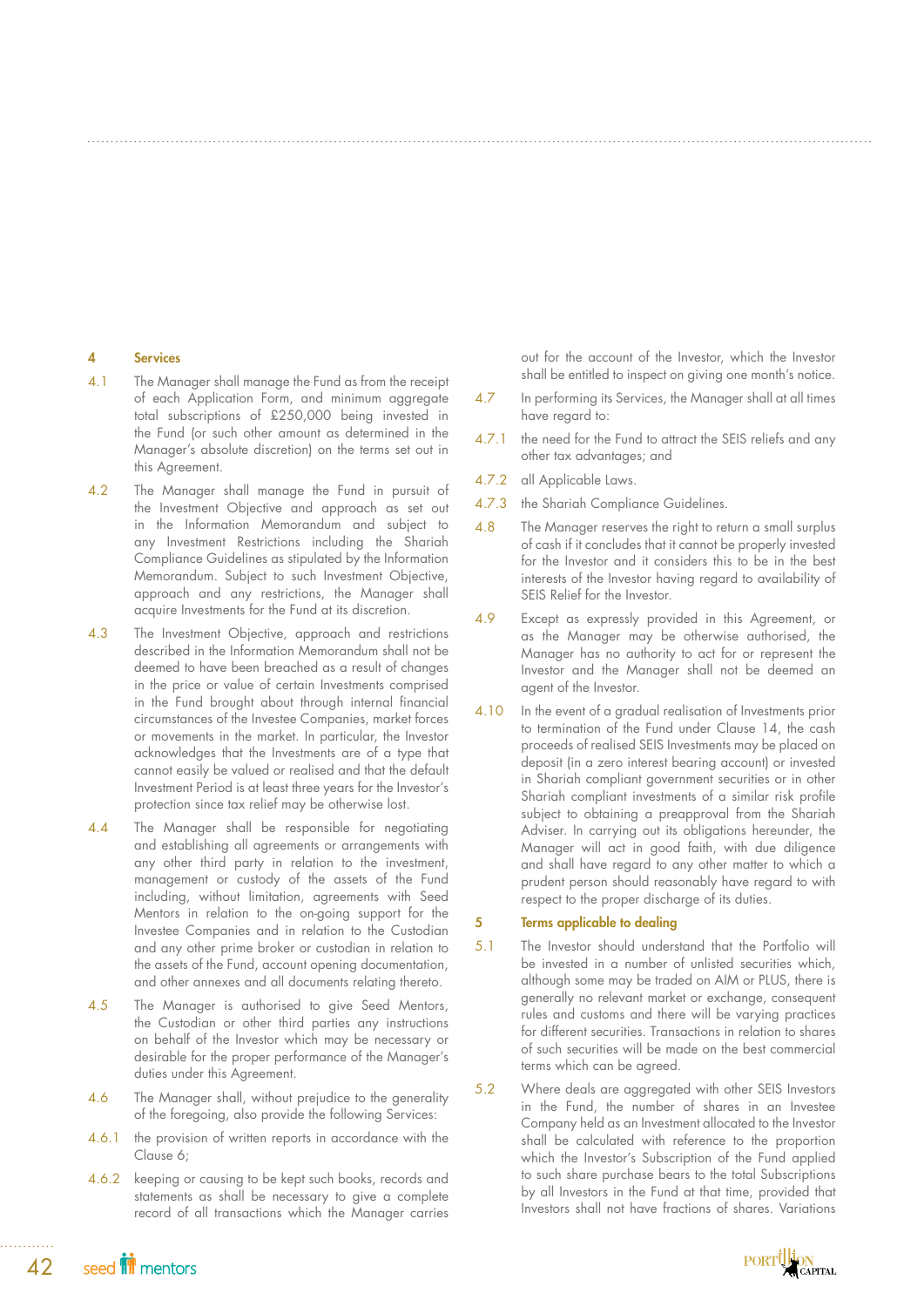may be allowed to prevent Investors having fractions of shares but only in circumstances in which there are minor variations. (If one or more of the Investors in the Fund is an accountant, lawyer or other professional person who is subject to professional rules preventing him from making an investment in a particular Investee Company, then the number of shares so allocated to that Investor or Investors shall not be taken up for the Fund and the cash value of such shares shall be returned to such Investor, such that the number of shares so allocated to other Investors in that Fund shall not be increased). Investments may be made by the Fund prior to a Closing Date.

- 5.3 Subject to both the FCA Rules and the Manager's portfolio management policy (at Schedule 1 of this Agreement) the Manager will act in good faith and with due diligence in its choice and use of counterparties but, subject to this obligation, shall have no responsibility for the performance by any counterparty of its obligations in respect of transactions effected under this Agreement.
- 5.4 The Manager may aggregate the Investors transactions with those of other customers and of its employees in accordance with the FCA Rules. It is likely that the effect of such an allocation will not work to the Investor's disadvantage; however, occasionally this may not be the case. The Manager will allocate aggregated transactions promptly on a fair basis in accordance with the requirements of the FCA Rules.
- 5.5 Subject to both the FCA Rules and the Manager's conflicts of interest policy (a summary of which is included at Schedule 2 of this Agreement) the Manager may make use of dealing commission arrangements in respect of deals undertaken for the Fund as may be disclosed to the Investor from time to time.
- 5.6 Any option which the Manager has to subscribe for shares in any Investee Company in which the Fund has invested shall not be capable of assignment except to an employee of the Manager within three years from the date on which the Investment is made.
- 5.7 As an FCA authorised firm, the Manager is required to take all reasonable steps to obtain the best possible result on behalf of clients when placing orders for execution that result from decisions by the Manager. Set out in Schedule 3 is the Manager's summary of its policy in respect of this requirement. Where applicable, the Manager's decisions will normally be executed by the Custodian in accordance with its Execution Policy.

#### 6 Reports and information

- 6.1 The Manager shall send the Investor a report relating to the Fund every six months, in compliance with the FCA rules.
- 6.2 The Manager shall provide further information which is under its control as the Investor may reasonably require as soon as reasonably practicable after receipt of a request from the Investor for further information.
- 6.3 The Manager shall send to the Shariah Adviser any type of required information that is deemed necessary by the latter to complete its due diligence and Shariah audits.
- 6.4 Reports will include a measure of performance in the later stages of the Fund once valuations are available. Any statements, reports or information provided by the Manager will state the basis of any valuations.

## 7 Delegation

- 7.1 The Manager may delegate, in whole or in part, any of its functions, powers, and duties under this Agreement (other than functions, powers and duties connected with the exercise of discretion in relation to any Investments) to any person and in connection therewith may provide information about the Portfolio to any such person, in which case it will act in good faith and with due diligence in the selection use and monitoring of any such person but otherwise shall have no liability in respect of such persons.
- 7.2 The Manager may also employ agents to perform, or advise in relation to the performance by it of, any of the Services required to be performed or provided by it under this Agreement. The Manager shall act in good faith and with reasonable skill and care in the selection, use and monitoring of any agent appointed under this Clause (7) but otherwise shall have no liability it respect of its agents.
- 7.3 The Manager may from time to time change or amend the terms of the relationship with the Custodian, including the replacement thereof and negotiate such terms on an arm's length basis in good faith.

## 8 Assignment

- 8.1 The Manager may assign this Agreement to any appropriately authorised and regulated person, such assignment being effective upon written notice to the Investor.
- 8.2 This Agreement is personal to the Investor and the Investor may not assign it.

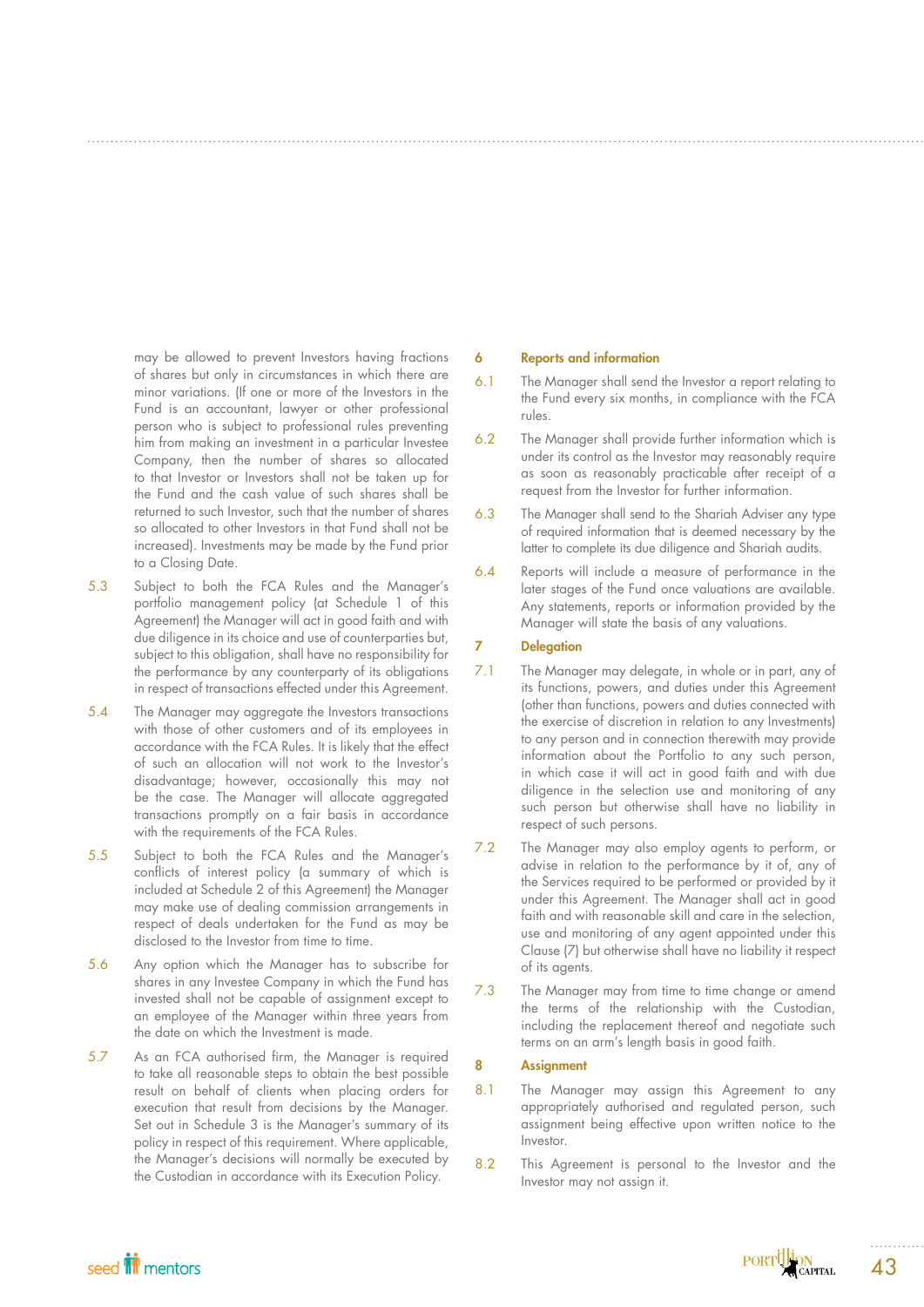### 9 Obligations of the investor

- 9.1 The Investor's Portfolio which is established by this Agreement is set up on the basis of the declaration made by the Investor in their Application Form which includes the following statements by the Investor:
- 9.1.1 the fact as to whether or not the Investor wishes to seek SEIS Reliefs for the Investments;
- 9.1.2 the Investor agrees to inform the Manager if, within three years of the date of shares being issued, the Investor becomes connected with, or receives value from an Investee Company which is an Investment;
- 9.1.3 the Investor agrees to inform the Manager if the Investor is or becomes connected with any of the Investee Companies of the Fund or makes an Investment pursuant to sections 166, 167, 170 and 171 ITA 2007;
- 9.1.4 the Investor confirms to the Custodian that the information stated in the Application Form in relation to them is true and accurate as at the date of this Agreement; and
- 9.1.5 the Investor will provide their tax district, tax reference number and National Insurance number to the Custodian.
- 9.2 The Investor must immediately inform the Manager in writing of any change of tax status, other material change in circumstance and any change in the information provided in the Application Form to which clause 9.1 above refers.

### 10 Management and custodian obligations

- 10.1 The Manager shall dedicate such time and attention and have all necessary competent personnel and equipment as may be required to enable it to provide the Services properly and efficiently, and in compliance with the FCA Rules.
- 10.2 The Manager shall appoint the Custodian to act as custodian of the cash and other assets of the Fund.
- 10.3 The Custodian shall not be liable to the Manager or to any Investor for any act or omission in the course or in connection with the proper provision of the Services rendered by it in connection with the Fund or for any loss or damage which the Manager or Investor may sustain or suffer as a result or in the course of the proper discharge by the Manager or any delegate of its duties in connection with the Fund, in the absence of fraud, negligence, wilful default or breach of contract directly relating to such cost, expense or liability on the part of the Custodian or any delegate.
- 10.4 Except as disclosed in any memorandum issued in relation to the Fund and as otherwise provided in this Agreement (for example on early termination), the Manager shall not take any action which may prejudice the tax position of the Investor insofar as it is aware of the relevant circumstances, and in particular which may prejudice obtaining the SEIS Reliefs for the Fund Investments.
- 10.5 The Investors or the Manager shall pay or reimburse the Custodian from time to time on demand for any transfer taxes payable upon transfers, exchanges or deliveries of securities made under the custodian agreement in accordance with the Information Memorandum.
- 10.6 The Investor indemnifies the Custodian from and against any and all direct liabilities, obligations, losses, damages, penalties, actions against the Custodian, judgements, suits against the Custodian, proper costs and expenses or disbursements (other than those resulting from fraud, negligence, wilful default or breach of contract on the part of the Custodian) which may be imposed or incurred by or asserted against the Custodian in properly performing its obligations or duties to each Fund under the custodian agreement.
- 10.7 The Custodian will not co-mingle securities or other assets of the Investors with its own.

## 11 Voting

The Manager shall have discretion to instruct the Custodian to exercise the voting and other rights attaching to the Investments comprising the Fund provided that the voting and other rights exercisable by the Manager and the Custodian shall not exceed 50% of the aggregate rights relating to any investment.

### 12 Fees and expenses

The Manager shall receive fees for its Services, and reimbursements of their costs and expenses, as set out in the Information Memorandum.

## 13 Liability

13.1 The Manager shall not be liable in respect of any act or omission of any person, firm or company through whom transactions in Investments are effected for the account of the Investor (including the Custodian) or any other third party having custody or possession of the assets of the Investor from time to time, or of any clearance or settlement system.

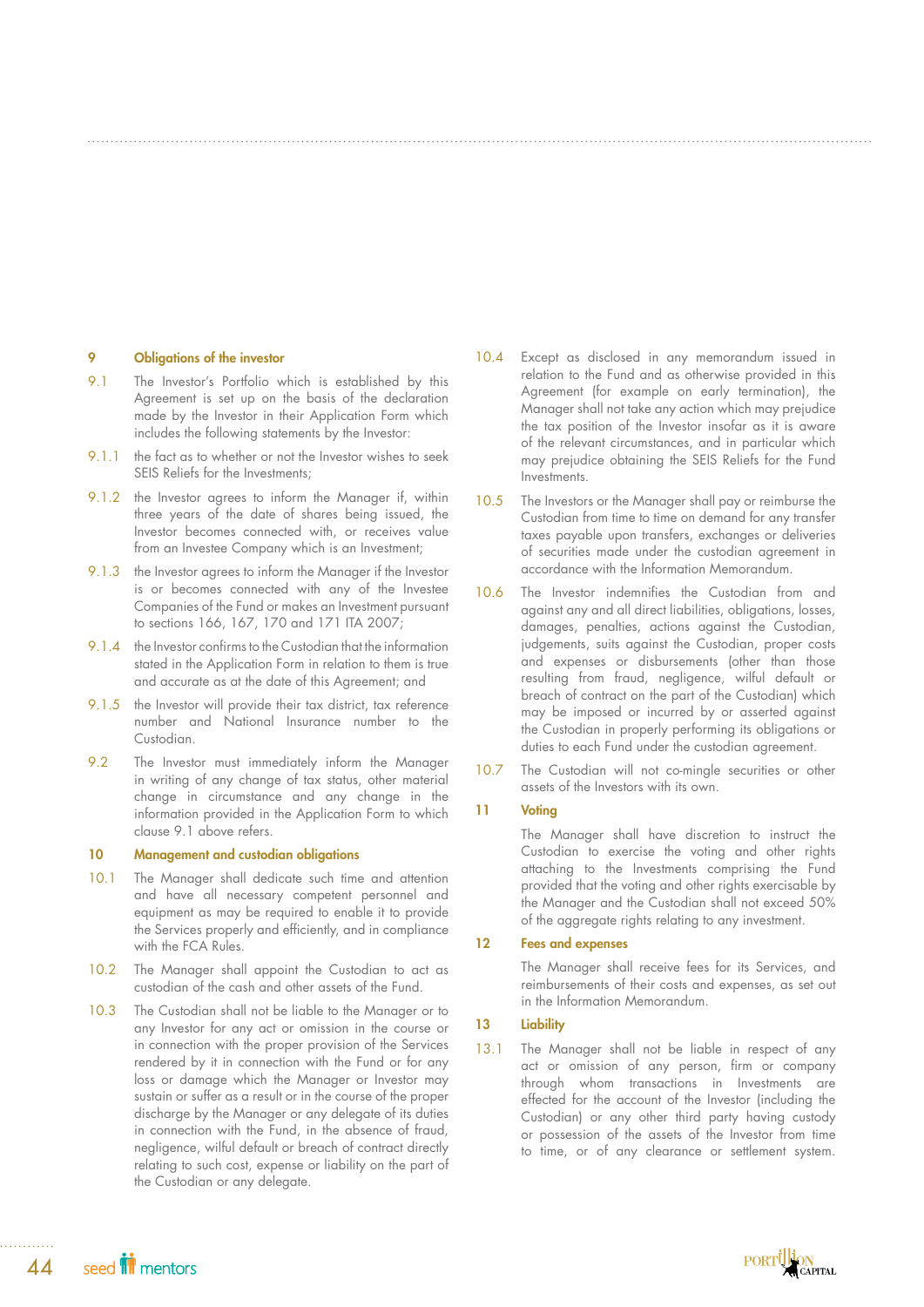- 13.2 The Manager shall not be liable for any loss to the Investor arising from any investment decision made in accordance with the Investment Objectives and the Investment Restrictions or for other action in accordance with this Agreement, except to the extent that such loss is directly due to the negligence or wilful default or fraud of the Manager or any of its employees.
- 13.3 The Manager gives no representations or warranty as to the performance of the Fund. SEIS Investments are high risk Investments, being Non Readily Realisable Investments. There is a restricted market for such Investments and it may therefore be difficult to sell the Investments or to obtain reliable information about their value. Investors should consider the suitability of investment in SEIS Investments carefully and note the risk warnings set out in the Information Memorandum.
- 13.4 The Investment Manager will not be responsible for any loss of opportunity whereby the value of the Investor's Portfolio could have been increased or for any decline in the value of the Investor's Portfolio howsoever arising, except to the extent that such loss or decline is due to the Manager's negligence, wilful default or fraud or that of any of its directors or employees.
- 13.5 The Custodian shall not be liable in the event of the insolvency of any bank with which any funds of the Custodian have been deposited, nor in the event of any restriction on the ability of the Custodian to withdraw funds from such bank for reasons which are beyond its reasonable control.
- 13.6 If the Custodian should fail to deliver any necessary documents or to account for any Investments, the Manager will take all reasonable steps on the Investor's behalf to recover such documents or Investments or any sums due or compensation in lieu thereof but subject thereto to the Manager's general duty of good faith, shall not be liable for such failure.
- 13.7 The Manager may be separately engaged by some of the unquoted companies that the Fund will invest in to assist those companies to raise finance. The Manager will receive a fee from each such unquoted company for its services. Part of the Manager's fee from such unquoted companies may therefore be calculated by reference to the amount that the Fund invests.
- 13.8 The Manager will not be liable for any loss arising from errors of fact or judgement or any action taken (or omitted to be taken) by it howsoever arising except to the extent that any such error or action (or the omission thereof) is due to the Manager's negligence, wilful default or fraud or that of any of its directors or employees.
- 13.9 The Manager shall be entitled to rely absolutely upon and shall not incur any liability (save for any liability resulting from the negligence, wilful default or fraud of the Manager) in respect of any action taken or thing suffered in good faith in reliance upon any paper or document believed to be genuine and to have been signed and sealed by the proper parties or be in any way liable for any forged or unauthorised signature or seal affixed to any document and in discharging its duties hereunder the Manager may, in the absence of manifest error, rely without enquiry upon all information supplied to it by the Investor, the Custodian, Seed Mentors or any of their respective directors, officers, employees or agents. The Manager may accept as sufficient evidence of any instructions, notice or other communication given to it by the Investor, the Custodian, Seed Mentors or any of their respective directors, officers, employees or agents any document or paper signed or purporting to be signed on behalf of the Investor, the Custodian or Seed Mentors or any of their respective directors, officers, employees or agents by such person or persons whose signature the Manager is for the time being authorised to accept.
- 13.10 The Investor shall indemnify and keep indemnified the Manager and the directors, officers, employees and agents of the Manager from and against any and all liabilities, obligations, losses, damages, suits and expenses (including legal expenses) which may be incurred by or asserted against the Manager in its capacity as Manager of the Fund other than those resulting from the negligence, wilful default or fraud on its or their part and other than expenses incurred by the Manager for which it is responsible hereunder.

# seed **in** mentors

PORTUGARITAL

45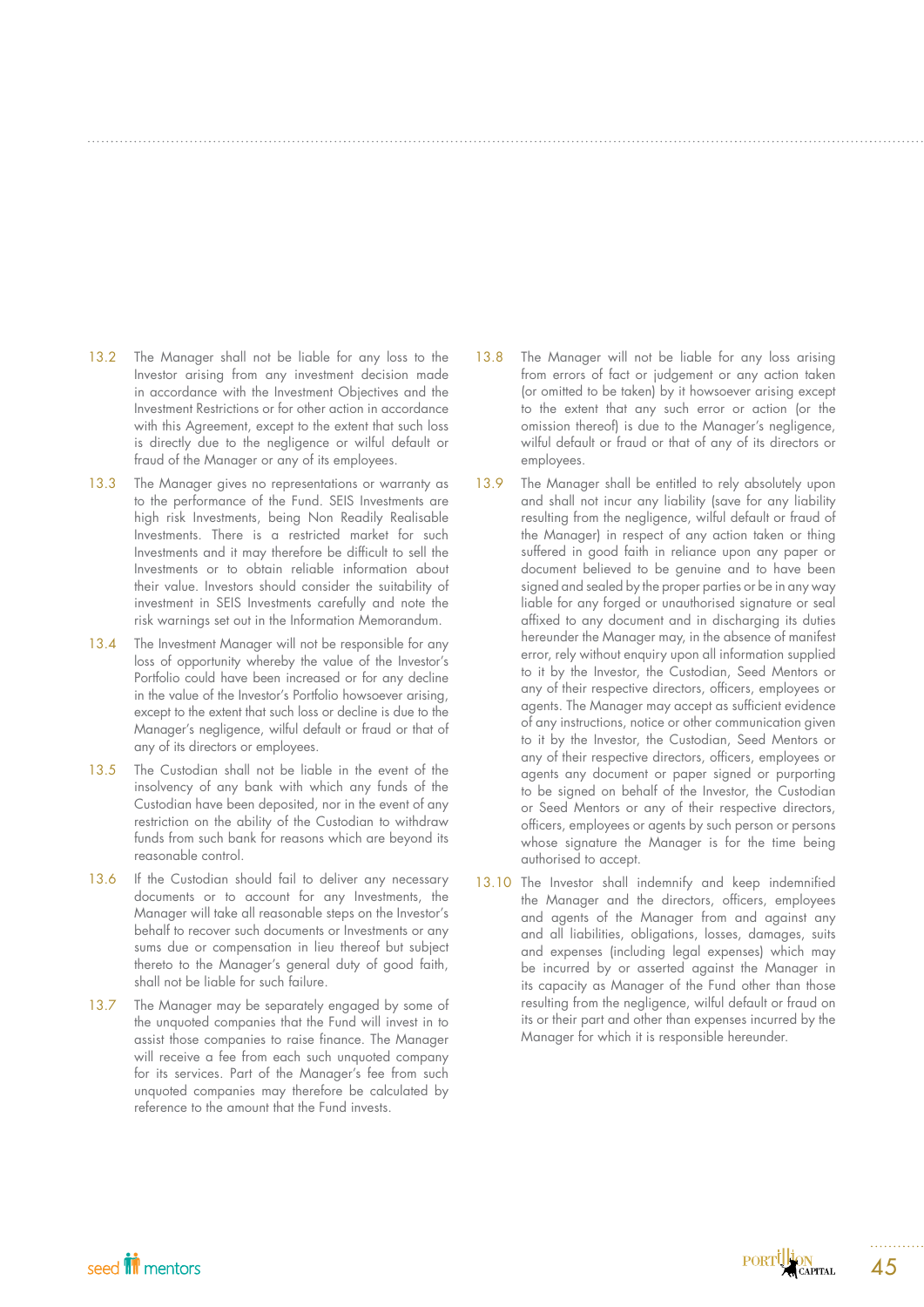- 13.11 In the event of any failure, interruption or delay in the performance of the Manager's obligations resulting from acts, events or circumstances not reasonably within the Manager's control (including, but not limited to: acts or regulations of any governmental or supranational bodies or authorities; breakdown, failure or malfunction of any telecommunications or computer service or services; and acts of war, terrorism or civil unrest) the Manager shall not be liable to the Investor for consequential loss in the value of, or failure to perform investment transactions or the account of, the Fund.
- 13.12 Nothing in this Agreement shall exclude or restrict any duty or liability to the Investor which the Manager may have under the FCA Rules.

### 14 Termination

- 14.1 The Manager shall notify the Investor of the date on which the Fund will terminate. For the avoidance of doubt this date will be determined by the Manager. This date is expected to be up to six years after the Closing Date of the Fund and in any event not earlier than the default Investment Period of at least three years (for the Investor's protection since tax relief may be otherwise lost). On termination of the Fund, all the shares in the Investor's Portfolio shall be transferred into the Investor's name or as the Investor shall otherwise direct.
- 14.2 The Investor may withdraw monies from the Fund prior to the termination of the Fund. In this instance, all the Investor's Investments from the Fund shall be sold and cash transferred but the Investor should note:
- 14.2.1 the Investor may lose SEIS relief in respect of their Investments;
- 14.2.2 that it may not be possible or practicable for the shares to be sold, in which case there may be a postponement in concluding any withdrawal. If it is practical to implement, and the Investor decides to proceed with an early withdrawal, the Manager shall, unless the Investor otherwise requests, effect the withdrawal on the last Business Day of the month following that in which the Investor made such a decision;
- 14.2.3 The Manager has a lien over the Investor's Investments in respect of damages or accrued unpaid fees and shall be entitled to dispose of any such investments in order to discharge the Investor's liability and to pay any balance after satisfaction of any liability to the Investor.

14.3 If the Manager does not give the Investor at least 3 months' written notice of its intention to end its role as Manager under this Agreement or the Manager becomes insolvent or the Manager ceases to be suitably authorised by the FCA, the Manager shall endeavour to make arrangements to transfer the Fund to another fund manager in which case that manager will assume the role of the Manager under this Agreement, failing which the Agreement will terminate immediately and, subject to clause 15, the Investments in the Investor's Portfolio will be transferred into the Investor's name or as the Investor may otherwise direct.

## 15 Consequences of termination

- 15.1 Pursuant to clause 14 the Manager will use reasonable endeavours to complete all transactions in progress at termination expeditiously on the basis set out in this Agreement.
- 15.2 Termination of this Agreement will not affect any right intended to survive termination and will be without penalty or other additional payments save that the Investor will pay fees, expenses and costs properly incurred by the Manager and the Custodian up to and including the date of termination and payable under the terms of this Agreement.
- 15.3 On termination, the Manager may retain and/or realise Investments as may be required to settle transactions already instigated and to pay the Investor's outstanding liabilities, including fees, costs and expenses payable under Clause 12 of this Agreement.

## 16 Risk warnings and further disclosures

- 16.1 The Investor's attention is drawn to the risk factors set out in the Information Memorandum.
- 16.2 The Manager will not borrow money on behalf of the Investor, nor lend securities or enter into stock lending or similar transactions. For clarity, the Qualifying Companies may borrow money or enter into similar transactions, subject to the Investment Objectives, Shariah Compliance Guidelines and Investment Restrictions set out in the Information Memorandum.
- 16.3 The Manager cannot require Investors to add further monies to the Fund following the Subscription.
- 16.4 The Manager shall not use the Subscriptions to invest in warrants, units in collective investment schemes or derivatives of any sort.

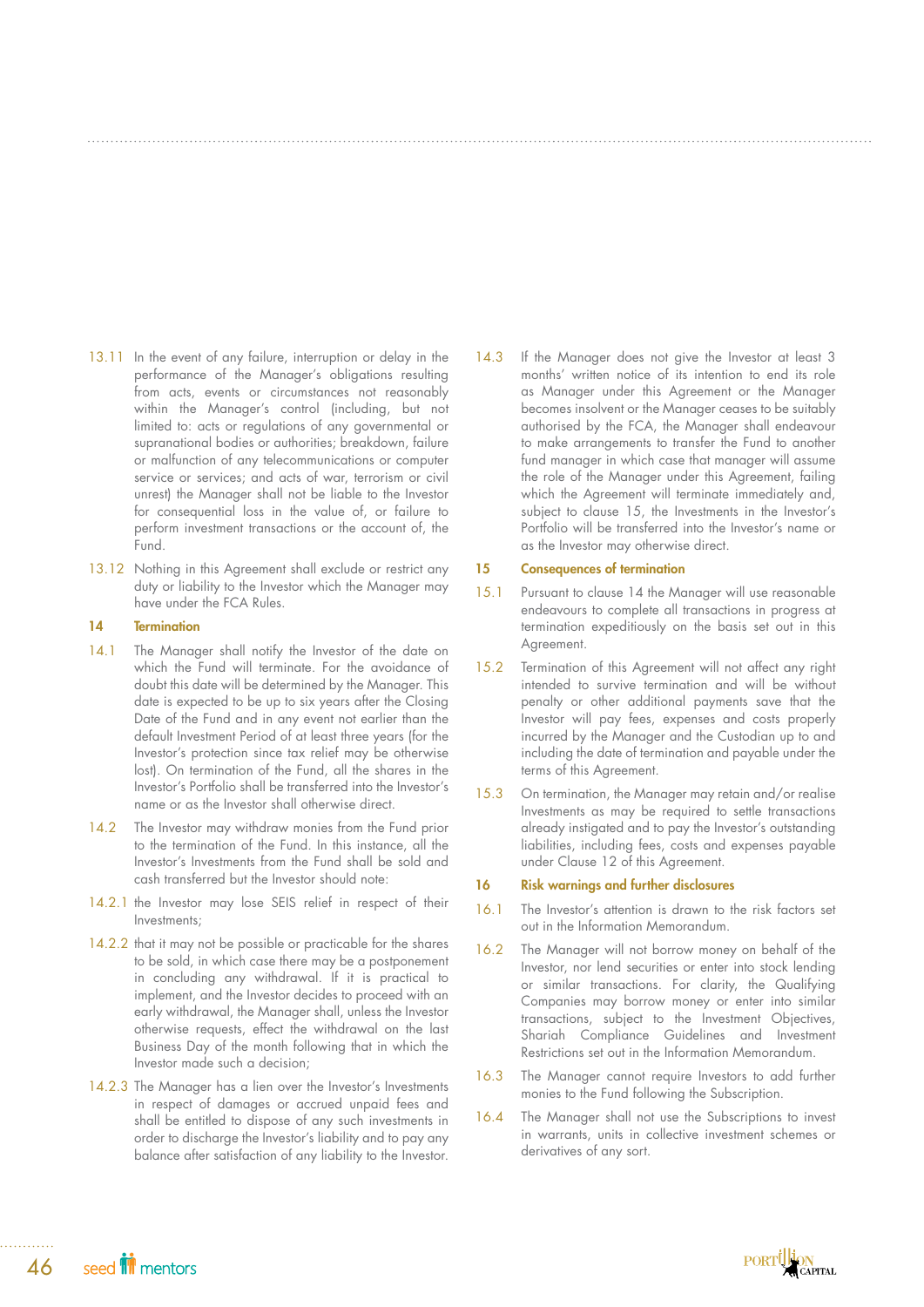### 17 Conflicts of interest

- 17.1 The Services of the Manager hereunder are not to be deemed exclusive. The Investor acknowledges that the Manager and its members, officers, employees or persons connected with the Manager will from time to time act as director, investment manager, manager, investment adviser or dealer in relation to, or be otherwise involved in, investments and investment funds. In respect of such positions, the Manager may have similar or different objectives to that of the Investor. It is therefore possible that any of them may, in the course of business, have potential conflicts of interest with the Investor. The Manager will, at all times, have regard in such event to its obligations to the Investor and will endeavour to ensure that such conflicts are resolved fairly.
- 17.2 For the avoidance of doubt, under the circumstances set out in Clause 17.1, the Manager shall not be required to account for any profits earned in connection therewith.
- 17.3 In accordance with the FCA Rules, the Manager has in place a policy to manage conflicts of interest (the "Conflicts Policy") which sets out how it identifies and manages conflicts of interest. A summary of this policy is set out at Schedule 2.

## 18 Complaints

The Manager has in operation a written procedure in accordance with the FCA Rules for the effective consideration and proper handling of complaints from customers. Details of this procedure are available from the Manager on request. Should the Investor have a complaint, they should contact the Manager. If the Manager is unable to resolve the complaint to the Investor's satisfaction, the Investor may be entitled to refer the complaint to the Financial Ombudsman authority.

## 19 Compensation

The Manager participates in the Financial Services Compensation Scheme, established under the Financial Services and Markets Act 2000, which provides compensation to eligible investors in the event of a firm being unable to meet its customer liabilities. Payments under the protected investment business scheme are limited to a maximum of £50,000. Further information is available from the Financial Services Compensation Scheme, 7th Floor Lloyds Chambers, Portsoken Street, London E1 8BN.

### 20 Applicable laws

All transactions in Investments shall be subject to any applicable law, rules or regulations. If there is any conflict between this Agreement and any such rules, customs or applicable law, the latter shall prevail.

### 21 Confidentiality

- 21.1 The Manager is not obliged to disclose to the Investor or, in making any decision or taking any step in connection with the investment management of the Fund, to take into consideration information either:
- 21.1.1 the disclosure of which by it to the Investor would or might be a breach of duty or confidence to any other person; or
- 21.1.2 which came to the notice of an employee, officer or agent of the Manager, but does not come to the actual notice of the individual making the decision or taking the step in question.
- 21.2 The Manager and the Investor shall at all times respect and protect the confidentiality of information acquired in consequence of this Agreement except pursuant to any right or obligation to or by which the Manager or the Investor may be entitled or bound to disclose information under compulsion of law or pursuant to the requirements of competent regulatory authorities including, without limitation, the FCA.
- 21.3 Nothing in this Clause 21 shall prevent:
- 21.3.1 the disclosure of information by any party to its auditors, legal or other professional advisers in the proper performance of their duties;
- 21.3.2 the disclosure by any party of information which has come into the public domain other than through its fault or the fault of any person to whom the information has been disclosed; or
- 21.3.3 the disclosure of information that is authorised to be disclosed by the other party.
- 21.4 The Parties shall use all reasonable endeavours to prevent any breach of confidentiality under Clause 21.
- 22 Notices, instructions and communications
- 22.1 Notices of instructions to the Manager should be in writing and signed by the Investor, except as otherwise specifically indicated.

PORTUGARITAL

47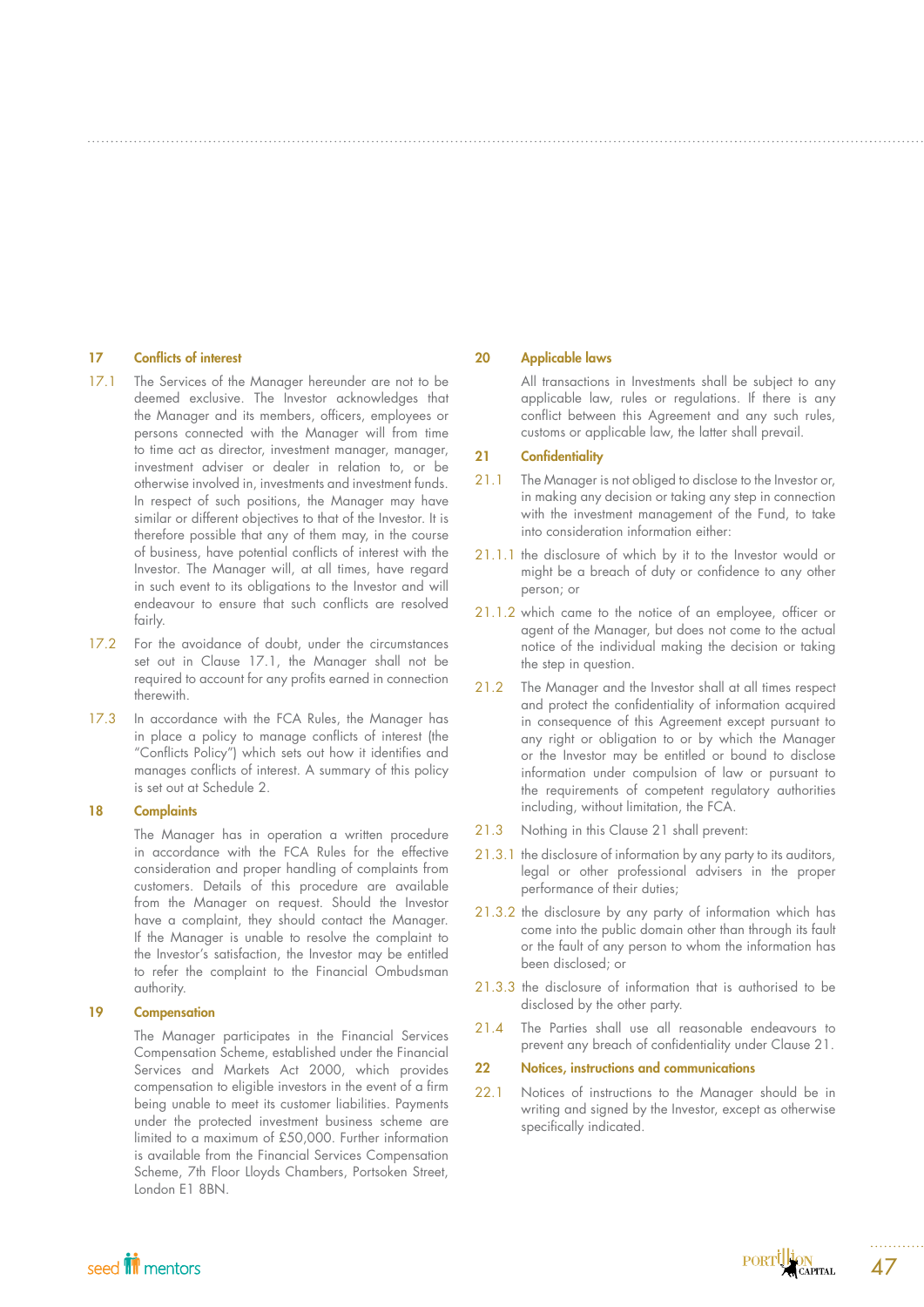- 22.2 The Manager may rely and act on any communication or instruction which purports to have been given by persons authorised to give instructions by the Investor under the Application Form or subsequently notified by the Investor from time to time and, unless that relevant party receives written notice to the contrary, whether or not the authority of such person shall have been terminated. Communications shall be sent to the Investor (whether postal or electronic) to the last address notified to the Manager and shall be deemed received by the Investor on the second day after posting or on the day after dispatch in the case of electronic communication.
- 22.3 Communications by the Investor shall be made in writing in English to the Manager, addressed to "Sapphire Capital Partners LLP," and shall be sent to:
- 22.3.1 address: 7 Roughfort Road, Newtownabbey, Country Antrim, Northern Ireland, BT36 4RE;
- 22.3.2 e-mail: boyd@sapphirecapitalpartners.co.uk; and
- 22.3.3 marked for the attention of Boyd Carson.
- 22.4 Communications sent by the Investor will be deemed received only if actually received by the Manager. The Manager will not be liable for any delay or failure of delivery of any communication sent to the Investor.

## 23 Amendments

- 23.1 The Manager may amend the terms of this Agreement by giving the Investor not less than ten Business Days' written notice.
- 23.2 The Manager may also amend the terms of this Agreement with immediate effect by giving written notice if such an amendment is required in order to comply with HMRC requirements in order to maintain the SEIS Reliefs or in order to comply with the FCA Rules.

## 24 Data protection

- 24.1 All data which the Investor provides to the Manager is held by the Manager subject to the Data Protection Act 1998.
- 24.2 The Investor agrees that the Manager and the Custodian may pass personal data:
- 24.2.1 to each other and to other parties insofar as is necessary in order for them to provide their Services as set out in this Agreement;
- 24.2.2 to the FCA and any regulatory authority which regulates them; and
- 24.2.3 in accordance with all other Applicable Laws.

### 25 Entire agreement

This Agreement, together with the Application Form constitutes the entire agreement between the parties relating to its subject matter and supersedes and extinguishes any prior drafts, agreements, undertakings, representations, warranties and arrangements of any nature, whether in writing or oral, relating to such subject matter.

### 26 Severability

If any term of this Agreement shall be held to be illegal, void, invalid or unenforceable to any extent, such term, shall not affect the legality, validity and enforceability of the remainder of this Agreement.

## 27 Contracts (Rights of Third Parties) Act 1999

27.1 No person who is not a party to this Agreement shall have any rights under the Contracts (Rights of Third Parties) Act 1999 to enforce any term of this Agreement but this does not affect any right or remedy of a third party which exists or is available apart from that Act.

### 28 Governing law and jurisdiction

- 28.1 This Agreement is governed by and shall be construed exclusively in accordance with English law.
- 28.2 In relation to any legal action or proceedings (whether in contract or in tort) arising out of or in connection with this Agreement, each of the parties irrevocably submits to the exclusive jurisdiction of the English courts.

### 29 Payment of interest

29.1 Both parties recognise and agree that the payment and / or receipt of interest is against Shariah principles. Both parties agree with each other that neither party will in any proceedings against the other, claim interest from the other and both parties expressly waive and reject any entitlement to recover interest from each other.

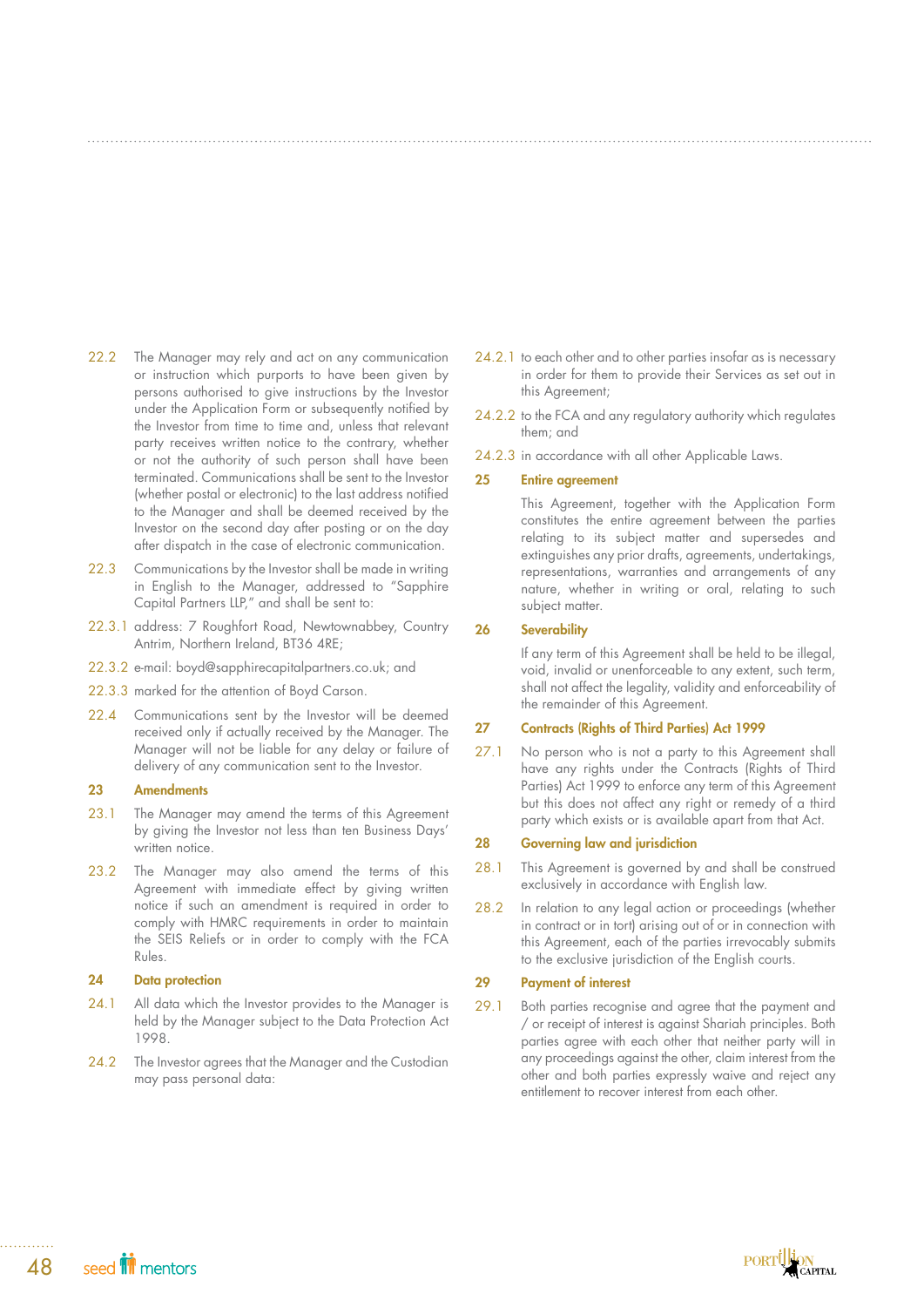### Schedule 1: Portfolio management policy

- 1 The Manager shall authorise investment in Qualifying Companies in line with the Investment Objectives, Shariah Compliance Guidelines and Investment Restrictions of the Fund as set out in the Information Memorandum,
- 2 The Manager understands that new shares in Investee Companies should be held for no less than the SEIS Three Year Period to obtain the benefits of the SEIS.
- 3 The Manager may consider exiting an investment before the expiration of the SEIS Three Year Period if the growth of an investment has outperformed the market and covers any loss of tax benefit. The Manager may also exit an investment if an Investee Company is the subject of a trade sale.
- 4 After the expiration of the SEIS Three Year Period, the Manager will use reasonable endeavours to liquidate the holdings with the intention of becoming fully liquid within four to six years of the Closing Date.

## Schedule 2: Policies to govern conflicts of interest

- 1 Pursuant to chapter 10 of the Senior Management Arrangements, Systems and Controls rules issued by the FCA ("SYSC") and as required by the rules and guidance contained therein, the Manager has a policy to manage effectively any conflicts of interest that may occur from its business. The Manager has reviewed and approved this policy and the policy is subject to monitoring by the Manager.
- 2 Pursuant to SYSC, the Manager is required to take all reasonable steps to identify conflicts of interests between:
- 2.1 the Manager (including any person directly or indirectly linked to the Manager by control, the Manager's contracted consultants and the Manager's employees) and a client of the Manager; and
- 2.2 one client of the Manager and another client of the Manager.
- 3 The Manager further believes that it should identify any conflicts that arise in other scenarios. Where the Manager owes a duty to such clients, it must maintain and operate arrangements to prevent any conflict from giving rise to a material risk of damage to the interests of the Investor.
- 4 A copy of the Manager's "conflict of interests" policy is available upon request.

49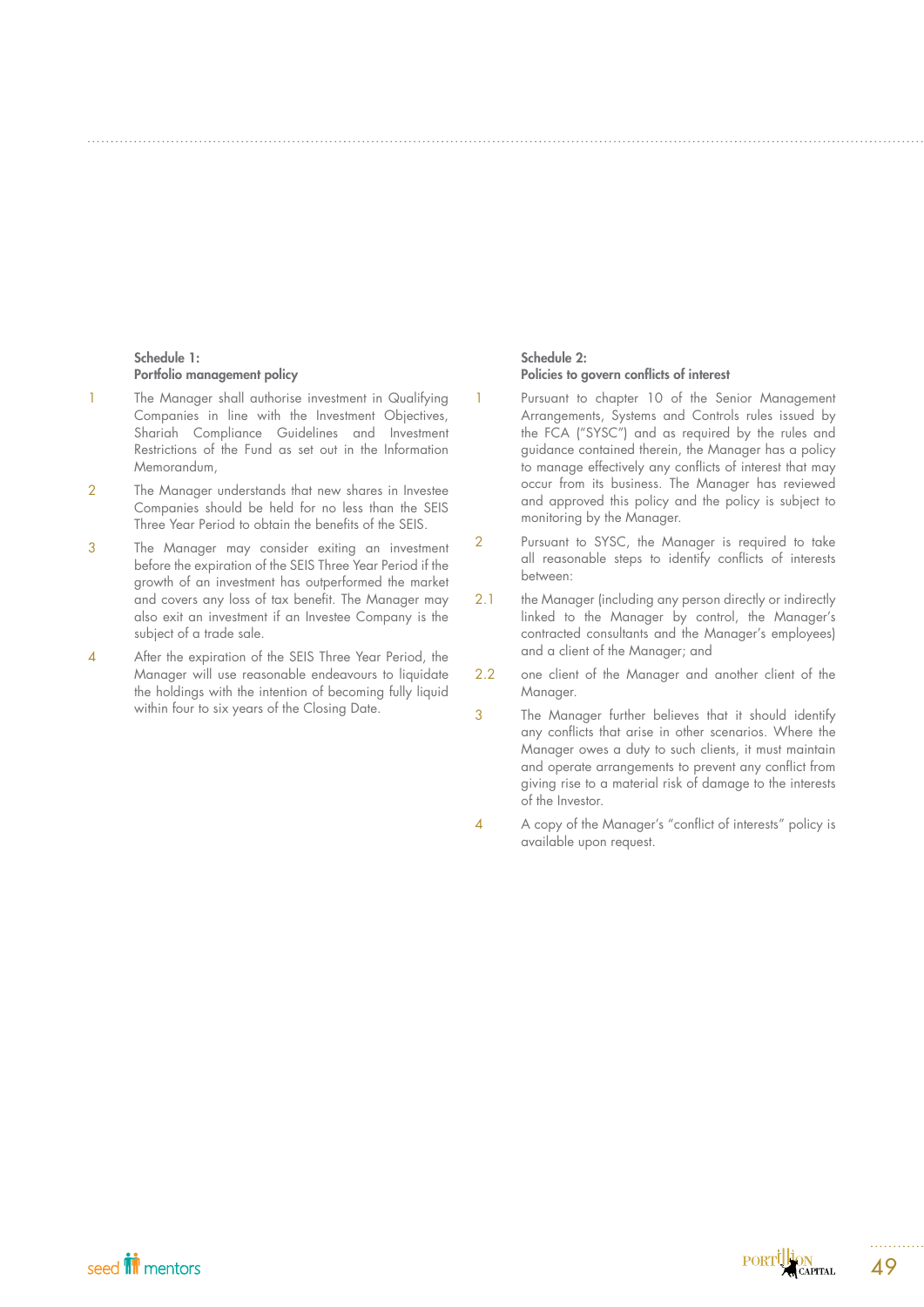### Schedule 3: Execution policy

- 1 When executing orders on behalf of Investors, the Manager is required to obtain the best possible outcome. It is a requirement of the FCA that certain execution factors are taken into account including: price; costs; speed; likelihood of execution and settlement; size and nature of the order or any other consideration relevant to the execution of the order. The Manager may give speed, likelihood of execution and settlement, the size and nature of the order, market impact and any other implicit transaction costs precedence over the immediate price and cost consideration only insofar as they are instrumental in delivering the best possible result in terms of the total consideration to the Investor.
- 2 The Manager will use its commercial judgement and experience to determine the relative importance of the execution factors. In making such a determination the Manager will consider the market information available and also take into account the execution criteria. The Manager must take into account the following execution criteria for determining the relative importance of the execution factors: the characteristics of the client; the characteristics of the order; the characteristics of financial instruments that are the subject of that order and the characteristics of the execution venues to which that order can be directed.
- 3 The range of activities presently undertaken by the Manager does not include placing orders with brokers or dealers. If the Manager places orders with brokers or dealers for execution the Manager will satisfy itself that the broker or dealer has arrangements set up to enable the Manager to act in accordance with its best execution obligations to its clients. Specific arrangements will be set up in order that brokers will confirm that they will treat the Manager as a Professional Client and will therefore be required to provide best execution.

PORTUGION

seed **in** mentors 50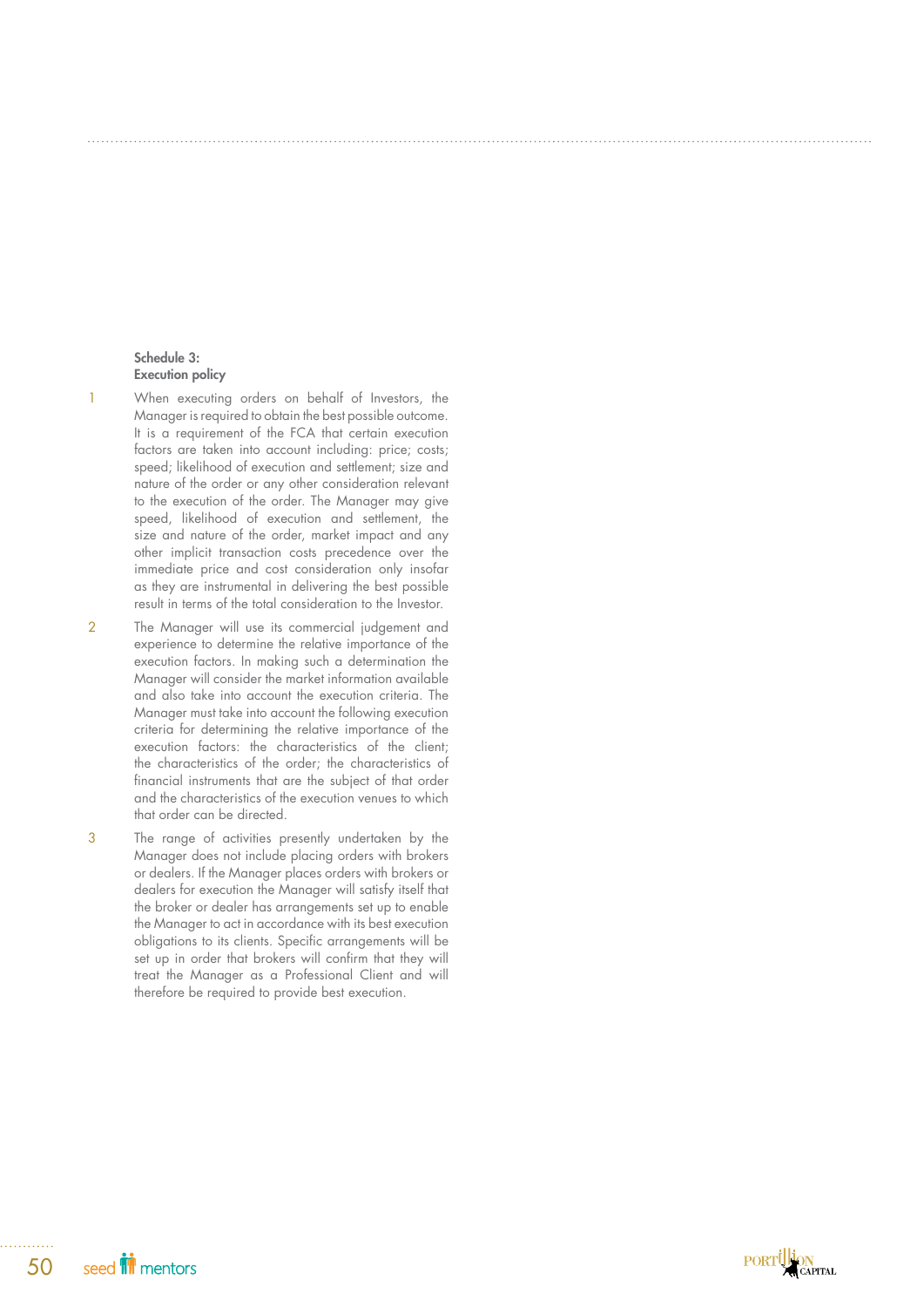# APPENDIX 3: SHARIAH COMPLIANCE CERTIFICATE



seed **in** mentors